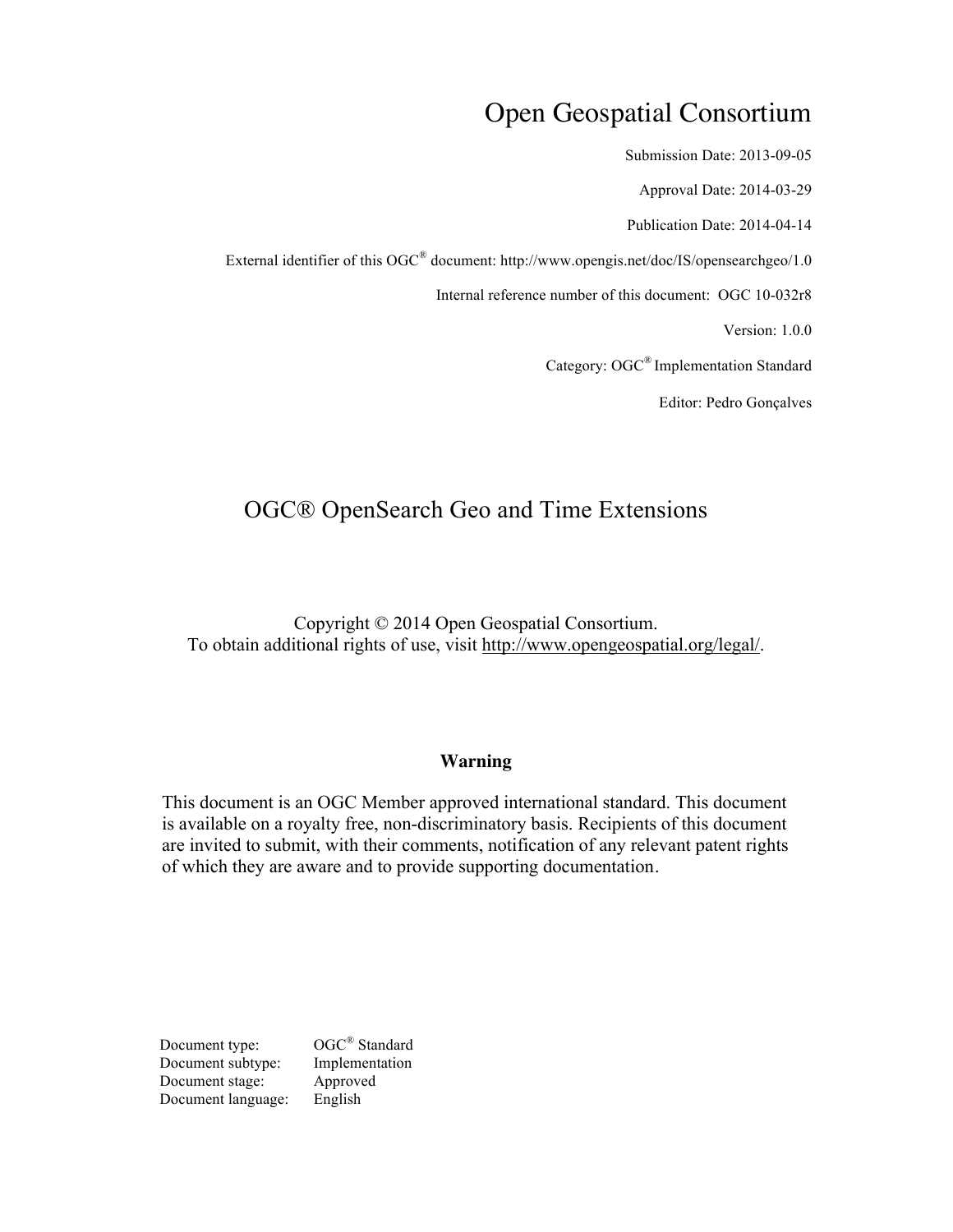#### License Agreement

Permission is hereby granted by the Open Geospatial Consortium, ("Licensor"), free of charge and subject to the terms set forth below, to any person obtaining a copy of this Intellectual Property and any associated documentation, to deal in the Intellectual Property without restriction (except as set forth below), including without limitation the rights to implement, use, copy, modify, merge, publish, distribute, and/or sublicense copies of the Intellectual Property, and to permit persons to whom the Intellectual Property is furnished to do so, provided that all copyright notices on the intellectual property are retained intact and that each person to whom the Intellectual Property is furnished agrees to the terms of this Agreement.

If you modify the Intellectual Property, all copies of the modified Intellectual Property must include, in addition to the above copyright notice, a notice that the Intellectual Property includes modifications that have not been approved or adopted by LICENSOR.

THIS LICENSE IS A COPYRIGHT LICENSE ONLY, AND DOES NOT CONVEY ANY RIGHTS UNDER ANY PATENTS THAT MAY BE IN FORCE ANYWHERE IN THE WORLD.

THE INTELLECTUAL PROPERTY IS PROVIDED "AS IS", WITHOUT WARRANTY OF ANY KIND, EXPRESS OR IMPLIED, INCLUDING BUT NOT LIMITED TO THE WARRANTIES OF MERCHANTABILITY, FITNESS FOR A PARTICULAR PURPOSE, AND NONINFRINGEMENT OF THIRD PARTY RIGHTS. THE COPYRIGHT HOLDER OR HOLDERS INCLUDED IN THIS NOTICE DO NOT WARRANT THAT THE FUNCTIONS CONTAINED IN THE INTELLECTUAL PROPERTY WILL MEET YOUR REQUIREMENTS OR THAT THE OPERATION OF THE INTELLECTUAL PROPERTY WILL BE UNINTERRUPTED OR ERROR FREE. ANY USE OF THE INTELLECTUAL PROPERTY SHALL BE MADE ENTIRELY AT THE USER'S OWN RISK. IN NO EVENT SHALL THE COPYRIGHT HOLDER OR ANY CONTRIBUTOR OF INTELLECTUAL PROPERTY RIGHTS TO THE INTELLECTUAL PROPERTY BE LIABLE FOR ANY CLAIM, OR ANY DIRECT, SPECIAL, INDIRECT OR CONSEQUENTIAL DAMAGES, OR ANY DAMAGES WHATSOEVER RESULTING FROM ANY ALLEGED INFRINGEMENT OR ANY LOSS OF USE, DATA OR PROFITS, WHETHER IN AN ACTION OF CONTRACT, NEGLIGENCE OR UNDER ANY OTHER LEGAL THEORY, ARISING OUT OF OR IN CONNECTION WITH THE IMPLEMENTATION, USE, COMMERCIALIZATION OR PERFORMANCE OF THIS INTELLECTUAL PROPERTY.

This license is effective until terminated. You may terminate it at any time by destroying the Intellectual Property together with all copies in any form. The license will also terminate if you fail to comply with any term or condition of this Agreement. Except as provided in the following sentence, no such termination of this license shall require the termination of any third party end-user sublicense to the Intellectual Property which is in force as of the date of notice of such termination. In addition, should the Intellectual Property, or the operation of the Intellectual Property, infringe, or in LICENSOR's sole opinion be likely to infringe, any patent, copyright, trademark or other right of a third party, you agree that LICENSOR, in its sole discretion, may terminate this license without any compensation or liability to you, your licensees or any other party. You agree upon termination of any kind to destroy or cause to be destroyed the Intellectual Property together with all copies in any form, whether held by you or by any third party.

Except as contained in this notice, the name of LICENSOR or of any other holder of a copyright in all or part of the Intellectual Property shall not be used in advertising or otherwise to promote the sale, use or other dealings in this Intellectual Property without prior written authorization of LICENSOR or such copyright holder. LICENSOR is and shall at all times be the sole entity that may authorize you or any third party to use certification marks, trademarks or other special designations to indicate compliance with any LICENSOR standards or specifications.

This Agreement is governed by the laws of the Commonwealth of Massachusetts. The application to this Agreement of the United Nations Convention on Contracts for the International Sale of Goods is hereby expressly excluded. In the event any provision of this Agreement shall be deemed unenforceable, void or invalid, such provision shall be modified so as to make it valid and enforceable, and as so modified the entire Agreement shall remain in full force and effect. No decision, action or inaction by LICENSOR shall be construed to be a waiver of any rights or remedies available to it. None of the Intellectual Property or underlying information or technology may be downloaded or otherwise exported or reexported in violation of U.S. export laws and regulations. In addition, you are responsible for complying with any local laws in your jurisdiction which may impact your right to import, export or use the Intellectual Property, and you represent that you have complied with any regulations or registration procedures required by applicable law to make this license enforceable.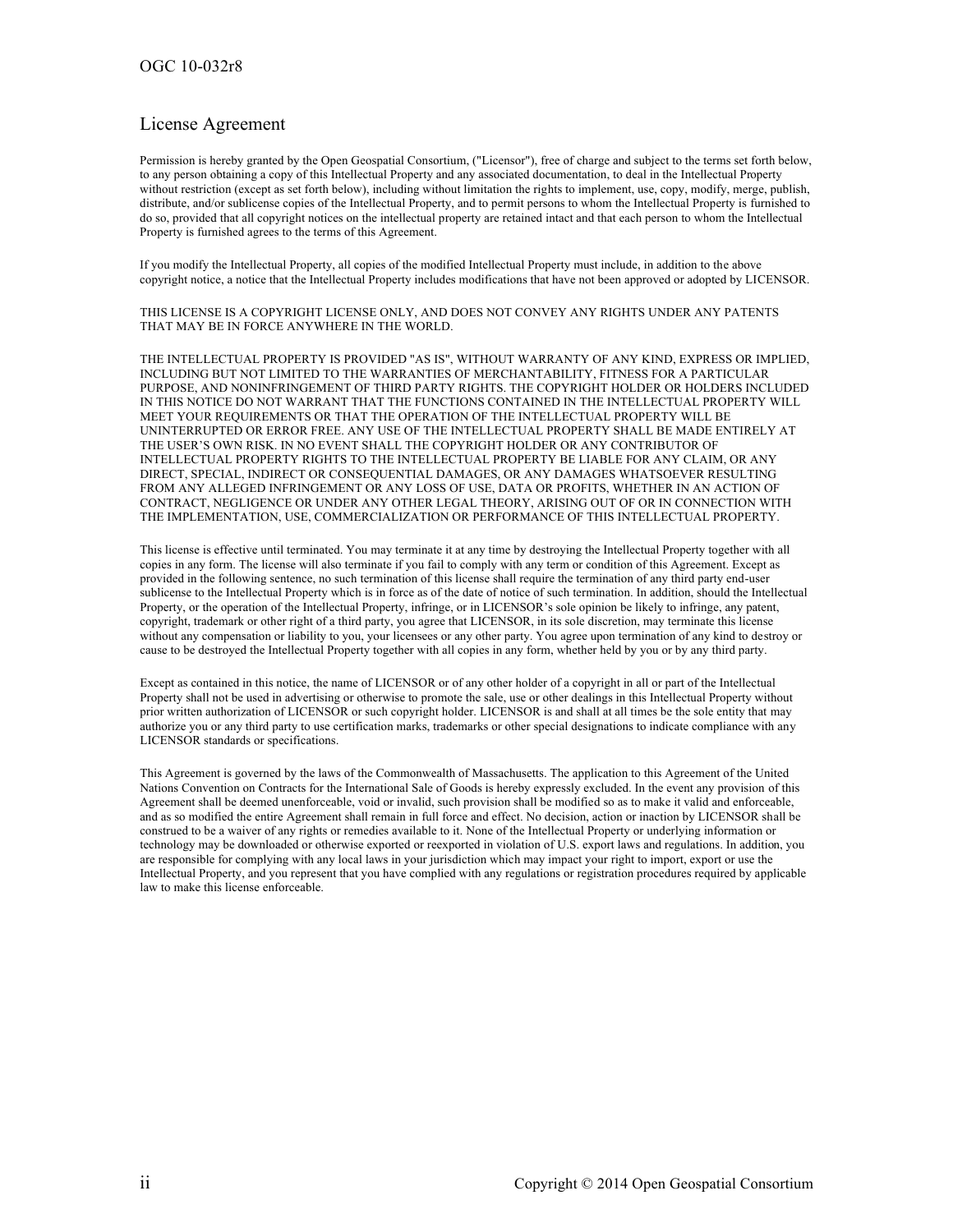# **Contents**

# Page

| 1              |                       |  |
|----------------|-----------------------|--|
| $\overline{2}$ |                       |  |
| 3              | 31                    |  |
| 4              |                       |  |
| $\mathcal{F}$  | 51<br>5.2             |  |
| 6              |                       |  |
| 7              |                       |  |
| 8              |                       |  |
| 9              | 91<br>9.2             |  |
|                | 9.2.1<br>9.2.2<br>9.3 |  |
|                | 9.3.1<br>9.3.2        |  |
|                | 9.3.3<br>9.3.4        |  |

# **Tables**

# Page

| Table 6 —Elements of Search operation response in the <i>atom: feed</i> element describing the |  |
|------------------------------------------------------------------------------------------------|--|
| Table 7 —Elements of Search operation response in the <i>atom:entry</i> elements describing    |  |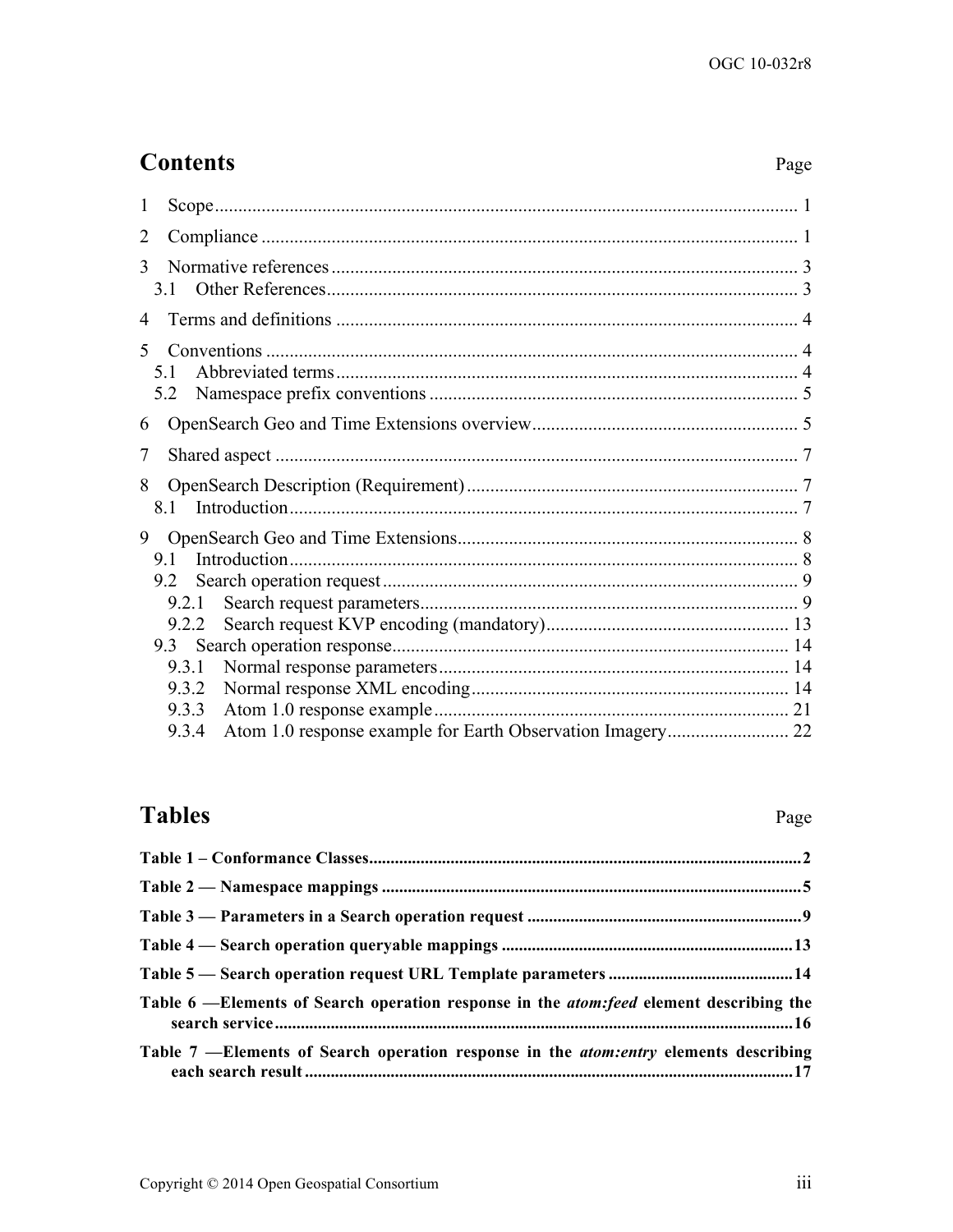# **i. Preface**

This document includes work undertaken within the GENESI-DR (Ground European Network for Earth Science Interoperations - Digital Repositories) project funded by the 7th Framework program of the European (EC Grant Agreement no. 212073) and the follow-up project GENESI-DEC (Ground European Network for Earth Science Interoperations -Digital Earth Community) funded by the same program (Contract nº RI-261623). The document was further supported by the ESA HMA (Heterogeneous Missions Accessibility) initiative [OR1] and related projects.

# **ii. Document terms and definitions**

This document uses the standard terms defined in Subclause 5.3 of [OGC 06-121], which is based on the ISO/IEC Directives, Part 2. Rules for the structure and drafting of International Standards. In particular, the word "shall" (not "must") is the verb form used to indicate a requirement to be strictly followed to conform to this standard.

# **iii. Submitting organizations**

The following organizations submitted this document to the Open Geospatial Consortium Inc.

- $\Box$  Terradue SRL
- $\Box$  FGDC
- □ FortiusOne, Inc.
- D EDINA
- □ Cubewerx Inc.

## **iv. Document contributor contact points**

All questions regarding this document should be directed to the editor or the contributors:

| <b>Name</b>            | Organization     | Email                                 |
|------------------------|------------------|---------------------------------------|
| Pedro Goncalves        | Terradue Srl     | pedro.goncalves <at>terradue.com</at> |
| Jo Walsh               | <b>EDINA</b>     | jo.walsh <at>ed.ac.uk</at>            |
| Andrew Turner          | FortiusOne, Inc. | Andrew <at>fortiusone.com</at>        |
| Panagiotis A. Vretanos | Cubewerx Inc.    | Pyretano <at>cubewerx.com</at>        |
| Douglas D. Nebert      | FGDC             | Ddnebert <at>usgs.gov</at>            |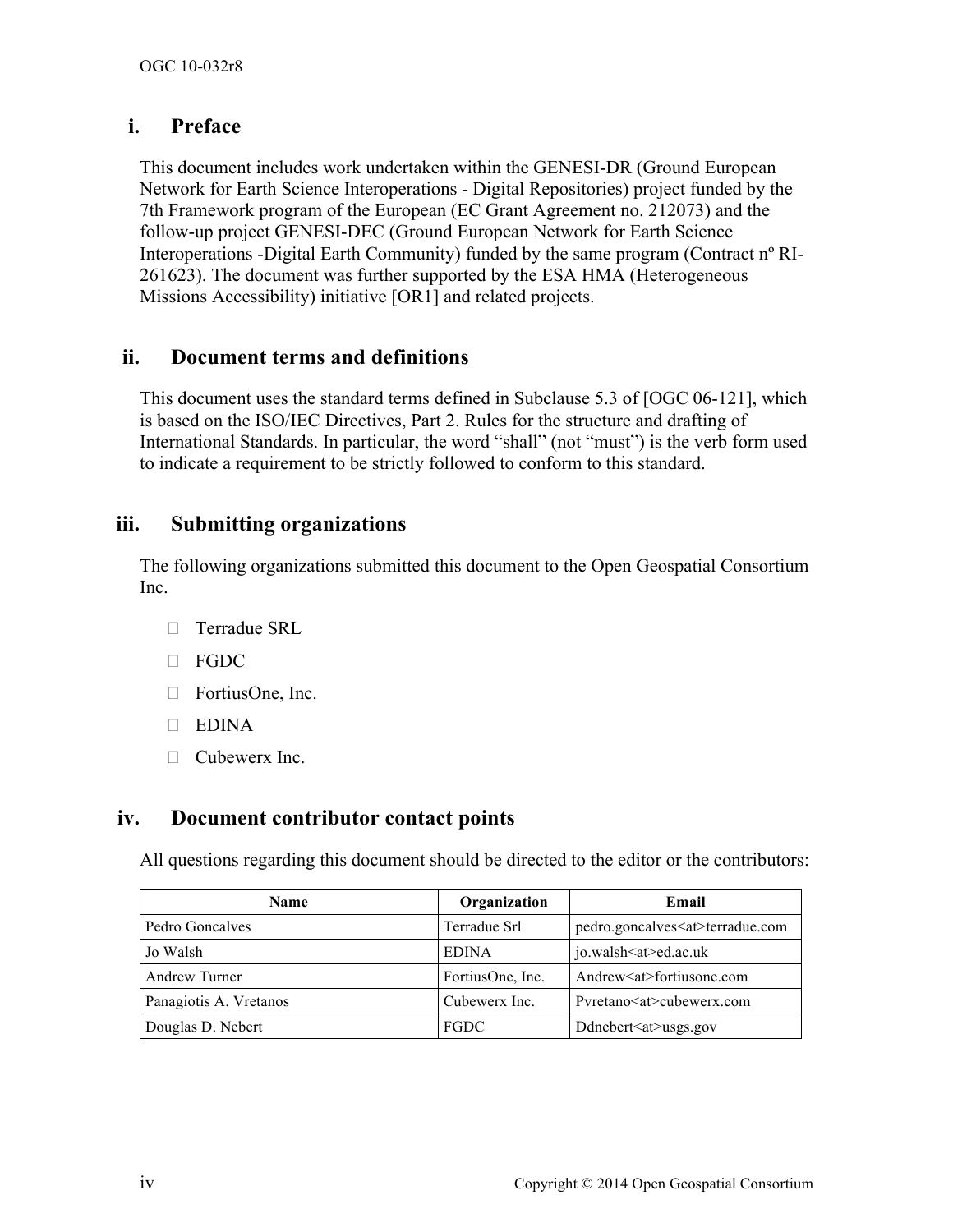## **Foreword**

This document is the specification for the OpenSearch Geo and Time extensions.

This standard is intended to provide a very simple way to make spatial and temporal queries to a repository of geospatial content that contains geographic and temporal properties and to allow simple syndication of repositories.

The use cases at OpenSearch.org deal primarily with full-text search across textual data, but the protocol is equally applicable to simple searches across collections of structured data – particularly data with a geospatial component.

*Attention is drawn to the possibility that some of the elements of this document may be the subject of patent rights. The Open Geospatial Consortium shall not be held responsible for identifying any or all such patent rights.*

*Recipients of this document are requested to submit, with their comments, notification of any relevant patent claims or other intellectual property rights of which they may be aware that might be infringed by any implementation of the standard set forth in this document, and to provide supporting documentation.*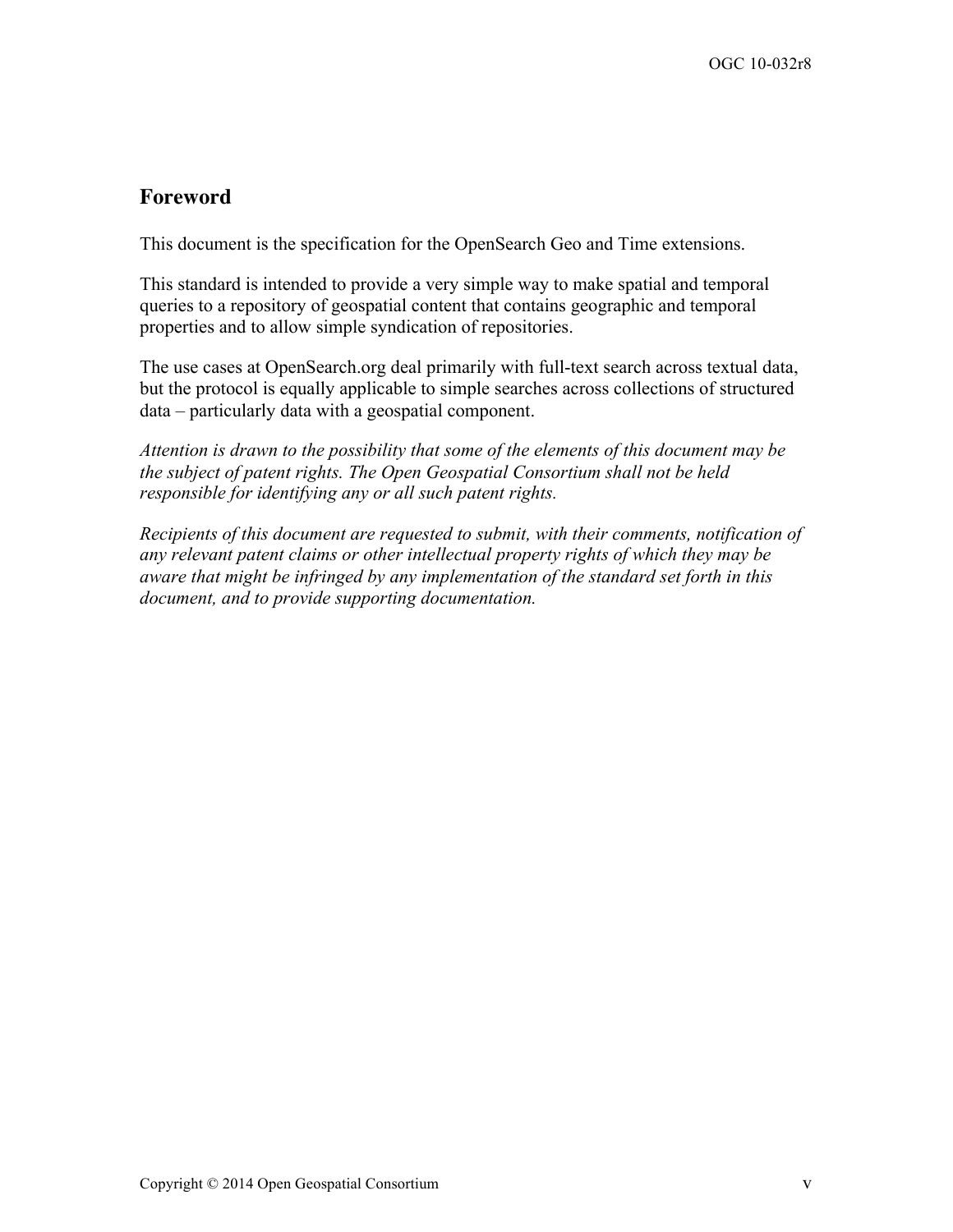# **Introduction**

The OpenSearch specification originated in a community effort built around Amazon's A9.com. It was intended to allow syndication of search results that could then be aggregated by one large index. The OpenSearch specification is made available under the Creative Commons Attribution-Sharealike 2.5 license. In addition, the OASIS Search Web Services group published an Abstract Protocol Definition of the interface or "binding", which coincides with the community specification published at http://opensearch.org. In 2007, the geo and time extensions were proposed through OpenSearch.org.

This document codifies those extensions in a form compatible with the OGC standards baseline and incorporates feedback from developers in the open source geospatial community. This document includes several annexes showing result sets in several possible formats and giving details that reflect a sample implementation.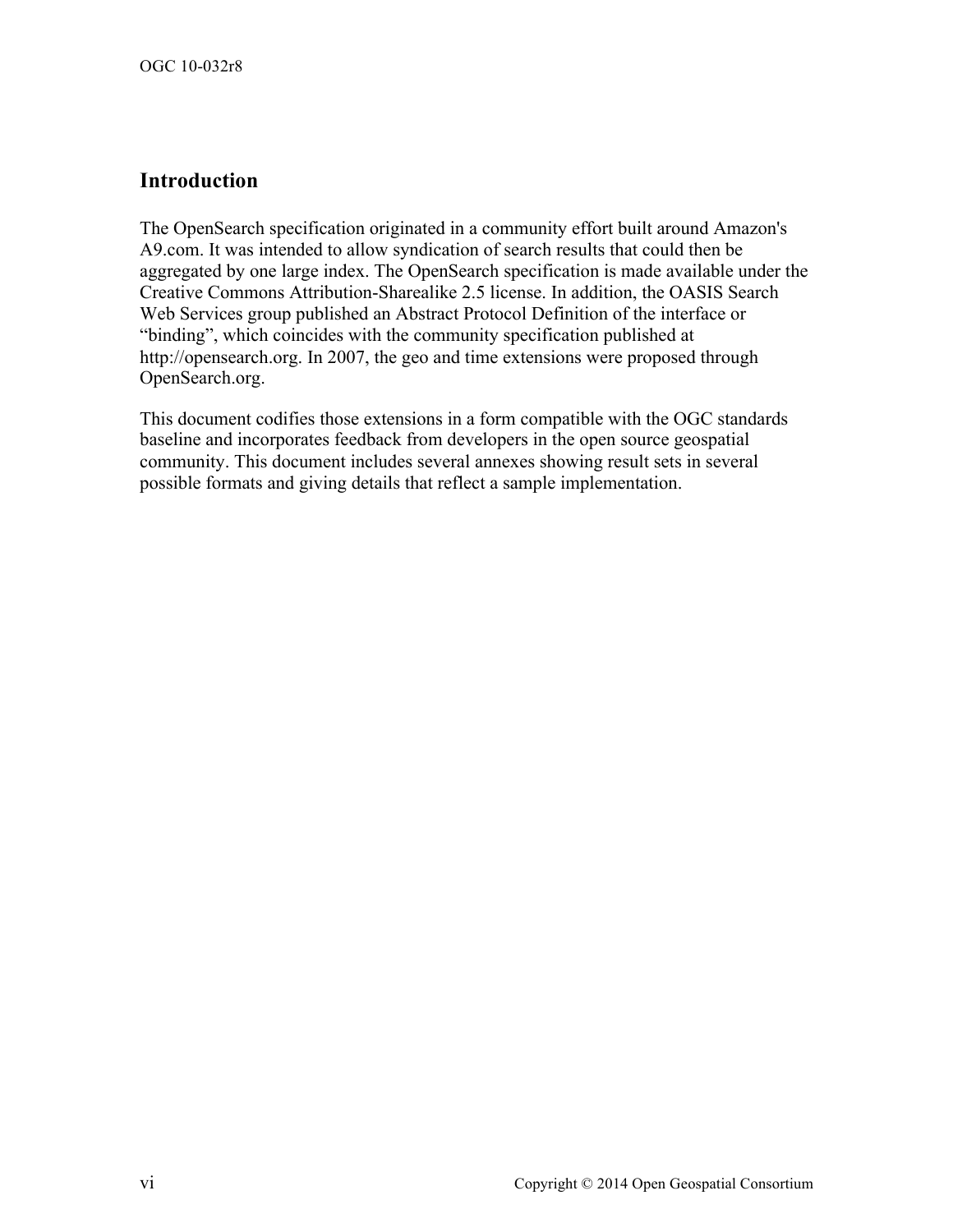## **1 Scope**

This OGC standard specifies the Geo and Time extensions to the OpenSearch query protocol. OpenSearch is a collection of simple formats for the sharing of search results.

The OpenSearch description document format can be used to describe a search engine so that it can be used by search client applications. The OpenSearch description format allows the use of extensions that allow search engines to request a specific and contextual query parameter from search clients.

The OpenSearch response elements can be used to extend existing syndication formats, such as RSS and Atom, with the extra metadata needed to return search results.

Services that support the OpenSearch Specification, the Geo and Time extensions defined in this document are called OpenSearch GeoTemporal Services.

## **2 Compliance**

Conformance with this standard shall be checked using all the relevant tests specified in Annex A (normative) of this document. Annex B presents the different RELAX-NG schemas for the OpenSearch Description and the Atom Response Documents. The framework, concepts, and methodology for testing, and the criteria to be achieved to claim conformance are specified in the OGC Compliance Testing Policies and Procedures and the OGC Compliance Testing web site1.

In order to conform to this OGC<sup>®</sup> interface standard, a software implementation shall conform to the Core Conformance Class specified in the Table 1.

All requirements-classes and conformance-classes described in this document are owned by the specification identified as http://www.opengis.net/spec/opensearchgeo/1.0.

The following table describes the conformance classes defined in this standard:

 $\overline{a}$ 

<sup>1</sup> www.opengeospatial.org/cite

<sup>2</sup> http://spatialreference.org/ref/epsg/4326/

all OML bujects it is of AML type ID, so is constrained to be unique in the AML document whilm which it occurs.<br>Copyright © 2014 Open Geospatial Consortium  $3$  The gml:id supports provision of a handle for the XML element representing a GML Object. Its use is mandatory for all GML objects. It is of XML type ID, so is constrained to be unique in the XML document within which it occurs.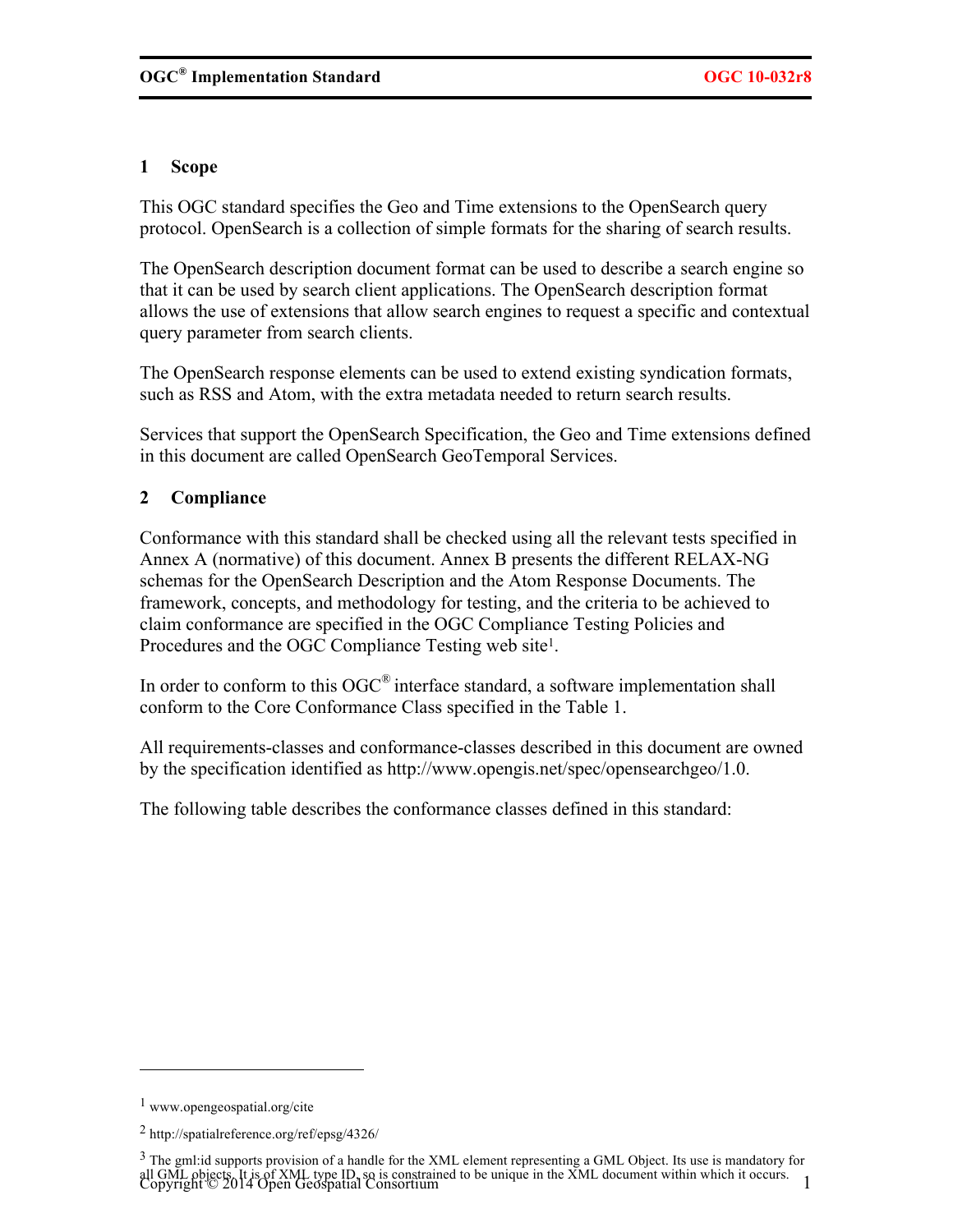| Conformance<br><b>Class Name</b>                                                                                                                                              | <b>Description</b>                                                                                                                                                  |      |  |
|-------------------------------------------------------------------------------------------------------------------------------------------------------------------------------|---------------------------------------------------------------------------------------------------------------------------------------------------------------------|------|--|
| Core (GeoSpatial<br>Service)                                                                                                                                                  | The server generates a valid OpenSearch description<br>document.<br>http://www.opengis.net/spec/opensearchgeo/1.0/conf/osd                                          | A.1  |  |
|                                                                                                                                                                               | The server defines an URL template for the Atom response<br>type.<br>http://www.opengis.net/spec/opensearchgeo/1.0/conf/atom                                        | A.2  |  |
|                                                                                                                                                                               | The server implements a bounding box search.<br>http://www.opengis.net/spec/opensearchgeo/1.0/conf/box                                                              | A.3  |  |
| Arbitrary<br>Geometry<br>Search                                                                                                                                               | The server implements a spatial search capability using an<br>A.4<br>arbitrary geometry.<br>http://www.opengis.net/spec/opensearchgeo/1.0/conf/search<br>bygeometry |      |  |
| Point and Radius<br>Search                                                                                                                                                    | The server implements a spatial search using a point and a<br>A.5<br>radius.<br>http://www.opengis.net/spec/opensearchgeo/1.0/conf/search<br>bypointradius          |      |  |
| Minimum spatial<br>operator                                                                                                                                                   | The server implements the "intersects" spatial operator.<br>A.6<br>http://www.opengis.net/spec/opensearchgeo/1.0/conf/inters<br>ect                                 |      |  |
| Spatial relations                                                                                                                                                             | The server implements the spatial relations.<br>http://www.opengis.net/spec/opensearchgeo/1.0/conf/spatia<br><b>Irelations</b>                                      | A.7  |  |
| Get record by id.<br>The server can retrieve a record form its repository using the<br>id of the record.<br>http://www.opengis.net/spec/opensearchgeo/1.0/conf/search<br>byid |                                                                                                                                                                     | A.8  |  |
| Search by name<br>The server implements a spatial search using the name or<br>address of a location.<br>http://www.opengis.net/spec/opensearchgeo/1.0/conf/sear<br>chbyname   |                                                                                                                                                                     | A.9  |  |
| Temporal search<br>core                                                                                                                                                       | A.10<br>The server implements a temporal search capability.<br>http://www.opengis.net/spec/opensearchgeo/1.0/conf/search<br>bytime                                  |      |  |
| Temporal search<br>relation                                                                                                                                                   | The server implements a temporal search capability able to<br>define temporal relations<br>http://www.opengis.net/spec/opensearchgeo/1.0/conf/time<br>relations     | A.11 |  |

# **Table 1 – Conformance Classes**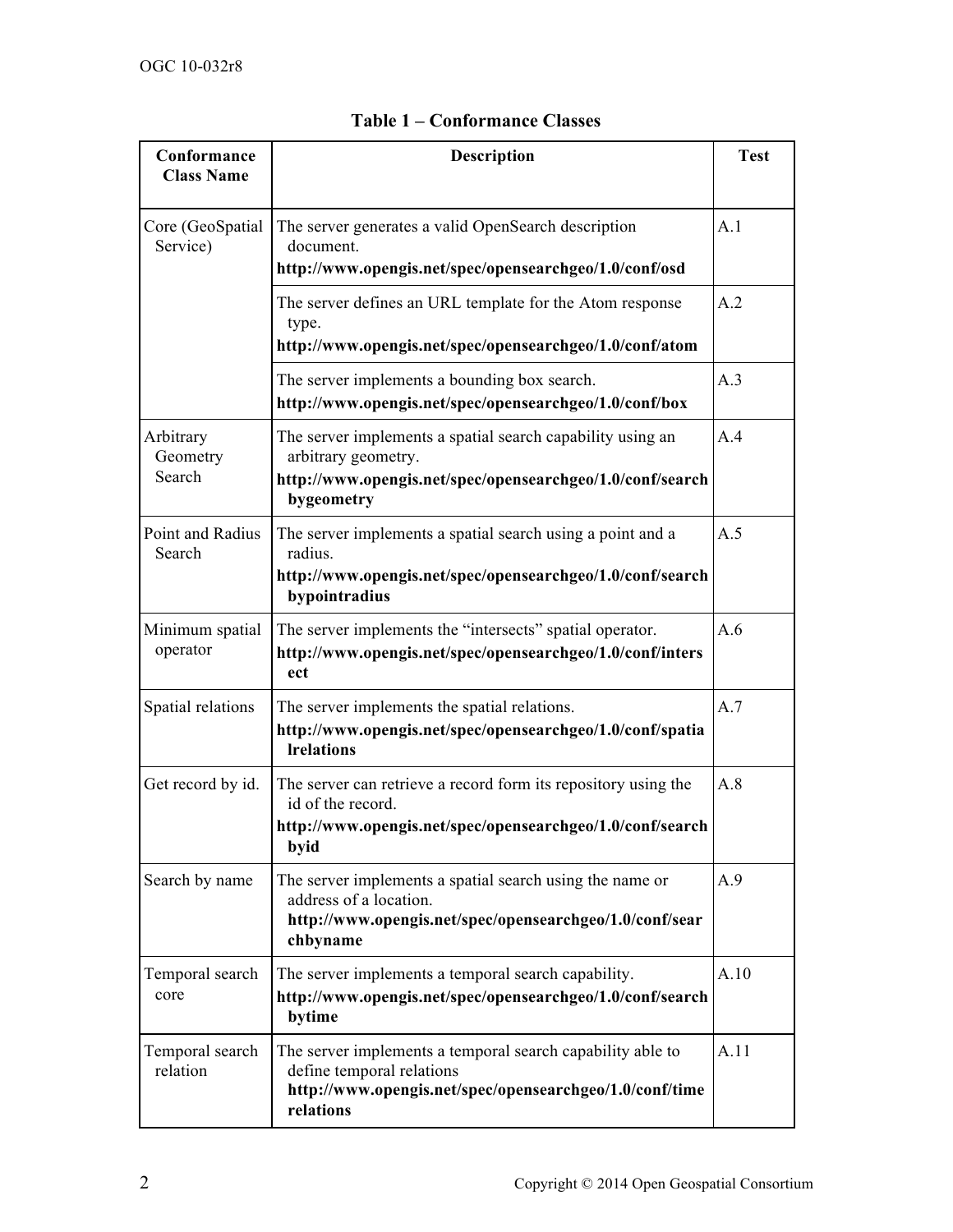## **3 Normative references**

The following normative documents contain provisions that, through reference in this text, constitute provisions of this document. For dated references, subsequent amendments to, or revisions of, any of these publications do not apply. For undated references, the latest edition of the normative document referred to applies.

Atom - The Atom Syndication Format (IETF RFC4287), M. Nottingham, R. Sayre, http://tools.ietf.org/html/rfc4287

OASIS OpenSearch - *searchRetrieve: Part 4. APD Binding for OpenSearch Version 1.0*, OASIS Standard, 30 January 2013, http://docs.oasis-open.org/search-ws/searchRetrieve/ v1.0/os/part4-opensearch/searchRetrieve-v1.0-os-part4-opensearch.html

OGC 06-050 - Open Geospatial Consortium: An Introduction to GeoRSS

OGC 06-121 - OWS Common Implementation Specification

OGC 06-103r4 - OpenGIS® Implementation Standard for Geographic information - Simple feature access - Part 1: Common architecture

RFC 3339 - *Date and Time on the Internet: Timestamps*. Internet profile of the ISO 8601 standard for representation of dates and times using the Gregorian calendar. http://www.ietf.org/rfc/rfc3339.txt

RFC 5646 - Tags for Identifying Languages - http://tools.ietf.org/html/rfc5646

RFC 5988 - *Web Linking* - http://tools.ietf.org/html/rfc5988 http://www.iana.org/assignments/link-relations/link-relations.xhtml

#### **3.1 Other References**

HMA - Heterogeneous Missions Accessibility – Design Methodology, Architecture and Use of Geospatial Standards for the Ground Segment Support of Earth Observation missions ESA TM-21 http://www.esa.int/About\_Us/ESA\_Publications/ESA\_TM-21 Heterogeneous Missions Accessibility

OpenSearch Geo Extension http://www.opensearch.org/Specifications/OpenSearch/Extensions/Geo/1.0/Draft\_2

OpenSearch Parameter Extension http://www.opensearch.org/Specifications/OpenSearch/Extensions/Parameter/1.0/Draft\_2

OpenSearch Time Extension http://www.opensearch.org/Specifications/OpenSearch/Extensions/Time/1.0/Draft\_1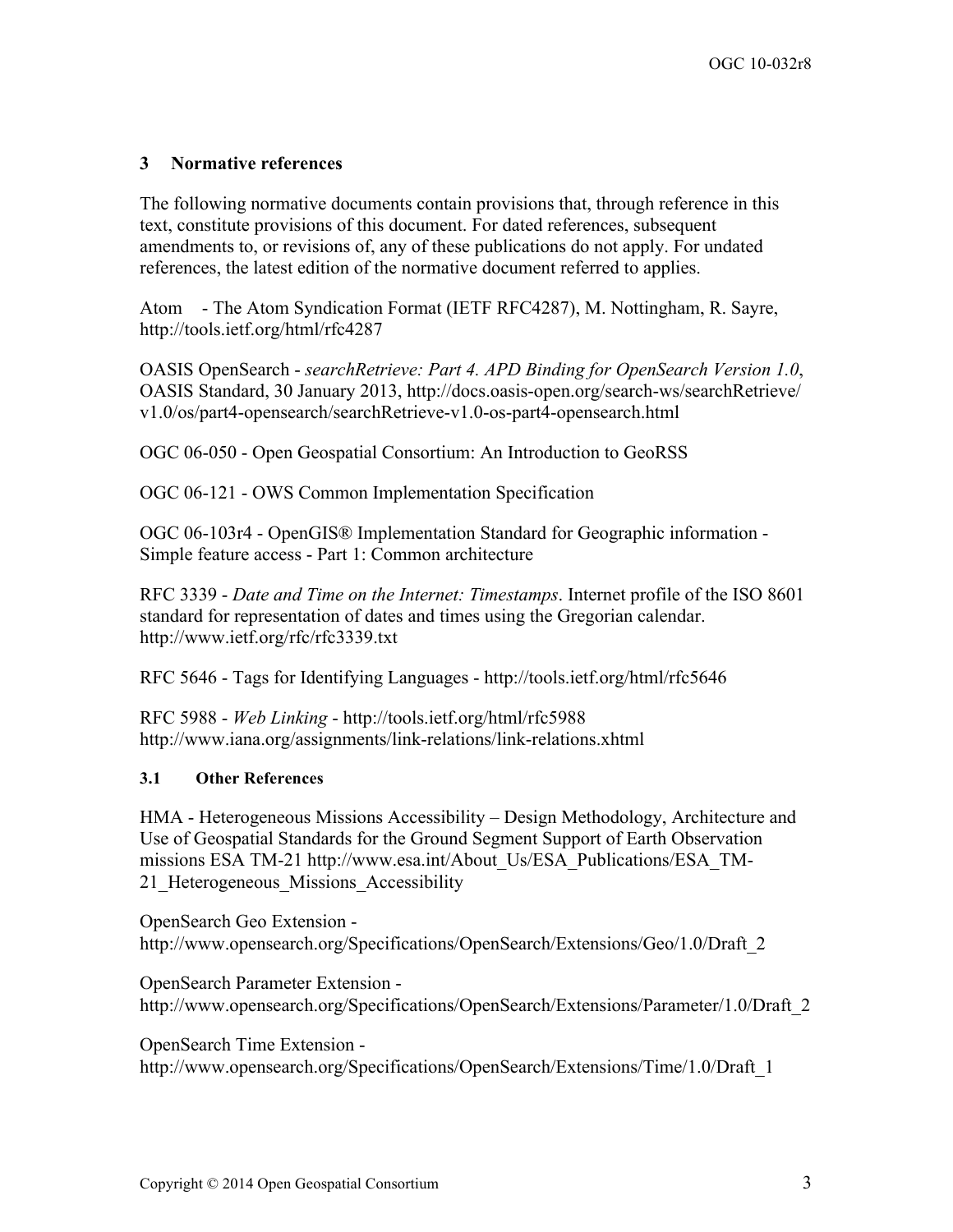## **4 Terms and definitions**

For the purposes of this standard, the definitions specified in Clause 4 of the OWS Common Implementation Specification [OGC 06-121] shall apply. In addition, the following terms and definitions apply.

#### **4.1**

#### **OpenSearch**

Draft specification for web search syndication, originating from Amazon's A9 project and given a corresponding interface binding by the OASIS Search Web Services working group.

#### **4.2**

#### **OpenSearch Geospatial Service**

Defines services that comply with the OpenSearch Specification and the Geo extension defined in this document

#### **4.3**

#### **OpenSearch GeoTemporal Service**

Defines services that comply with the OpenSearch Specification, the Geo and Time extensions defined in this document

#### **4.4**

#### **OpenSearch Description Document**

An XML document available at a consistent location describing metadata for the service and providing templates for queries.

#### **4.5**

## **Search feed**

The response document of search service request containing zero or several entries.

## **4.6**

#### **Entry**

An element of the search response representing a catalogued resource.

#### **5 Conventions**

#### **5.1 Abbreviated terms**

Some of the abbreviated terms listed in Subclause 5.1 of the OWS Common Implementation Specification [OGC 06-121] apply to this document, plus the following abbreviated terms.

EC European Commission

ESA European Space Agency

GeoRSS Geospatial Extensions to Rich Site Syndication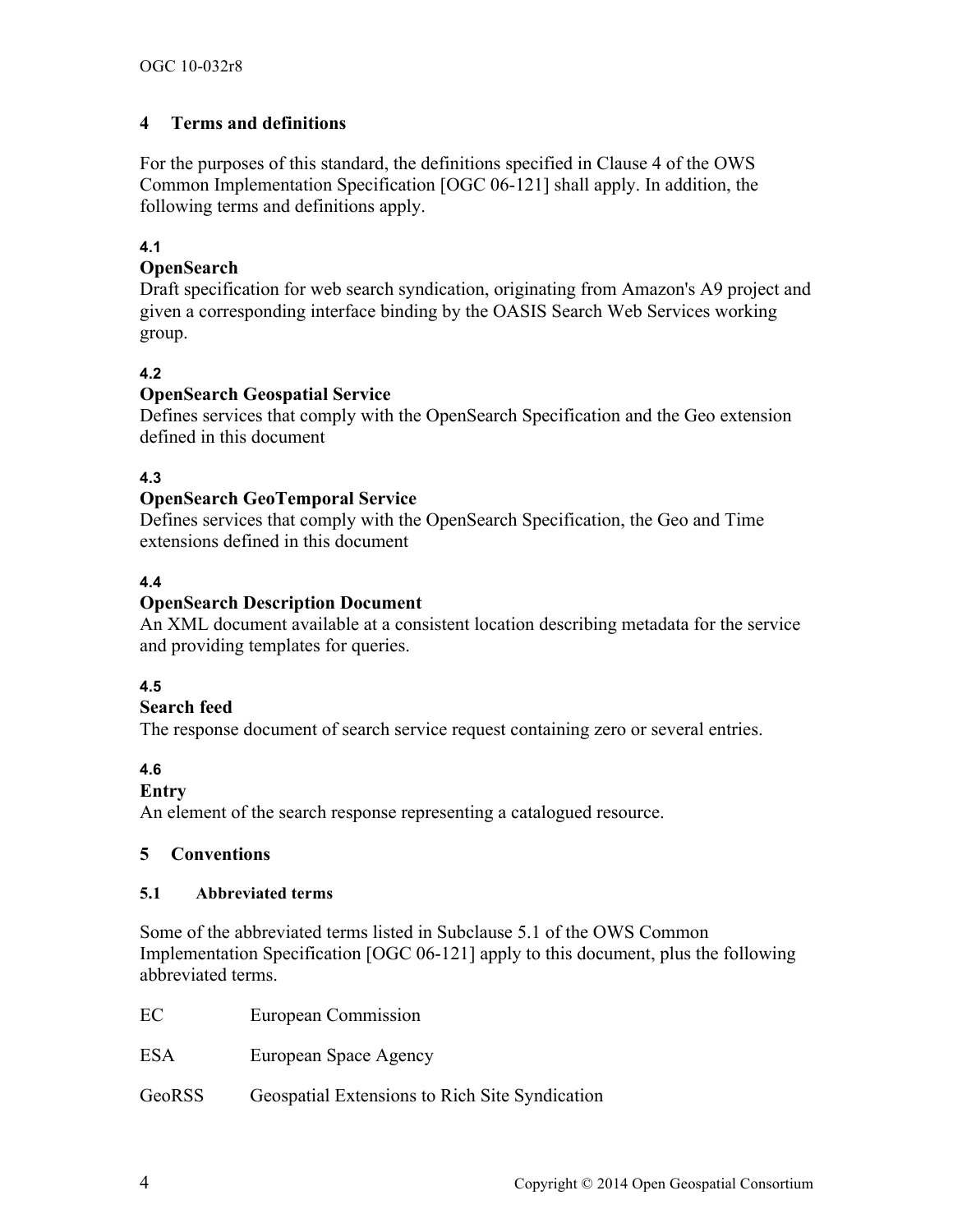| <b>HMA</b>   | <b>Heterogeneous Missions Accessibility</b>          |
|--------------|------------------------------------------------------|
| <b>OASIS</b> | Advancing Open Standards for the Information Society |
| <b>RSS</b>   | <b>Rich Site Summary</b>                             |
| <b>SWS</b>   | Search Web Services                                  |
| <b>WKT</b>   | Well Known Text                                      |

#### **5.2 Namespace prefix conventions**

Table 2 lists the namespaces used in this document and the specifications in which they are defined. The prefixes are **not** normative and are merely chosen for convenience; they may appear in examples without being formally declared, and have no semantic significance. The namespaces to which the prefixes correspond are normative, however.

| <b>Prefix</b>                                                               | <b>Namespace URI</b>                            | <b>Specification</b>                                 |  |
|-----------------------------------------------------------------------------|-------------------------------------------------|------------------------------------------------------|--|
| atom                                                                        | http://www.w3.org/2005/Atom                     | The Atom Syndication Format<br>Common 1.0 - RFC-4287 |  |
| dc<br>http://purl.org/dc/elements/1.1/                                      |                                                 | Namespace Policy for the DCMI <sup>a</sup>           |  |
| geo                                                                         | http://a9.com/-/opensearch/extensions/geo/1.0/  | <b>OpenSearch Geo Extension</b>                      |  |
| georss                                                                      | http://www.georss.org/georss                    | GeoRSS Specification                                 |  |
| gml                                                                         | http://www.opengis.net/gml                      | OGC GML 3.1.1                                        |  |
| OS                                                                          | http://a9.com/-/spec/opensearch/1.1/"           | OpenSearch 1.1 Specification                         |  |
| time                                                                        | http://a9.com/-/opensearch/extensions/time/1.0/ | <b>OpenSearch Time Extension</b>                     |  |
| a<br>See <http: dcmi-namespace="" documents="" dublincore.org=""></http:> . |                                                 |                                                      |  |

**Table 2 — Namespace mappings**

#### **6 OpenSearch Geo and Time Extensions overview**

As the OpenSearch specification is defined in the OASIS SWS bindings [OASIS OpenSearch], we confine ourselves here to the OpenSearch Geo and Time extensions. A short overview of how they fit within the primary OpenSearch specification is provided.

The basic concept of OpenSearch is to specify how to query a web resource, and additional metadata to support syndicating the results. Search clients can use OpenSearch description documents to learn about the public interface of a search engine. These description documents contain parameterized URL templates that indicate how the search client should make search requests. Search engines can use the OpenSearch response elements to add search metadata to results in a variety of content formats. For example, if a web site allows search by the URL:

*http://www.example.com?q=question*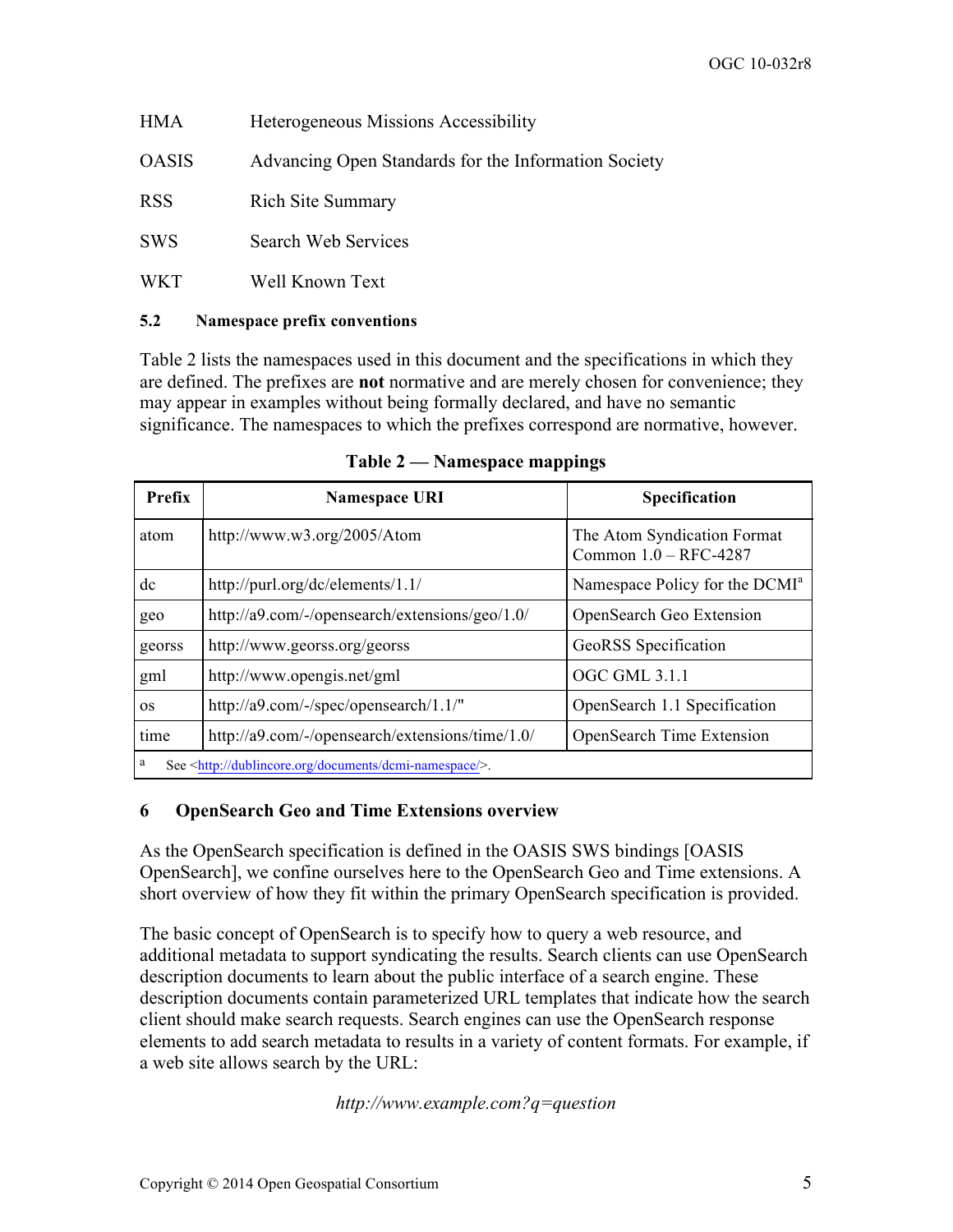OpenSearch provides a way to define where that search term goes. Essentially it would look like: http:// www.example.com?q={searchTerms}, where {searchTerms} would be replaced by any general string. Using OpenSearch, aggregators and applications have a way to simply define a search service and let a user just type in their terms, but then search N search engines. For example, the *Firefox* search bar is powered by OpenSearch and allows the user to add new OpenSearch compliant site.

The Description element provides some basic metadata about the contents of the service and the contact information pertaining to it, along with a set of URL Templates which illustrate the parameters accepted by the service and the variety of output formats in which results can be obtained. The OpenSearch request interface is simple, consisting of a description of a HTTP GET request with a series of optional key-value parameters that can be used to constrain the search.

The Geo and Time Extensions specify a series of parameters that can be used to geographically constrain search results. These are discussed in more detail in Section 9. In short, provision is made to filter results by:

- a) A bounding box
- b) An arbitrary geometry defined using Well Known Text
- c) Within a certain radius from a given latitude-longitude point
- d) Having a certain containment relation (intersects, contains, disjoint) with a geographic constraint
- e) Matching a geographic name
- f) Matching a given unique identifier in the context of the repository
- g) A start and end of a temporal extent
- h) Having a certain temporal relation (intersects, contains, during, disjoint, equals) with a temporal constraint

All geographic information is assumed to be expressed using the EPSG 4326 (WGS84 2d)2 coordinate reference system (CRS), and any output listing the extents of the original query or containing further geographic information about the search results, will similarly be expressed in EPSG 4326. There is precedent for this in related OGC "Mass Market" standards, specifically GeoRSS [OGC 06-050] as well as many other standards that encode location.

A sample of a Description showing the use of Geo Extension with several output formats appropriate for geographic search results can be seen in Annex C.

 $\overline{a}$ 

<sup>2</sup> http://spatialreference.org/ref/epsg/4326/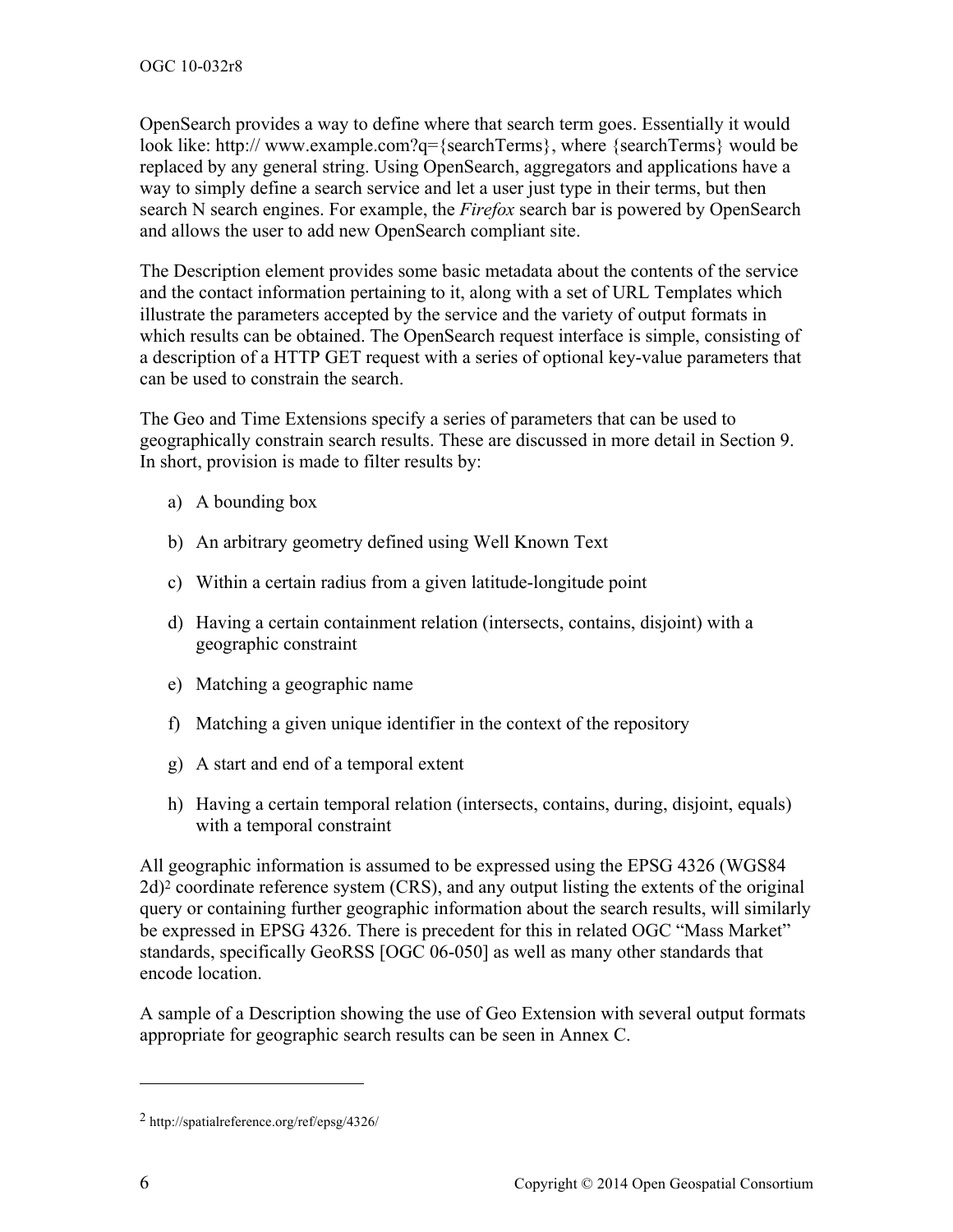## **7 Shared aspect**

#### *Not applicable*

#### **8 OpenSearch Description (Requirement)**

#### **8.1 Introduction**

The OpenSearch Description Document allows clients to retrieve service metadata from a server. The response to a request for a Description shall be an XML document in the form specified by the SWS OpenSearch bindings published by OASIS. A brief summary of the Description's requirements is offered here.

The service metadata covered by the OpenSearch Description corresponds to the service metadata returned by e.g. a WMS GetCapabilities request. The request is not parameterised, but simply takes the form of an HTTP GET request to a URL (advertised on a web page or obtained from a repository of OpenSearch services which offer syndication of their result sets).

The OpenSearch Description Document contains information on the maintainer of the service and their contact information. It includes a brief title and short abstract describing the contents of the service, along with a list of keywords and optionally a list of languages in which the contents may be returned.

The key feature of the Description document is the URL template, which instructs a client application how to create queries to the service. The URL template represents a parameterized form of the URL by which a search engine is queried. Each response format supported by the service needs its own distinct URL template included in the Description differentiated by a type parameter that identifies the MIME type of response.

The search client must replace every instance of a template parameter with a value before the search request is performed. A parameter name consists of an optional parameter name prefix followed by the local parameter name. If the parameter name prefix is present then it will be separated from the local parameter name with the ":" character. All parameter names are associated with a parameter namespace. In the case of unqualified parameter names, the local parameter name is implicitly associated with the OpenSearch 1.1 namespace. In the case of fully qualified parameter names, the local parameter name is explicitly associated with an external namespace via the parameter name prefix. A service can extend the basic parameters included in the template.

EXAMPLE 1 The following XML document provides a sample response to a request for an OpenSearch Description from a repository supporting the Geo Extension. Note that the response type is given in the type attribute and not implicitly on the URL path and the parameter names are not necessarily equal in all access points.

```
<?xml version="1.0" encoding="UTF-8"?>
<OpenSearchDescription xmlns="http://a9.com/-/spec/opensearch/1.1/"
   xmlns:geo="http://a9.com/-/opensearch/extensions/geo/1.0/">
   <ShortName>Web Search</ShortName>
   <Description>Use Example.com to search the Web.</Description>
   <Tags>example web</Tags>
   <Contact>admin@example.com</Contact>
```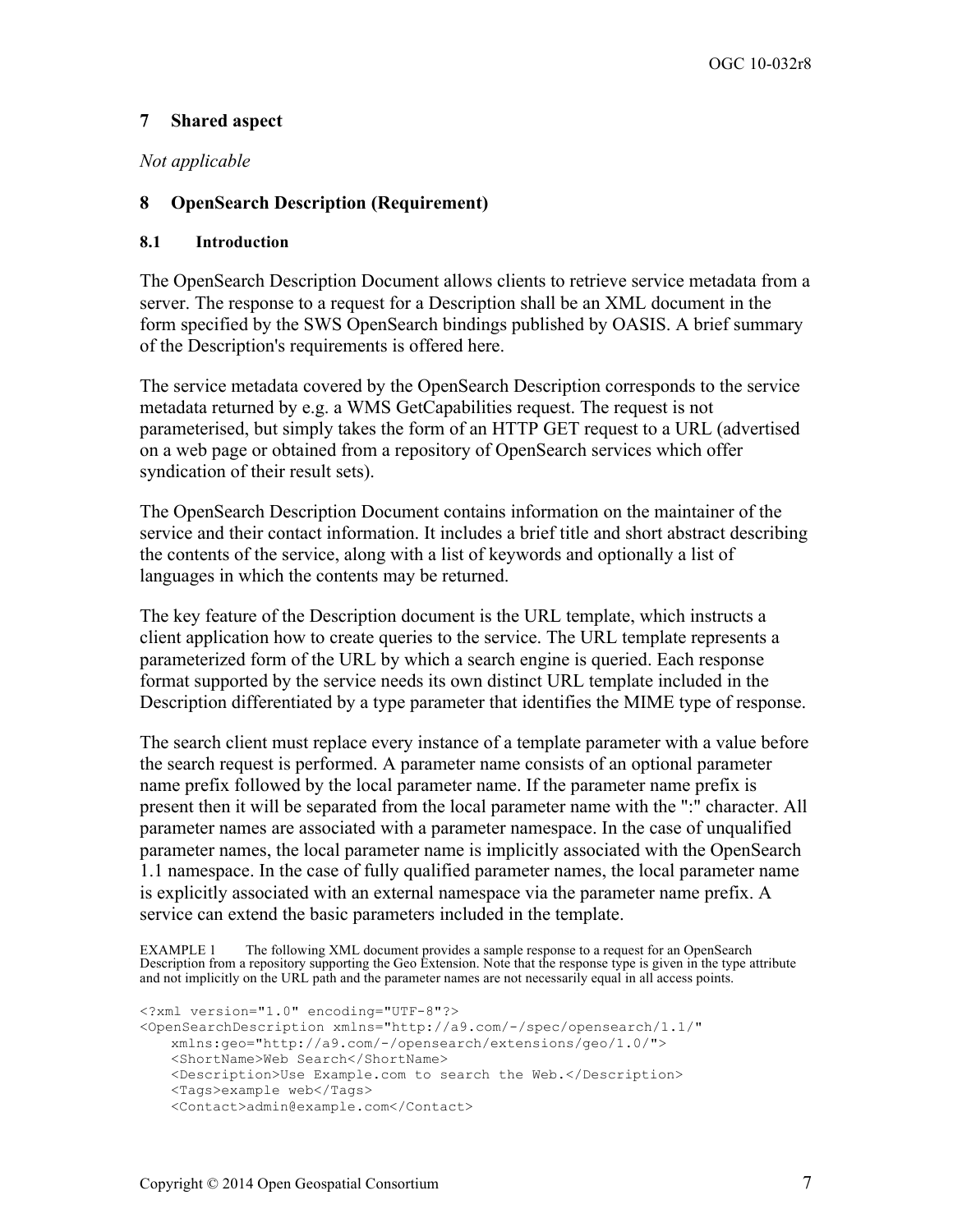```
<Url type="application/atom+xml" template="http://example.com/myatom/?q=
\{searchTerms\} \{amp; p \neq \{startPage?\} \{amp; p \neq \{q \neq 0: box?\}" />
   <Url type="application/rdf+xml" template="http://example.com/myrdf/?q=
{searchTerms}&pp={startPage?}&bbx={geo:box?}" />
   <Url type="application/geojson" template="http://example.com/geojson/?
q={searchTerms}&page={startPage?}&b={geo:box?}" />
   <Url type="text/html" template="http://example.com/?q={searchTerms}
&bbox={geo:box?}&pw={startPage?}" />
   <LongName>Example.com Web Search</LongName>
   <Query role="example" searchTerms="cat" geo:box="121,12,1,-23"/>
   <Attribution>Copyright 2005, Example.com, Inc.</Attribution>
   <SyndicationRight>open</SyndicationRight>
</OpenSearchDescription>
```
EXAMPLE 2 The following XML document describes an OGC CSW service using the OpenSearch templates and geo extension.

```
<?xml version="1.0" encoding="UTF-8"?> 
<OpenSearchDescription xmlns="http://a9.com/-/spec/opensearch/1.1/" 
xmlns:geo="http://a9.com/-/opensearch/extensions/geo/1.0/"> 
<ShortName>CubeWerx</ShortName> 
<Description>CubeWerx CSW </Description> 
<Url type="application/atom+xml"
      xmlns:geo="http://a9.com/-/opensearch/extensions/geo/1.0/"
template="http://www.cubewerx.com/wrs.cqi?service=CSW&version=2.0.2&req
uest=GetRecords& typeNames=csw:Record& outputFormat=RSS&
resultType=hits&startPosition={startIndex?}&maxRecords={count?}&bbo
x={geo:box?}&crs=urn:ogc:def:crs:EPSG::4326&anyText={searchTerms?}"/>
\langle!--- ... --->
</OpenSearchDescription>
```
For detail on the required and optional fields on the OpenSearch Description document please refer to the OpenSearch specification [OASIS OpenSearch].

## **9 OpenSearch Geo and Time Extensions**

#### **9.1 Introduction**

OpenSearch Geo and Time Extensions are designed to provide a basic geographical and temporal search facility to the OpenSearch protocol. Two namespace are provided for use in URL templates that form part of the OpenSearch Description Document (see Annex C for an example), published by the server in XML at a stable URL.

| <b>Requirements Class</b> |                                                                    |  |  |  |
|---------------------------|--------------------------------------------------------------------|--|--|--|
|                           | http://www.opengis.net/spec/opensearchgeo/1.0/req/                 |  |  |  |
| Requirement               | http://www.opengis.net/spec/opensearcheo/1.0/req/osd               |  |  |  |
|                           |                                                                    |  |  |  |
|                           | The server generates a valid OpenSearch description document       |  |  |  |
| Requirement               | http://www.opengis.net/spec/opensearchgeo/1.0/req/namespaces       |  |  |  |
|                           |                                                                    |  |  |  |
|                           | These namespaces and a corresponding namespace prefix shall be     |  |  |  |
|                           | included when the extensions are used in an OpenSearch Description |  |  |  |
|                           | document or any other XML document:                                |  |  |  |
|                           | http://a9.com/-/opensearch/extensions/geo/1.0/                     |  |  |  |
|                           | http://a9.com/-/opensearch/extensions/time/1.0/                    |  |  |  |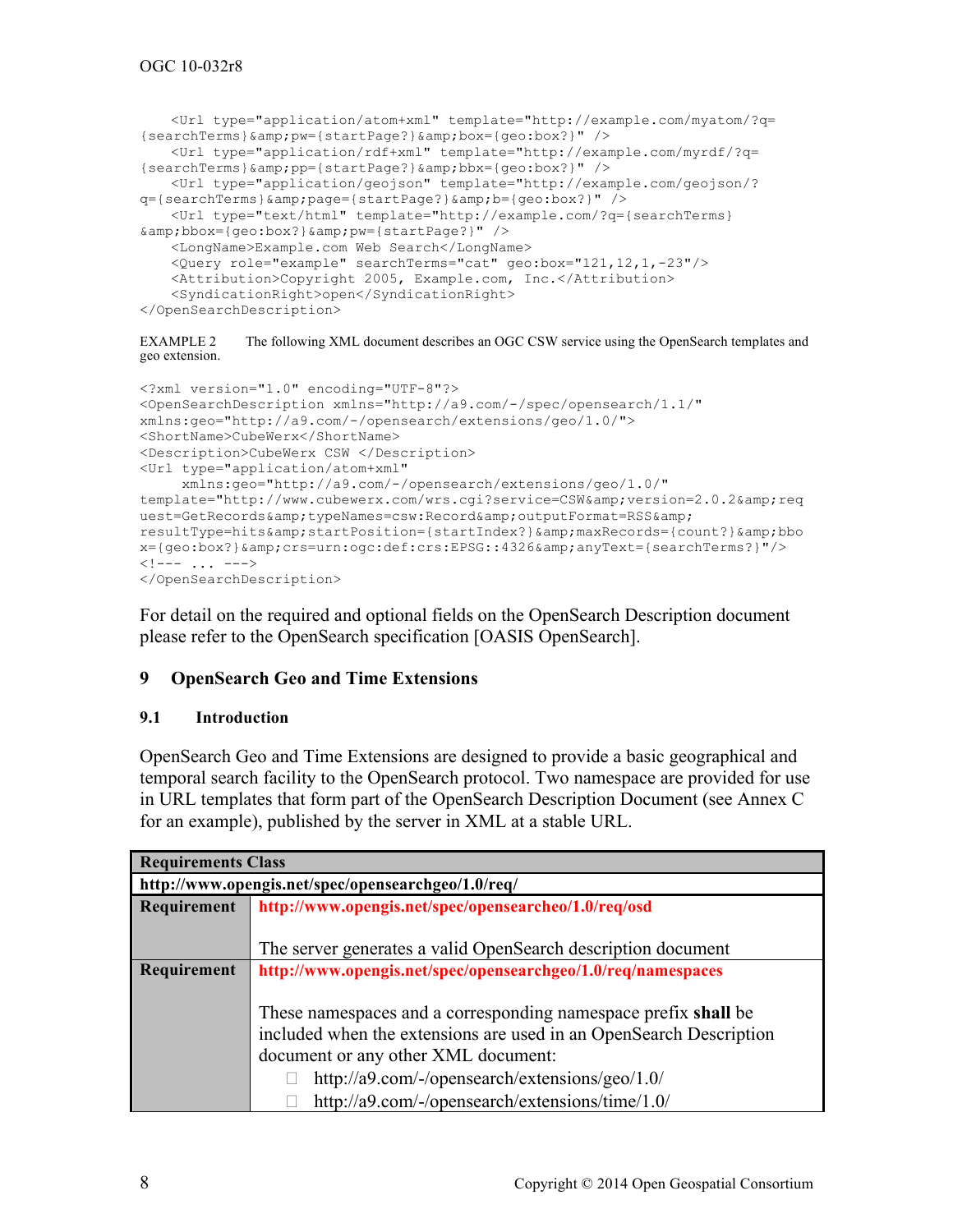| Requirement | http://www.opengis.net/spec/opensearchgeo/1.0/req/atom                                                                             |
|-------------|------------------------------------------------------------------------------------------------------------------------------------|
|             | The server shall provide an access point returning document complying<br>with the rules specified in IETF [RFC-4287] (Atom $1.0$ ) |
| Requirement | http://www.opengis.net/spec/opensearchgeo/1.0/req/geobox                                                                           |
|             | At a minimal, the server shall implement the capacity to query by geo:box                                                          |

With the OpenSearch geo extension it is possible to formulate requests to all records found within a spatial area defined as a point-plus-radius, a bounding box, or as a geometry. Together with the Time extension, OpenSearch can specify time start and

finish slices for searching data.

The flexibility of the OpenSearch protocol allows one to return lists of search results in any format that a client can be persuaded to understand. A server provides a description document that a client reads to determine how to formulate a search/retrieve request and interpret the response. The OpenSearch Description Document includes a mandatory URL element containing a mandatory request template. Where several request templates are provided, a client may choose the one offering the most useful format (specified by MIME-type defined in the *type* attribute of the element) as shown in Example 1.

## **9.2 Search operation request**

## **9.2.1 Search request parameters**

The following parameters may be submitted as part of a search request.

| а<br><b>Names</b> | <b>Definition</b>                                              | Data type and values                                                                                                                                                                                                                                     | <b>Multiplicity</b><br>and use |  |  |
|-------------------|----------------------------------------------------------------|----------------------------------------------------------------------------------------------------------------------------------------------------------------------------------------------------------------------------------------------------------|--------------------------------|--|--|
|                   | Geo Extension (http://a9.com/-/opensearch/extensions/geo/1.0/) |                                                                                                                                                                                                                                                          |                                |  |  |
| <b>Box</b>        | Geographic bounding<br>box                                     | The box is defined by "west, south,<br>east, north" coordinates of<br>longitude, latitude, in a<br>EPSG:4326e decimal degrees $\degree$                                                                                                                  | One (optional)                 |  |  |
| geometry          | Geographic area<br>(geometry)                                  | The geometry is defined using the<br>Well Known Text and supports the<br>following 2D geographic shapes:<br>POINT, LINESTRING,<br>POLYGON, MULTIPOINT,<br>MULTILINESTRING,<br>MULTIPOLYGON<br>The Geometry shall be expressed<br>using the $EPSG:4326^e$ | One (optional)                 |  |  |
| uid               | Local identifier of the<br>record in the repository<br>context | <b>Character String</b>                                                                                                                                                                                                                                  | One (optional)                 |  |  |
| lat               | The latitude of a given<br>point                               | Latitude in decimal degrees in<br>EPSG:4326 $e$                                                                                                                                                                                                          | One (optional)                 |  |  |
| lon               | The longitude of a given<br>point                              | Longitude in decimal degrees in<br>EPSG:4326 $e$                                                                                                                                                                                                         | One (optional)                 |  |  |

## **Table 3 — Parameters in a Search operation request**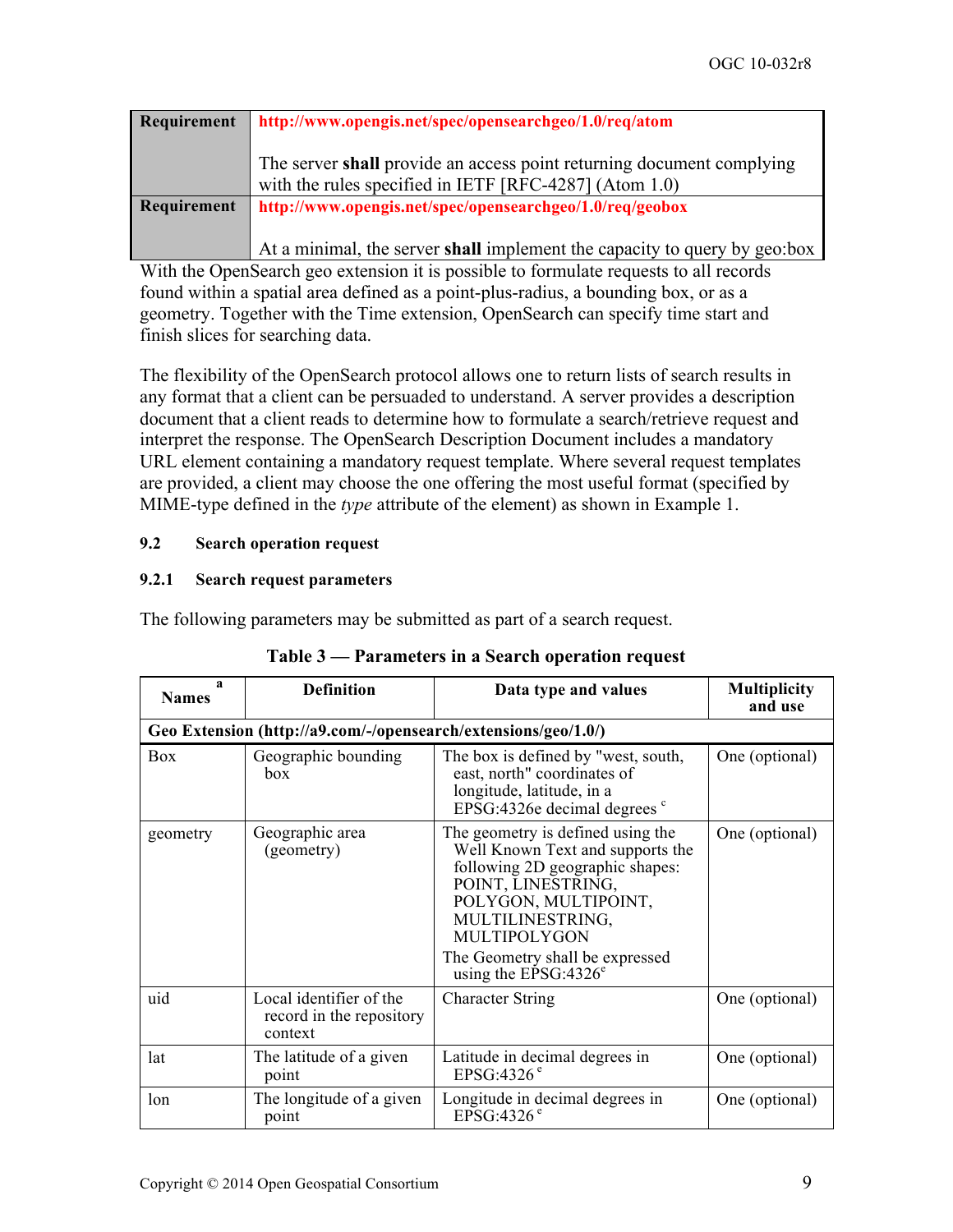| a<br><b>Names</b>                                                                                                                                                                                                                                                                                                                                                                                                                                                    | <b>Definition</b>                                                                               | Data type and values                                                                     | <b>Multiplicity</b><br>and use               |
|----------------------------------------------------------------------------------------------------------------------------------------------------------------------------------------------------------------------------------------------------------------------------------------------------------------------------------------------------------------------------------------------------------------------------------------------------------------------|-------------------------------------------------------------------------------------------------|------------------------------------------------------------------------------------------|----------------------------------------------|
| radius                                                                                                                                                                                                                                                                                                                                                                                                                                                               | A search radius from a<br>lat-lon point                                                         | The distance in meters along the<br>Earth's surface.                                     | One (optional)                               |
| relation                                                                                                                                                                                                                                                                                                                                                                                                                                                             | Spatial relation to result<br>set                                                               | Character String; One of "intersects",<br>"contains", "disjoint"                         | One (optional)<br>default is<br>"intersects" |
| name                                                                                                                                                                                                                                                                                                                                                                                                                                                                 | A string describing the<br>location (place name)<br>to perform the search d                     | <b>Character String</b>                                                                  | One (optional)                               |
|                                                                                                                                                                                                                                                                                                                                                                                                                                                                      |                                                                                                 | Temporal Extension (http://a9.com/-/opensearch/extensions/time/1.0/)                     |                                              |
| start                                                                                                                                                                                                                                                                                                                                                                                                                                                                | A string describing the<br>start of the temporal<br>interval to search<br>(bigger or equal to). | Character String; must match the<br>RFC-3339 <sup>b</sup> .                              | One (optional)                               |
| end                                                                                                                                                                                                                                                                                                                                                                                                                                                                  | A string describing the<br>end of the temporal<br>interval to search<br>(smaller or equal to).  | Character String; must match the<br>$RFC-3339^b$                                         | One (optional)                               |
| relation                                                                                                                                                                                                                                                                                                                                                                                                                                                             | A temporal relation to<br>the result set                                                        | Character String: One the<br>"intersects", "contains", "during",<br>"disjoint", "equals" | One (optional)<br>default is<br>"intersects" |
| <sup>a</sup> The name capitalization rules being used here are specified in Sub clause 11.6.2 of [OGC 06-121].<br>$\mu$ yyyy-MM-dd[Thh:mm:ss.S[Z +/-ZZ:zz]] where yyyy = Four digit year, MM = Two digit month (01 =<br>January), dd = Two digit day of month (01 = first day), hh = Hour of day (00 - 23), mm = Minute of hour<br>$(00-59)$ , ss = Second of minute $(00-59)$ , S = Milliseconds, ZZ = Hours of timezone offset, zz = Minutes<br>of timezone offset |                                                                                                 |                                                                                          |                                              |

 $\degree$  For values crossing the 180 degrees meridian the west value should be bigger than the east value.

<sup>d</sup> The search engine can parse and geocode the value or pre-tag the records with a place name

<sup>e</sup> WGS84 Bounds: -180.00, -90.00, 180.00, 90.00, Projected Bounds: -180.00, -90.00, 180.00, 90.00

## **Geospatial Parameters**

The *geo:box* parameter is replaced with the bounding box to search for geospatial results within. The box is defined by "west, south, east, north" coordinates of longitude, latitude, in a EPSG:4326 decimal degrees. This is also commonly referred to by minX, minY, maxX, maxY (where longitude is the X-axis, and latitude is the Y-axis), or also SouthWest corner and NorthEast corner. In the situation of a bounding box crossing the 180 degrees meridian it shall use the convention that the west value is bigger than the east value.

The *geo:geometry* parameter **shall** support Well Know Text [WKT] describing the following 2D geometric objects:

- D POINT
- LINESTRING
- POLYGON
- MULTIPOINT
- MULTILINESTRING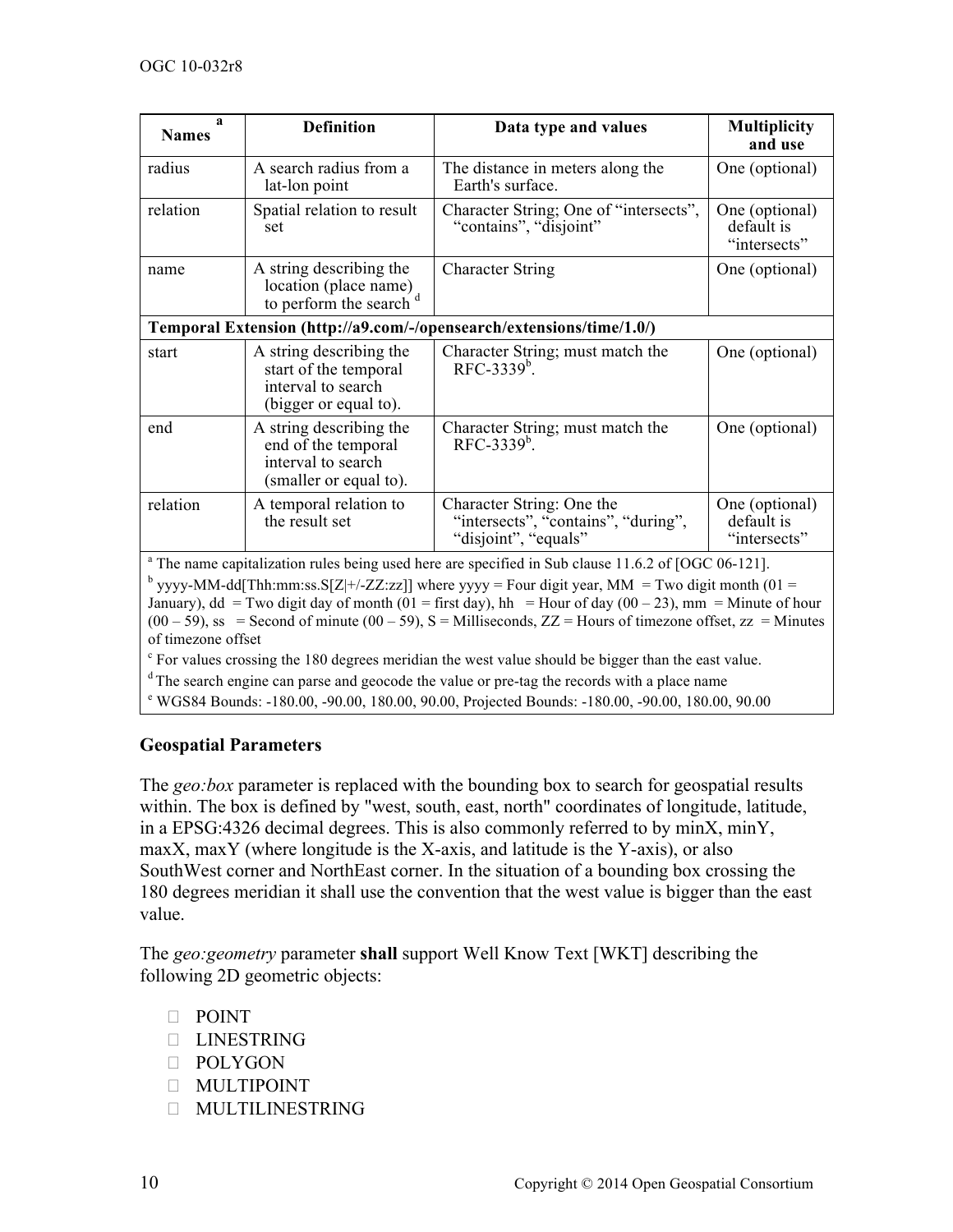#### MULTIPOLYGON

Note that the WKT coordinate pairs are in longitude, latitude order. Polygons are a collection of linear rings where the outer ring is expressed in counter-clockwise order. Internal rings have the opposite orientation, appearing as clockwise (OGC 06-103r4).

EXAMPLE 3 Example of geometries in WKT

POINT(6 10) LINESTRING(3 4,10 50,20 25) POLYGON((1 1,5 1,5 5,1 5,1 1),(2 2,2 3,3 3,3 2,2 2)) MULTIPOINT(3.5 5.6, 4.8 10.5) MULTILINESTRING((3 4,10 50,20 25),(-5 -8,-10 -8,-15 -4)) MULTIPOLYGON(((1 1,5 1,5 5,1 5,1 1),(2 2,2 3,3 3,3 2,2 2)),((6 3,9 2,9 4,6 3)))

EXAMPLE 4 An example URL template supporting the geometry type

```
http://example.com/rss/?q={searchTerms}&g={geo:geometry?}&r={geo:rel
ation}
```
EXAMPLE 5 Spaces must be URL encoded ('%20' or '+')

```
http://example.com/rss/?q=pizza&g=POLYGON((0.582%2040.496%2C%200.231
%2040.737%2C%200.736%2042.869%2C%203.351%2042.386%2C%203.263%2041.81
4%2C%202.164%2041.265%2C%200.978%20%20%2040.957%2C%200.802%2040.781%
2C%200.978%2040.649%2C%200.582%2040.496))&r=disjoint
```
The *geo:relation* parameter defines the spatial relationship of the query value to the result set. For example, a relation equal to "contains" expects results that are fully inside the requested value and not the inverse. The geo:relation supports the following values with the respective denotation:

- $\Box$  intersects (default)– true if the entry geometry share any portion of 2D space with the queried value
- $\Box$  disjoint true if the entry geometry do not share any portion of 2D space with the queried value
- $\Box$  contains true if no points of the entry geometry lie in the exterior of the queried value, and at least one point of the interior of entry geometry lies in the interior of queried value

The *geo:uid* parameter is used to query resources by their fragment identifier, unique within the search scope only. It can be used to query local identifiers that are not URI including the support of GML identifiers<sup>3</sup>.

## **Temporal Parameters**

 $\overline{a}$ 

The RFC 3339 was selected for the temporal values because it defines a profile of ISO 8601 commonly used in Internet protocols and standards that excludes durations and partial dates. The more complex formats such as week numbers and ordinal days are also

<sup>&</sup>lt;sup>3</sup> The gml:id supports provision of a handle for the XML element representing a GML Object. Its use is mandatory for all GML objects. It is of XML type ID, so is constrained to be unique in the XML document within which it occurs.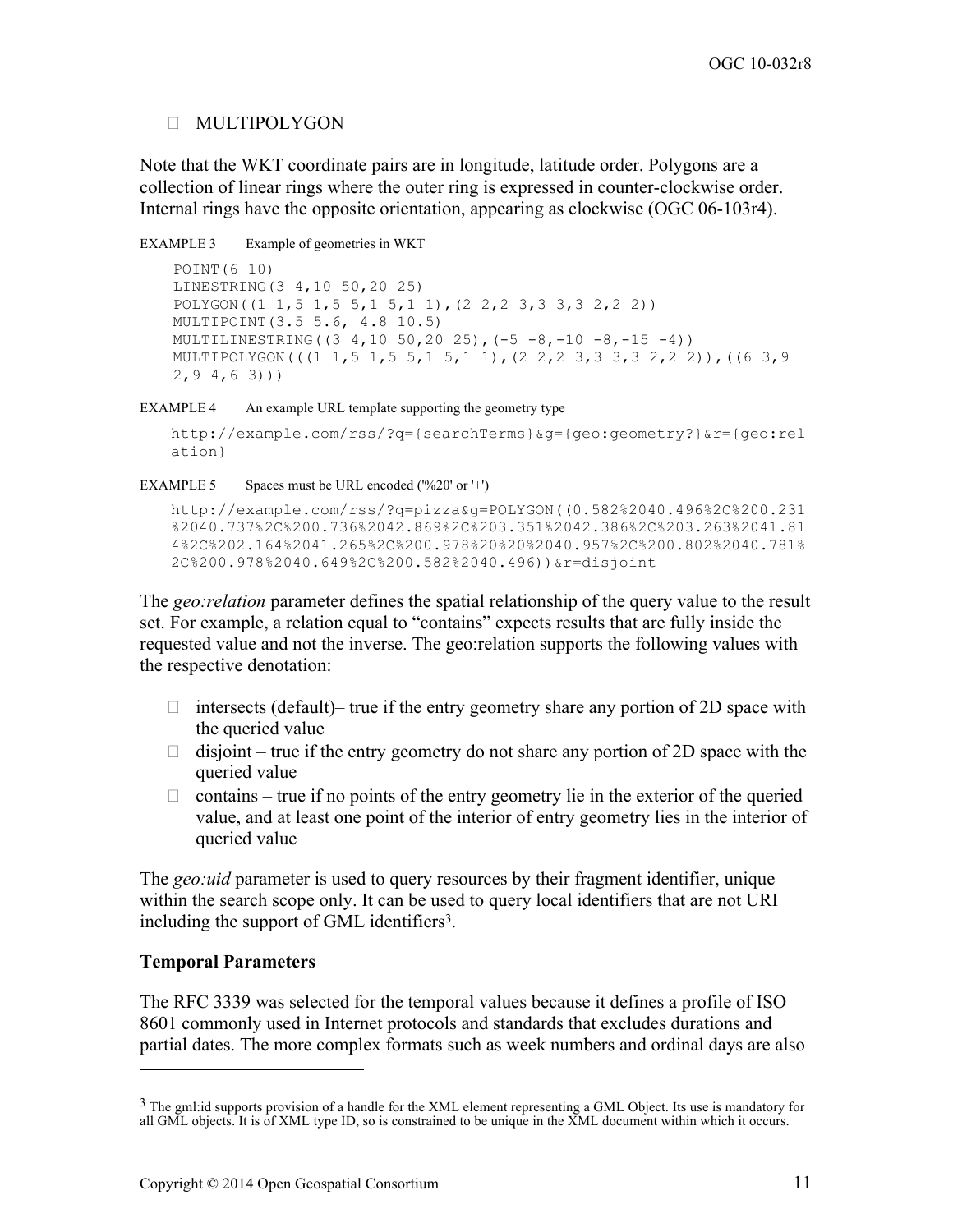not permitted. The start and end temporal parameters search for any item that intersects in any form the temporal range defined by them. The temporal characteristics of the searched items should focus on the actual data contents. When only one of the temporal queryables is present the OpenSearch GeoTemporal Server shall considered that client is requesting all items after or equal to a given start (when the end is missing) and conversely all items before or equal a given end when the start queryable is not present. According to the RFC-3339 the time:start and time:end parameters can contain complete date and time (e.g. 2003-01-17T20:03:05) or just the date value (e.g. 2003-01-17). In the case of date value without the time part, the server shall considered the temporal part of the date equal to 00:00:00 for both the start and end parameters. Instantaneous searches (i.e. a search on an exact point in time) can be performed by setting time:start and time:end to the same exact value.

The time:relation supports the following values with the respective denotation:

- $\Box$  intersects (default): time intervals cross in any form
- $\Box$  contains (aka Time Full Coverage): select resources that fully contain the request time interval
- $\Box$  during (aka Time Group Coverage): select resources that are inside the requested time interval
- $\Box$  disjoint (aka Time Not Coverage): select resources that have no intersection with the requested time interval
- $\Box$  equals : select resources that have exactly the same time interval

This specification assigns no significance to the order of appearance of the results. However, when the request uses a temporal operator it recommends the following behaviour:

- $\Box$  default: order by oldest time start to newest
- $\Box$  time: relation=contains : order by newest time start to the oldest
- $\Box$  time: relation=during: order descending by duration time of the resource (time start - time end )
- $\Box$  time: relation=disjoint: order by ascending distance to the requested time

## **OpenSearch Parameters**

The OpenSearch parameter sets are templates from which URLs can be constructed. The search client must replace every instance of a template parameter with a value before the search request is performed. Required template parameters are template parameters that do not contain a template parameter modifier. The search client may use the default value if one is known, but may not use the empty string as a value. Optional template parameters are template parameters that contain a template parameter modifier equal to "?". The search client may use the empty string as a value if no other value is available. Note that for the given key-value pairs, the key can be an arbitrary string, specified by one given instance of an OpenSearch repository. For example, one Description may provide a URL template asking for *box={geo:box}*, another specifying *bbox={geo:box}*.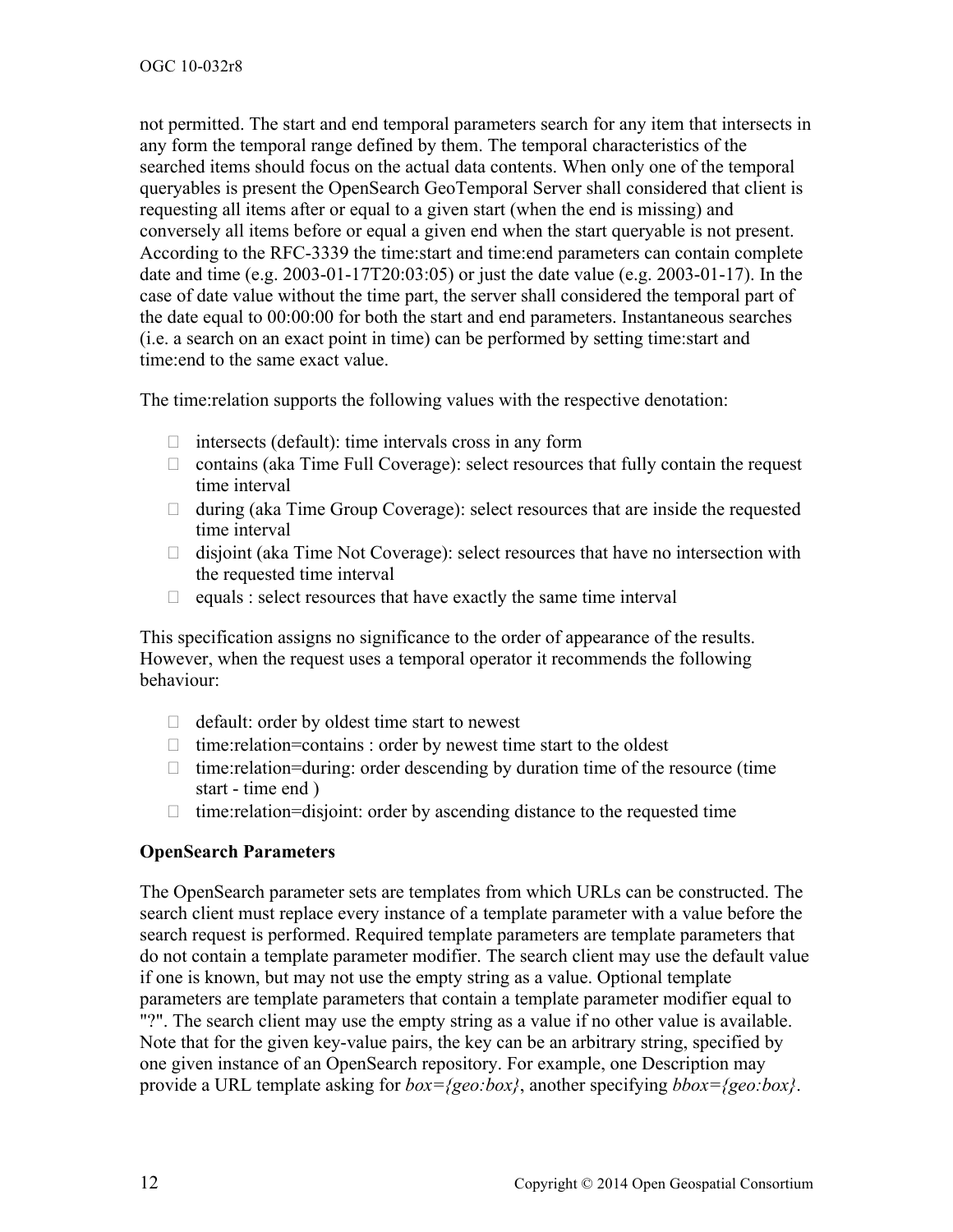It is the responsibility of the client application to parse the URL template and create the appropriate keys for each key-value pair.

Clients should take special consideration to the fact that according to the OpenSearch specification the OpenSearch parameters usage is not restricted to the URL query string and can be used as templates values in any of URL components (e.g. path, host).

```
EXAMPLE 6 An example URL template with OpenSearch parameters on the URL path
   http://example.com/rss/{startPage}/?q={searchTerms}
```
All parameters of the OpenSearch query **should** be mapped to the appropriate catalogue fields. For example, the generic *searchTerms* parameter can be mapped to a given number of elements. Table 4 maps the Dublin Core and OGC queryable terms to the OpenSearch parameters.

| Opensearch<br>Parameter                                                                          | <b>Dublin Core</b><br>element name | <b>OGC</b> queryable<br>term | <b>Atom Response</b><br><b>Element</b> |
|--------------------------------------------------------------------------------------------------|------------------------------------|------------------------------|----------------------------------------|
| searchTerms                                                                                      | title                              | Title                        | atom:title                             |
|                                                                                                  |                                    | AnyText                      |                                        |
|                                                                                                  | description                        | Abstract                     | atom:summary                           |
|                                                                                                  | subject                            | Subject                      | atom:category                          |
| geo:box                                                                                          |                                    | BoundingBox                  |                                        |
| geo:geometry                                                                                     |                                    |                              | georss:*                               |
| geo:lat,                                                                                         |                                    |                              |                                        |
| geo:lon and                                                                                      | coverage                           |                              |                                        |
| geo:radius                                                                                       |                                    |                              |                                        |
| geo:relation                                                                                     |                                    |                              |                                        |
| geo:name                                                                                         |                                    |                              |                                        |
| geo:uid                                                                                          | identifier                         | Identifier                   | dc:identifier                          |
| time:start, time:end<br>and time: relation a                                                     |                                    |                              | dc:date                                |
| <b>a</b> The temporal queryables should be mapped to the intersection of the data content values |                                    |                              |                                        |

**Table 4 — Search operation queryable mappings** 

## **9.2.2 Search request KVP encoding (mandatory)**

| <b>Requirements Class</b>                                                   |                                                                      |  |  |
|-----------------------------------------------------------------------------|----------------------------------------------------------------------|--|--|
| http://www.opengis.net/spec/opensearchgeo/1.0/req/request                   |                                                                      |  |  |
| Target type                                                                 | Token                                                                |  |  |
| Requirement                                                                 | http://www.opengis.net/spec/opensearchgeo/1.0/req/kvpget             |  |  |
|                                                                             |                                                                      |  |  |
| Servers shall implement HTTP GET transfer of the Search operation           |                                                                      |  |  |
|                                                                             | request, using KVP encoding.                                         |  |  |
| http://www.opengis.net/spec/opensearchgeo/1.0/req/parameters<br>Requirement |                                                                      |  |  |
|                                                                             |                                                                      |  |  |
|                                                                             | The geo and time OpenSearch Parameters shall be used as specified in |  |  |
|                                                                             | Table 3 and Table 5                                                  |  |  |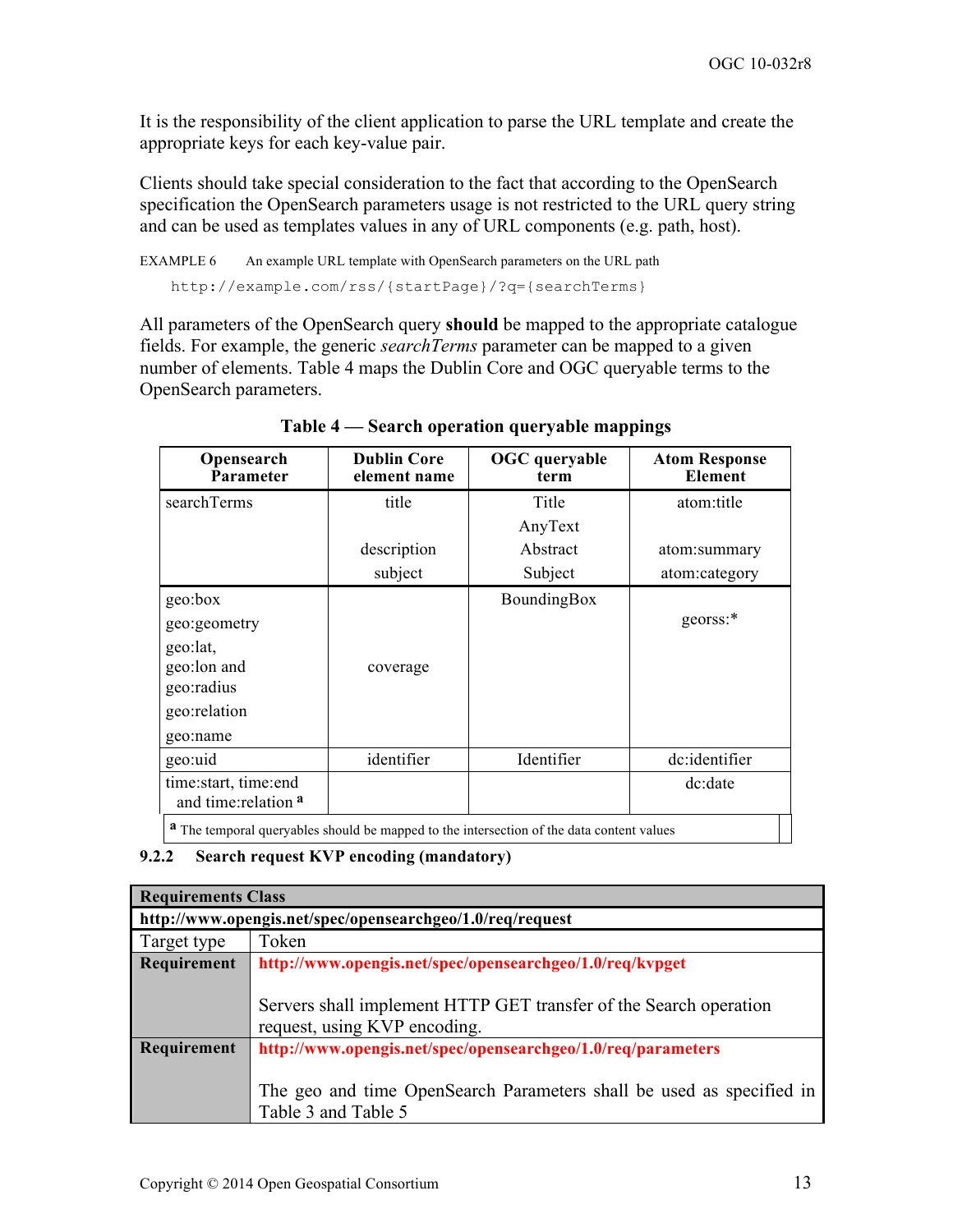| <b>OpenSearch Parameter</b>        | Optionality<br>and use | <b>Definition and format</b>                                                                                  |
|------------------------------------|------------------------|---------------------------------------------------------------------------------------------------------------|
| geo:box                            | Mandatory              | Rectangular bounding box                                                                                      |
| geo:geometry                       | Optional               | Geometry in WKT                                                                                               |
| geo:uid                            | Optional               | The identifier of the resource within the<br>search engine context (local reference).                         |
| geo:lat, geo:lon and<br>geo:radius | Optional               | Centroid (latitude and longitude) and a<br>search radius                                                      |
| geo:relation                       | Optional               | Spatial relation (possible values are<br>"intersects", "contains", "disjoint"). The<br>default is intersects. |
| geo:name                           | Optional               | Character string with a geographical name<br>to be geocoded                                                   |
| time:start                         | Optional               | Character string with the start of the<br>temporal interval according to RFC-3339.                            |
| time:end                           | Optional               | Character string with the end of the<br>temporal interval according to RFC-3339.                              |
| time:relation                      | Optional               | Temporal relation (possible values are<br>"intersects", "contains", "during",<br>"disjoint", "equals")        |

**Table 5 — Search operation request URL Template parameters**

EXAMPLE 7 An example Search operation request KVP encoded for HTTP GET is:

http://foo.bar/foo?q=coverage&bbox=120,10,134,14

#### **9.3 Search operation response**

#### **9.3.1 Normal response parameters**

The normal response to a valid Search operation request **shall** be in one of several formats that are specified in the OpenSearch Description for a given instance. The mandatory response format is Atom but the server may support other formats.

#### **9.3.2 Normal response XML encoding**

The normative response format for an OpenSearch service using either the Geo Extension or Time Extension **shall** be in Atom 1.0. The properties shown in the Atom and OpenSearch namespaces are those mandated by the OpenSearch specification.

#### **The Atom response is made of a** *atom:feed* **element that may contain several**  *atom:entry* **elements. While latter describes the returned resources that respect the query performed the first describes the discovery service or search engine. In the**  *atom:feed* **element the response should include the elements listed in Table 6 and the atom:entry elements should include the elements listed in**

Table 7 (respecting the rules defined in [ATOM]). The metadata for each item in the result set **should** provide a link to a "full" view of the result, where more detailed metadata can be provided and, when available, a direct link to the resource using the *atom:link* element.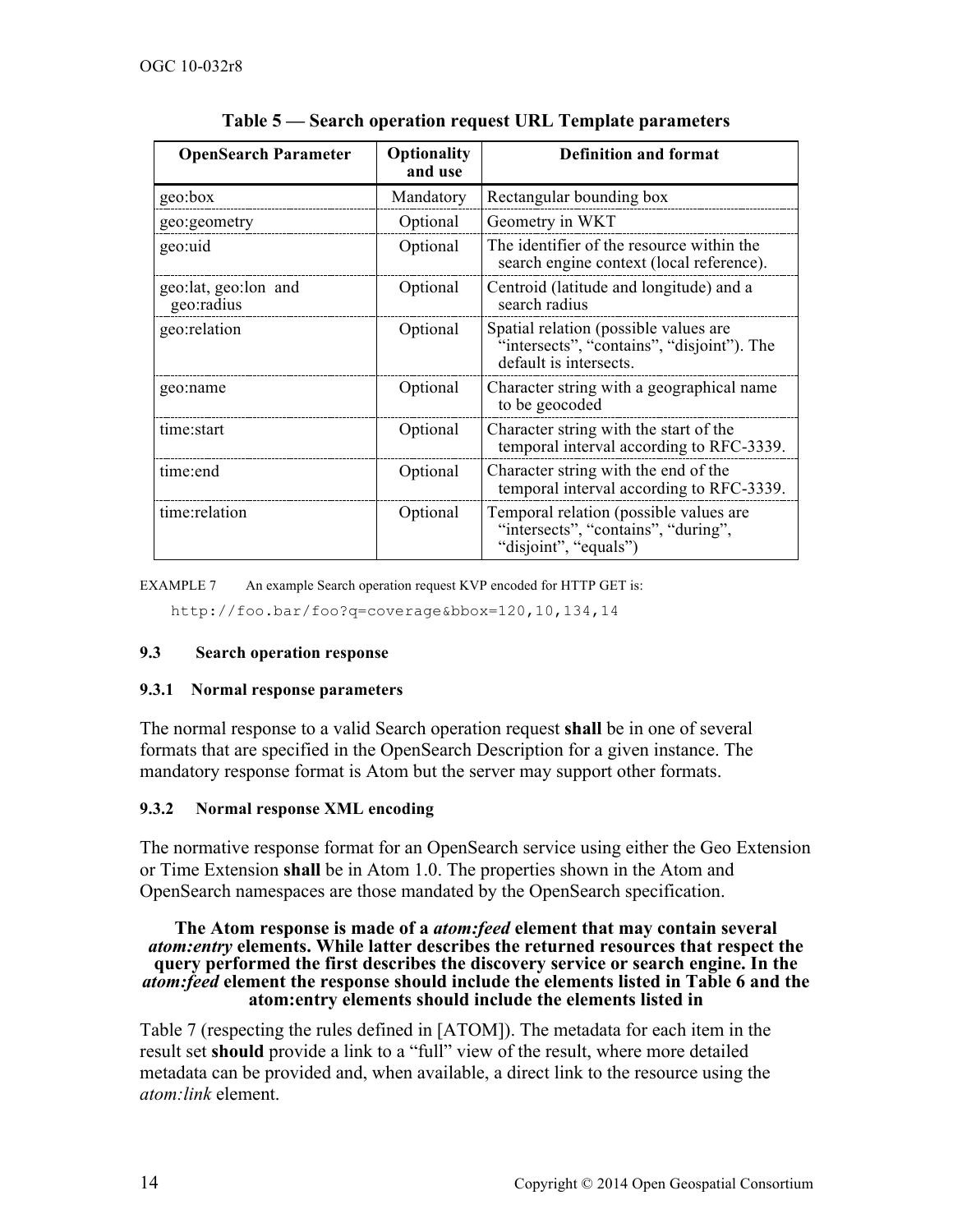#### *Alternate representations of an entry*

The *atom:link* element with the *atom:rel* attribute equal to "alternate" **should** be used to link the entry to additional representations of the metadata. The type of the metadata **should** be defined by the *atom:type* attribute. To designate the resource that is the source of the information provided in the containing element (e.g. original metadata) the value "via" **should** be used [RFC 5988] [ATOM] (section 6.2.2). This link represents the authoritative resource from where the information in the atom:entry was derived.

EXAMPLE 8 Defining an alternate representation in HTML for the metadata in a atom:entry

```
<atom:link rel="alternate" type="text/html" title="Product metadata 
entry" href="http://eo-virtual-archive4.esa.int/search/ER02 SAR_IM_0P/
ER02 SAR_IM_0P_20110107T021611_20110107T021628_DPA_82164_0000/html "/>
```
Please note that according to [ATOM] (section 4.1.2) the *atom:link* element with the *rel* attribute equal to "alternate" must follow some rules like:

- *atom:entry elements that contain no child atom:content element MUST contain at least one atom:link element with a rel attribute value of "alternate".*
- *atom:entry elements MUST NOT contain more than one atom:link element with a rel attribute value of "alternate" that has the same combination of type and hreflang attribute values*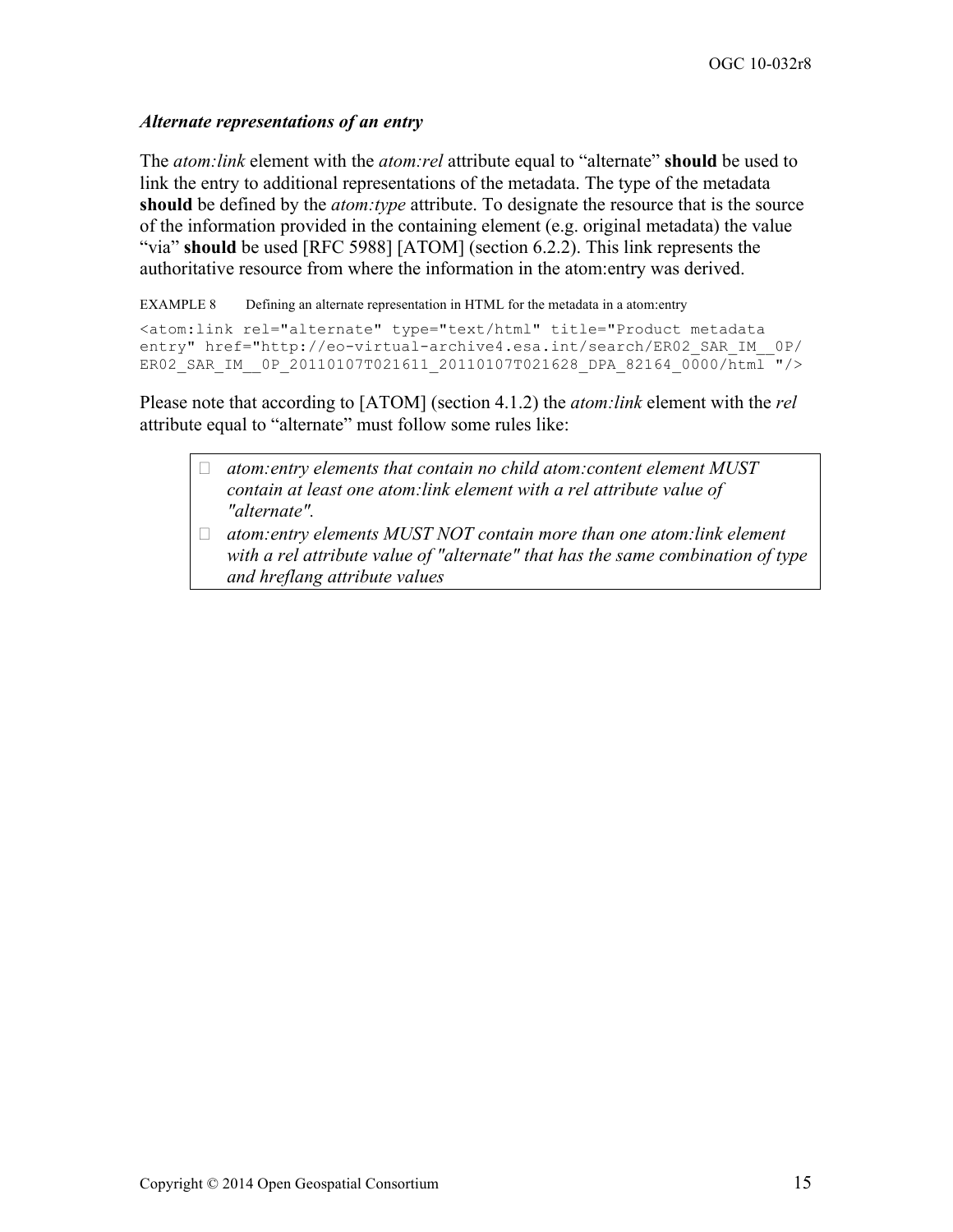| <b>Term</b>                    | <b>OGC</b> core<br>returnabl<br>e | <b>Atom Element</b>                                                                                | <b>Description</b>                                                                                                                                    | Mult.          |
|--------------------------------|-----------------------------------|----------------------------------------------------------------------------------------------------|-------------------------------------------------------------------------------------------------------------------------------------------------------|----------------|
| Title                          | dc:title                          | atom:feed/                                                                                         | A title for the search feed.                                                                                                                          | 1              |
|                                |                                   | atom:title                                                                                         |                                                                                                                                                       | mandatory      |
| Creator                        | dc:creator                        | atom:feed/<br>atom:author                                                                          | An entity primarily responsible for<br>making the content of the feed                                                                                 | mandatory      |
| Subject                        | dc:subject                        | atom:feed/<br>atom:category                                                                        | A topic of the search feed.                                                                                                                           | n<br>optional  |
| Abstract                       | dct:abstract                      | atom:feed/<br>atom:subtitle                                                                        | An account of the content of the<br>search feed                                                                                                       | optional       |
| Publisher                      | dc:publisher                      | atom:feed/<br>atom:generator                                                                       | An entity or agent responsible for<br>making the search feed.                                                                                         | 1<br>optional  |
| Contributor                    | dc:contributor                    | atom:feed/<br>atom:contributor                                                                     | An entity responsible for making<br>contributions to the feed's content                                                                               | n<br>optional  |
| Modified                       | dc:date                           | atom:feed/<br>atom:updated                                                                         | A date of a creation or update of the<br>search feed (RFC 3339)                                                                                       | 1 optional     |
| Identifier                     | dc:identifier                     | atom:feed/<br>atom:id                                                                              | An IRI as a unique identifier of the<br>feed (no relative references). Not to<br>be assumed dereferenceable.                                          | mandatory      |
|                                |                                   | atom:feed/<br>dc:identifier                                                                        | The local identifier of the feed.                                                                                                                     | 1 optional     |
| Source                         | dc:source                         | atom:feed/atom:lin<br>$k[@rel='search']$<br>@type='applicati<br>on/opensearchdes<br>cription+xml'] | A reference to a resource from<br>which the present feed is derived.<br>This points to the OpenSearch<br>document that describes the search<br>engine | 1<br>mandatory |
| Language                       | dc:language                       | atom:feed/<br>@xml:lang                                                                            | A language of feed's content (RFC<br>5646)                                                                                                            | 1<br>optional  |
| Envelope                       | dct:spatial                       | atom:feed/<br>georss:*                                                                             | The maximal spatial extent of the<br>search feed (GEORSS).                                                                                            | n<br>optional  |
| Rights                         | dc: rights                        | atom:feed/<br>atom:rights                                                                          | Information about rights held in and<br>over the resource                                                                                             | 1<br>optional  |
| Relation                       | dc:relation                       | atom:feed/atom:lin<br>$k[@rel='next']$                                                             | Reference to the next page of the<br>search feed                                                                                                      | 1<br>optional  |
|                                |                                   | atom:feed/atom:lin<br>$k[@rel='previous'$<br>or $@$ rel="prev"]                                    | Reference to the previous page of<br>the search feed                                                                                                  | ı<br>optional  |
|                                |                                   | atom:feed/atom:lin<br>$k[@rel='up']$                                                               | Refers to a parent resource in a<br>hierarchy of resources.                                                                                           | N<br>optional  |
|                                |                                   | atom:feed/atom:lin<br>$k[@rel='self']$                                                             | Reference to the retrieval location<br>of the search feed                                                                                             | optional       |
| Query                          |                                   | atom:feed/os:Query                                                                                 | Defines the search request query.                                                                                                                     | 1 optional     |
| Extent<br>(total               | dct:extent                        | atom:feed/<br>os:totalResults                                                                      | OpenSearch element with the total<br>number of feed's entries                                                                                         | mandatory      |
| results,<br>start<br>index and | atom:feed/<br>os:startIndex       |                                                                                                    | OpenSearch element with the index<br>of the first feed's entry.                                                                                       | mandatory      |
| items per<br>page)             |                                   | atom:feed/<br>os:itemsPerPage                                                                      | OpenSearch element with the<br>number of entries returned per page.                                                                                   | 1<br>mandatory |

#### **Table 6 —Elements of Search operation response in the** *atom:feed* **element describing the search service**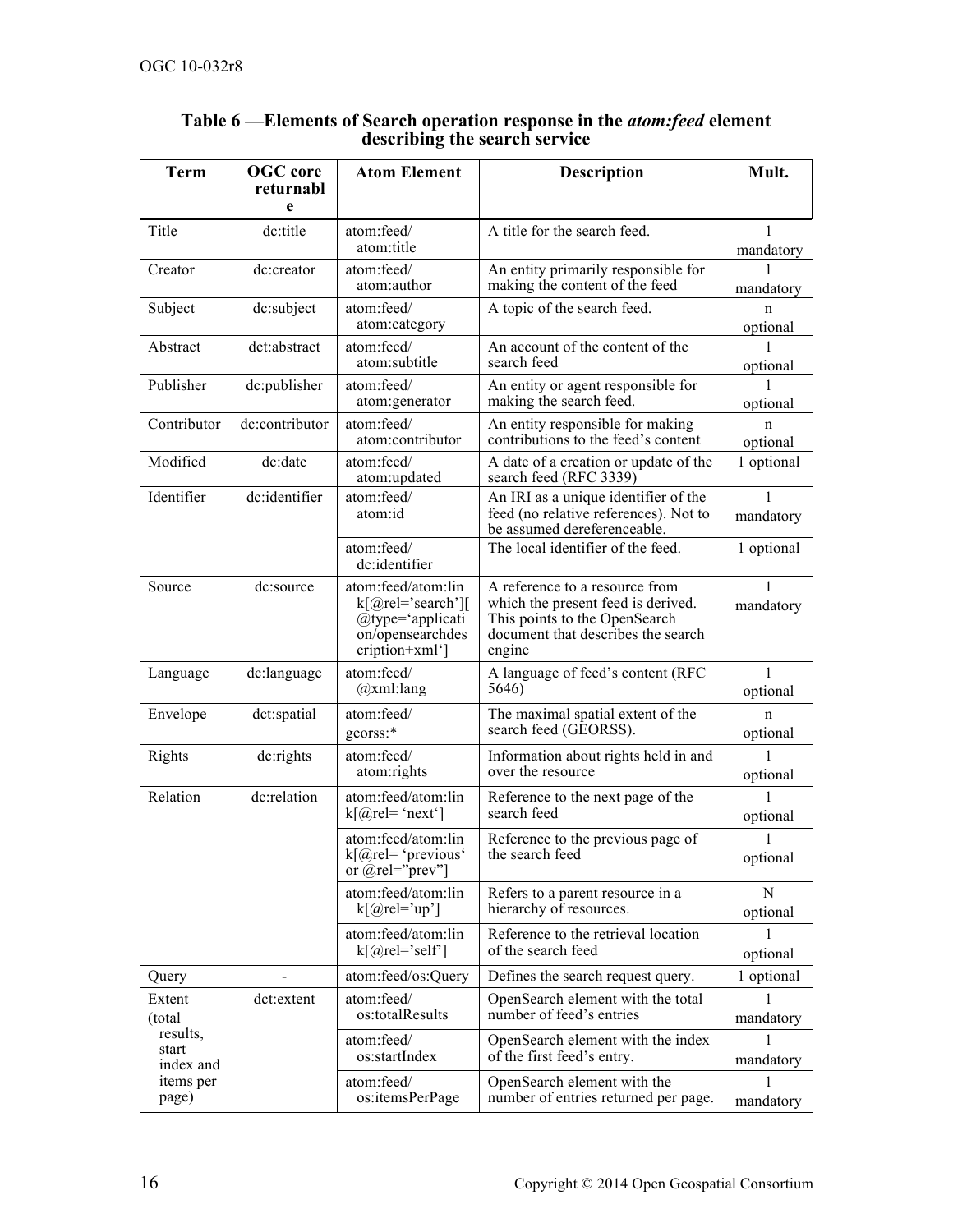| <b>Term</b>                 | <b>OGC</b> core<br>returnable | <b>Atom Element</b>                                                                                                                                                                         | <b>Description</b>                                                                                | Mult.          |
|-----------------------------|-------------------------------|---------------------------------------------------------------------------------------------------------------------------------------------------------------------------------------------|---------------------------------------------------------------------------------------------------|----------------|
| Title                       | dc:title                      | atom:entry/<br>atom:title                                                                                                                                                                   | A title given to the resource.                                                                    | 1<br>mandatory |
| Creator                     | dc:creator                    | atom:entry/<br>atom:author                                                                                                                                                                  | An entity primarily responsible<br>for making the content of the<br>resource.                     | optional       |
| Subject                     | dc:subject                    | atom:entry/<br>atom:category                                                                                                                                                                | A topic of the content of the<br>resource (a topic category or<br>other taxonomy can be applied). | n<br>optional  |
| Abstract                    | dct:abstract                  | atom:entry/<br>atom:summary                                                                                                                                                                 | An account of the content of the<br>resource.                                                     |                |
| Contributor                 | dc:contributor                | atom:entry/<br>atom:contributor                                                                                                                                                             | An entity responsible for making<br>contributions to the content of<br>the resource.              | n<br>optional  |
| Modified                    | dc:date                       | atom:entry/<br>atom:updated                                                                                                                                                                 | Creation or update date of the<br>metadata resource (RFC-3339).                                   | mandatory      |
| Date                        |                               | atom:entry/<br>dc:date                                                                                                                                                                      | A date or range of dates relevant<br>to the resource $(RFC-3339)^{a}$ .                           | optional       |
| Identifier<br>dc:identifier |                               | A unique identifier of the entry.<br>atom:entry/<br>atom:id<br>Its content MUST be an IRI (it<br>excludes relative references). It<br>should not be assumed that it<br>can be dereferenced. |                                                                                                   | mandatory      |
|                             |                               | atom:entry/<br>dc:identifier                                                                                                                                                                | The identifier of the resource<br>within the search engine context<br>(local reference).          | 1<br>optional  |
| Source                      | dc:source                     | atom:entry/<br>$atom:link[@rel=$<br>'via']                                                                                                                                                  | A reference to a document that is<br>the source of the information<br>provided in the entry       | n<br>optional  |
| Language                    | dc:language                   | atom:entry/<br>$(a)$ xml:lang                                                                                                                                                               | Language of the content of the<br>resource (RFC 5646)                                             | 1<br>optional  |
| Rights                      | dc: rights                    | atom:entry/<br>atom:rights                                                                                                                                                                  | Information about rights held in<br>and over the resource.                                        | optional       |
| Envelope                    | dct:spatial                   | atom:entry/<br>georss:*                                                                                                                                                                     | The spatial extent of the resource<br>defined (GEORSS element).                                   | n<br>optional  |
| Relation                    | dc:relation                   | atom:entry/atom:lin<br>$k[@rel='search']$                                                                                                                                                   | OpenSearch description document<br>(entry is a search service).                                   | 1<br>optional  |
|                             |                               | atom:entry/<br>atom: $link[@rel='$<br>enclosure'                                                                                                                                            | Location of the data resource<br>described in the entry.                                          | n<br>optional  |
|                             |                               | atom:entry/atom:lin<br>$k[@rel='icon']$                                                                                                                                                     | Reference to a quicklook image<br>representing the entry.                                         | n<br>optional  |
|                             |                               | atom:entry/atom:lin<br>$k[@rel='up']$                                                                                                                                                       | Refers to a parent resource in a<br>hierarchy of resources                                        | n<br>optional  |
|                             |                               | atom:entry/<br>atom:link $[@rel=$<br>'alternate']                                                                                                                                           | Refers to a resource that is an<br>alternate representation of the<br>entry.                      | n<br>optional  |

#### **Table 7 —Elements of Search operation response in the** *atom:entry* **elements describing each search result**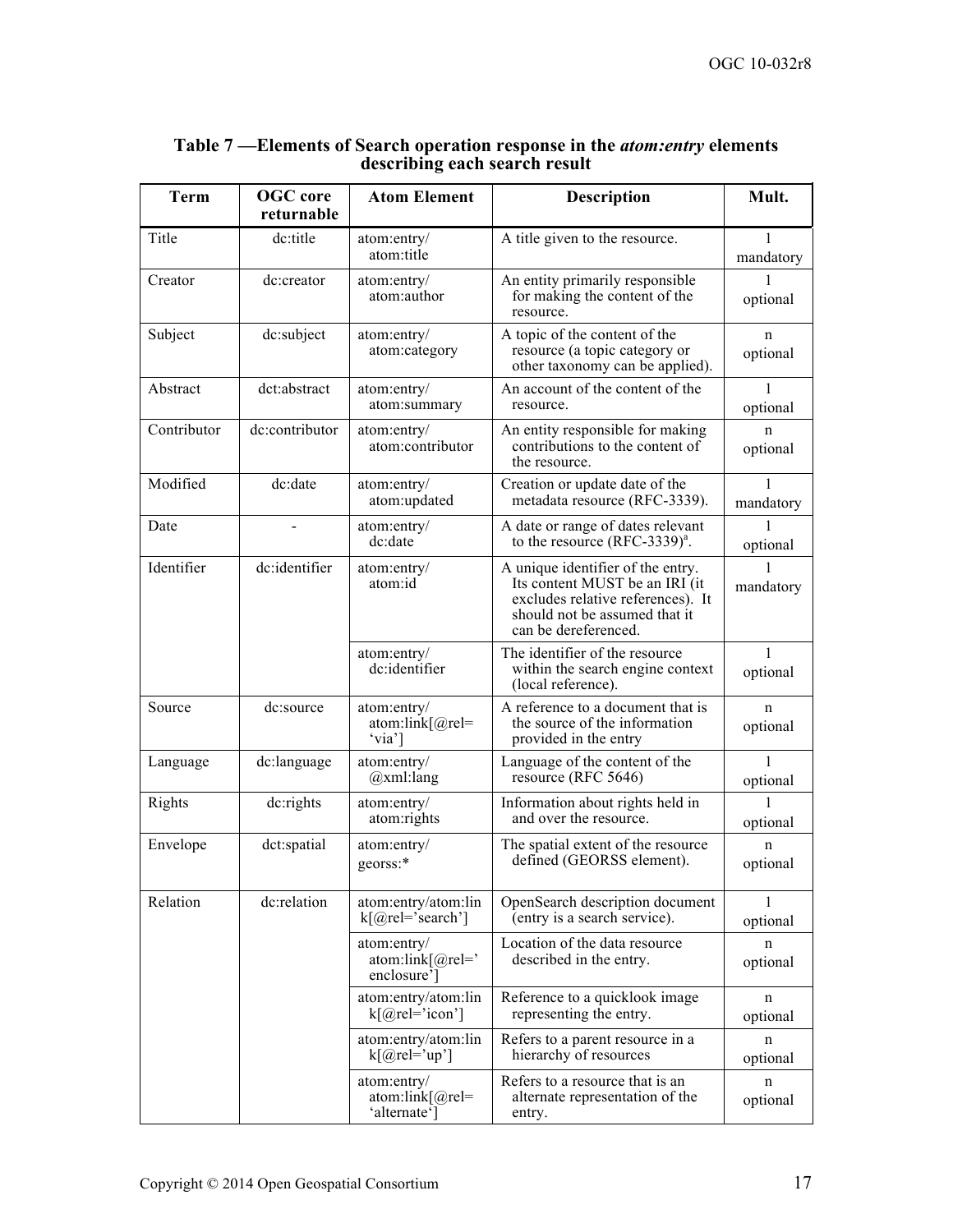| Format                                                                                                                                                                                                                                                                                                          | dc:format | atom:entry/atom:lin<br>$k[@rel='enclosure]$<br>$e^{\prime}/\sqrt{a}$ type | The MIME types of the data<br>resources available. | optional |  |
|-----------------------------------------------------------------------------------------------------------------------------------------------------------------------------------------------------------------------------------------------------------------------------------------------------------------|-----------|---------------------------------------------------------------------------|----------------------------------------------------|----------|--|
| " When specifying a temporal range the element should contain two dates separated by a slash, like:<br>$\leq$ dc:date $\geq$ 2004-02-19T03:03:23.736Z/2010-09-12T15:57:36.072Z $\leq$ /dc:date $\geq$<br>Open date ranges can be represented by start date, followed by a "/", or a "/" followed by an end date |           |                                                                           |                                                    |          |  |

| <b>Requirements Class</b>                                  |                                                                                                                                                                                  |  |  |
|------------------------------------------------------------|----------------------------------------------------------------------------------------------------------------------------------------------------------------------------------|--|--|
| http://www.opengis.net/spec/opensearchgeo/1.0/req/response |                                                                                                                                                                                  |  |  |
| Requirement                                                | http://www.opengis.net/spec/opensearchgeo/1.0/req/response/atom<br>The server response in Atom encoding shall be in accordance with the<br>rules defined in Table 6 and Table 7. |  |  |

#### *Linking an entry with external data*

If possible, the access to the file or service that contains the data **should** be defined using a *atom:link* element with the *atom:rel* attribute equal to "enclosure"[RFC 5988]. To define the reference to a resource representing the quicklook or browse image that represents the entry, the *atom:rel* attribute should be equal to "icon".

EXAMPLE 9 Defining the access to the product file of the atom: entry

```
<atom:link rel="enclosure" href="https://grid-eo-engine02.esrin.esa.int
/ASA_WSM_1P/2009/01/ASA_WSM_1PNPDK20090122_205935_000002082075_00444_36
069 6663.N1" type="application/binary"/>
```
EXAMPLE 10 Defining the access to quicklook or browse image of the atom: entry

```
<atom:link rel="icon" href="ftp://ladsftp.nascom.nasa.gov/allData/5
/MOBRGB/2009/121/MOBRGB.A2009121.0020.005.2009126214738.jpg"
   hreflang="en-US" type="image/jpeg" title="" length="660988"/>
```
#### *Search context propagation to external end points*

If the resource described in the response entry is itself a search service an atom:link with the relation "search" **should** be used [RFC 5988]. This feature can be used to define recursive searches where the search context (geospatial and temporal queriables) is propagated to an internal or external service. It can also allow the aggregation of entries into collections or groups.

EXAMPLE 11 Defining access to the product file of the atom: entry

```
<atom:link rel="search" type="application/opensearchdescription+xml"
href="http://search.acme.com/osd.xml" title="Search this resource" />
```
When an entry contains a link with the *rel* attribute equal to "search" and the *type* attribute equal to "application/opensearchdescription+xml" clients are recommended to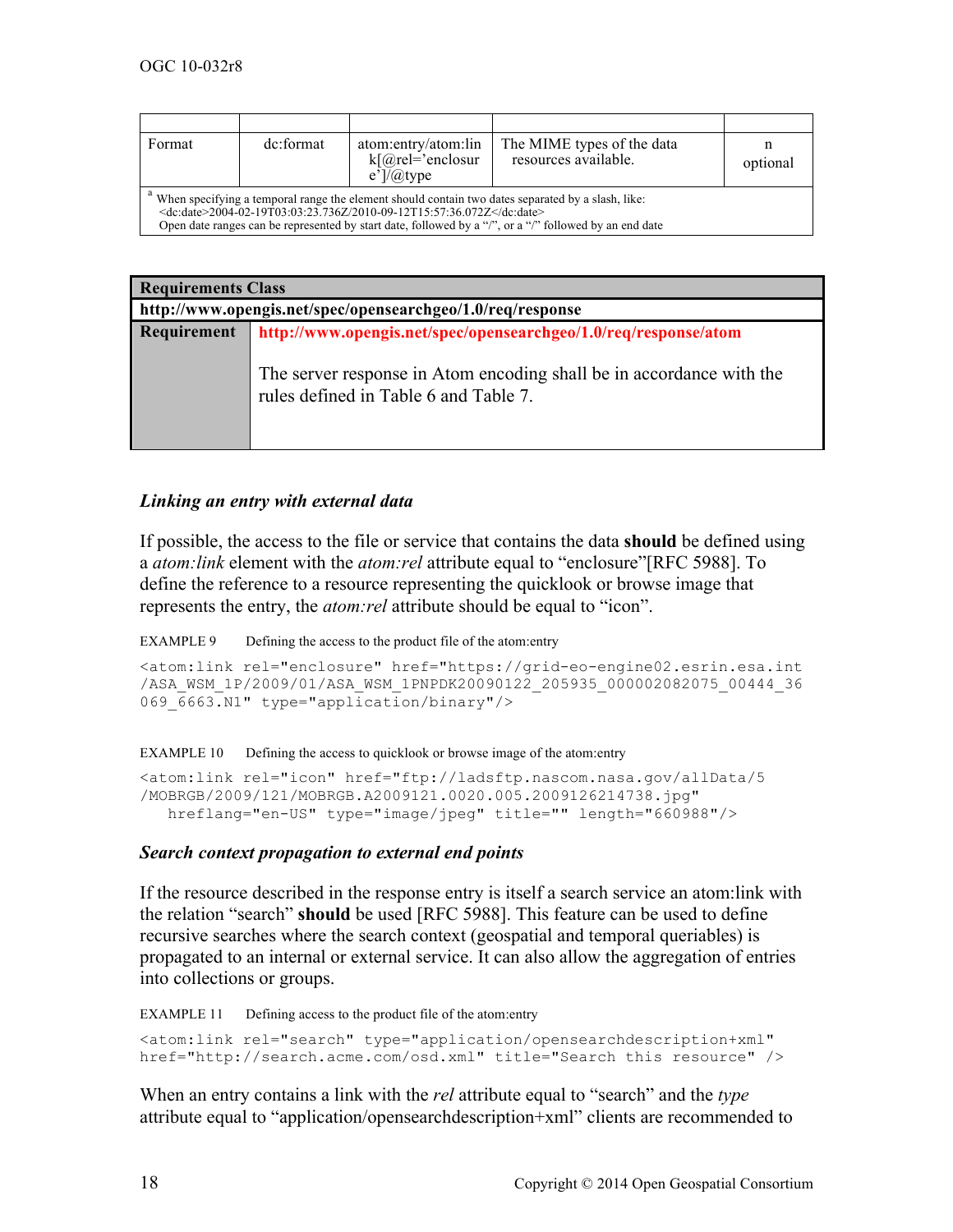propagate the query parameters to the search engine described by the OpenSearch description document located on the *href* attribute value using the original query parameters.

## *Counting and paging the results*

For easier client integration it is recommended to support result paging. To achieve this the *atom:feed* element **should** include *atom:link* elements with the attribute *atom:rel* equal to "self", "prev" (or its synonym "previous") and "next" [RFC 5988].

To support the execution of additional searches the *atom:feed* element **should** include *atom:link* elements with the attribute *atom:rel* equal to "search" [RFC 5988]. This element refers to the OpenSearch description document of the search engine that created the feed.

```
EXAMPLE 12 Including paging support on the Atom response (XML fragment)
```

```
<feed xmlns=http://www.w3.org/2005/Atom
      xmlns:os="http://a9.com/-/spec/opensearch/1.1/"
       xmlns:geo="http://a9.com/-/opensearch/extensions/geo/1.0/"
      xmlns:georss="http://www.georss.org/georss">
   <title>ACME Catalogue ENVISAT ASAR Wide Swath Mode</title>
   <subtitle>Query Parameters used bbox=10,10,20,20/</subtitle>
   <link rel="self" type="application/atom+xml" href="http://acme.com/
ASA_WSM_1P/atom/?startIndex=0&bbox=10,10,20,20" title="self"/>
   <link rel="next" type="application/atom+xml" href="http://acme.com
/ASA_WSM_1P/atom/?startIndex=20&bbox=10,10,20,20" title="next">
   <link rel="search" type="application/opensearchdescription+xml" 
href="http://acme.com/ASA_WSM_1P/description" title="search"/>
  <os:Query role="request" count="2" geo:box="10,10,20,20"/>
   <os:totalResults>782</os:totalResults>
  <os:startIndex>0</os:startIndex>
  <os:itemsPerPage>20</os:itemsPerPage>
```
 $\langle$ !--- ... --->

Also shown in the previous example is the usage of the OpenSearch elements (*os:totalResults*, *os:startIndex*, *os:itemsPerPage* and *os:Query*) that **shall** be included in the response. In the situation of a zero result query, the service **shall** return a valid response (e.g. Atom feed with no entries) and with the *os:totalResults* element equal to 0.

## *Error handling*

The Atom and the OpenSearch specifications do not directly specify how to deal with server and request errors. It is recommended that an OpenSearch Geospatial Service use the HTTP error codes for client (4xx) and server (5xx) errors. In particular, it is recommended to use the following error codes in the particular situations of client error:

- *400 Bad Request*: The request has an invalid syntax (i.e. badly formatted geometry)
- *413 Request Entity Too Large*: The request originates too many returnable hits

For server side errors the following error codes are recommended: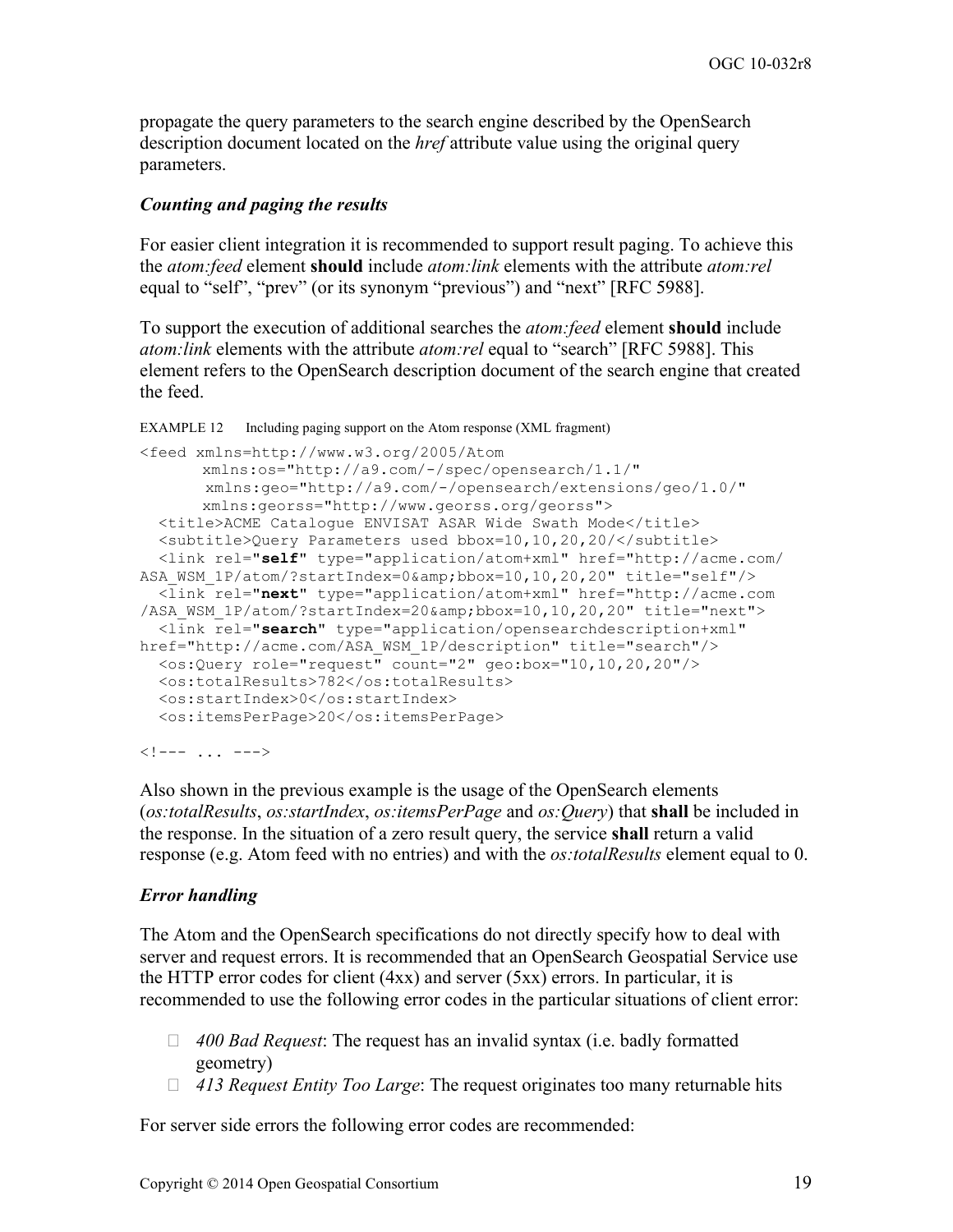- *500 Internal Server Error*: Default code for the server side for an execution error.
- *501 Not Implemented*: When requesting an unimplemented feature (e.g. relation operator not supported).
- *503 Service Unavailable*: When the search service is temporarily not available (due to overload or other reasons)
- *504 Gateway Timeout*: When the search engine is a broker or aggregator to other services that fail to produce a answer within a giving time frame.

EXAMPLE 13 Response example for a bad request (incorrect geo:box format)

```
HTTP/1.1 400 Bad Request
Content-Type: text/plain
Date: Mon, 6 Feb 2012 14:27:37 GMT
Content-Length: 56
Bad Request - Wrong geo:box format (minx,miny,maxx,maxy)
```
#### *Extending the response model and foreign elements*

According to the Atom documentation [ATOM] (section 4.1.3.3), special conditions have to be considered when using the *atom:content* and *atom:summary* with the atom:type equal to "html". For example:

*If the value of "type" is "html", the content of atom:content MUST NOT contain child elements and SHOULD be suitable for handling as HTML [HTML]. The HTML markup MUST be escaped; for example, "<br>" as "&lt;br&gt;". The HTML markup SHOULD be such that it could validly appear directly within an HTML <DIV> element. Atom Processors that display the content MAY use the markup to aid in displaying it.*

EXAMPLE 14 HTML elements inside the atom:summary must to be escaped [ATOM]

```
<summary type="html">
         <b> Start :</b> 2010-04-13T20:38:16.000Z
         <b> End :</b> 2010-04-13T20:40:00.000Z
         klt; brf & pt; & lt; b&qt; Acquisition Station : & lt; / b&qt; PDAS-M
         <lt; b<gt; Processing Center : <lt; t / b<gt; t I-PAC
         <br/><b> Orbit :</b> 42453
</summary>
```
The *atom:summary* element usually takes precedence to *atom:content* element when client application display the entries listing. It's however recommended that a OpenSearch GeoTemporal Service does not use the atom:content element to expand or define new metadata elements. If such a feature is required one should instead add directly the required element under the atom:feed or atom:entry elements with the respective namespace.

EXAMPLE 15 Extending the response entry with elements from a different namespace

```
<?xml version="1.0" encoding="UTF-8"?>
<feed xmlns="http://www.w3.org/2005/Atom"
       xmlns:georss="http://www.georss.org/georss"
       xmlns:gml="http://www.opengis.net/gml"
```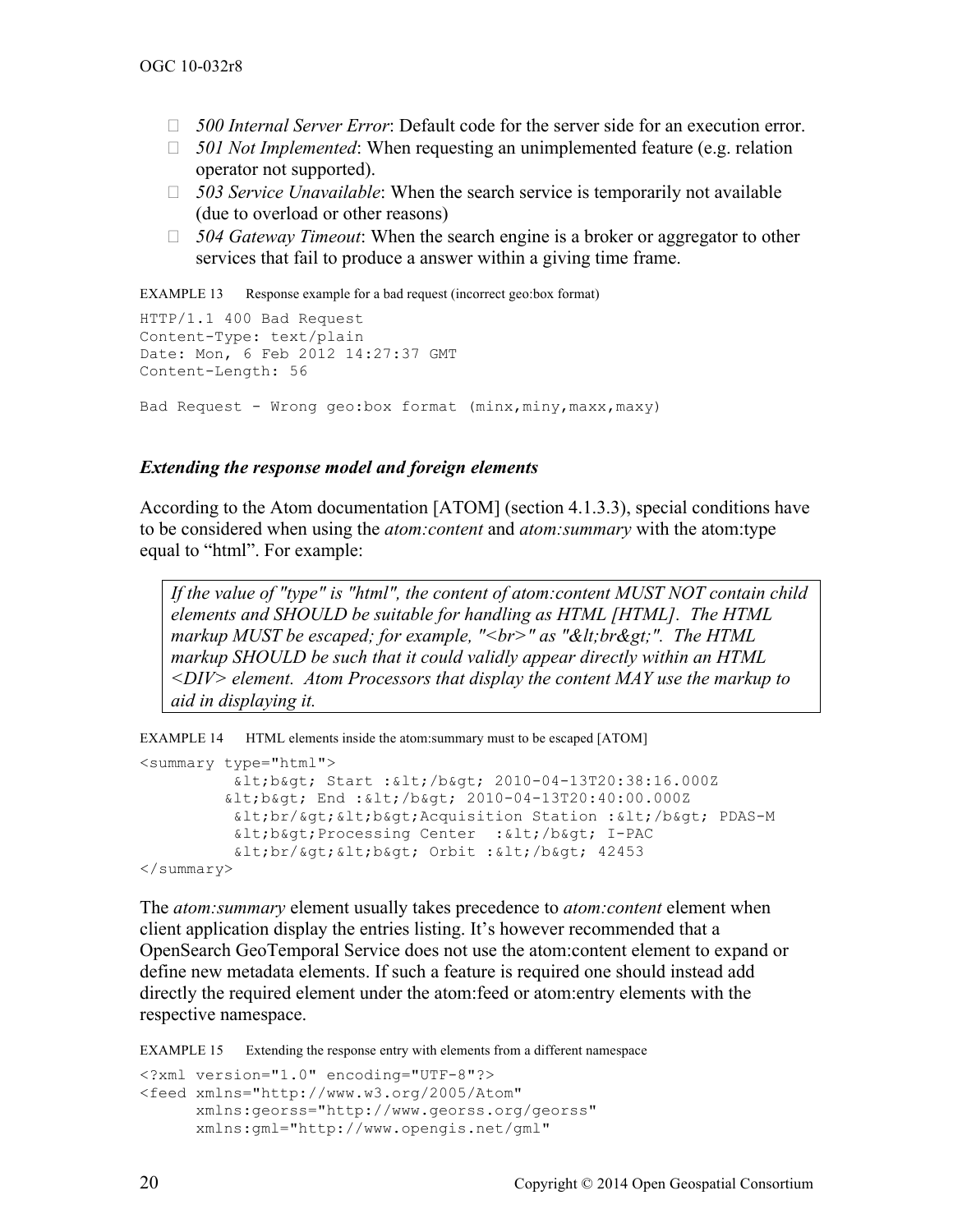```
\rightarrow\langle!--- ... --->
<entry>
\langle ! \, \text{---} \, . \, . \, . \, \text{---} \rangle<owc:offering xmlns:owc="http://www.opengis.net/owc/1.0"
         code="http://www.opengis.net/spec/owc-atom/1.0/req/wms">
         <owc:operation code="GetCapabilities"
href="http://www.someserver.com/wrs.cgi?REQUEST=GetCapabilities&SER
VICE=WMS & amp; VERSION = 1.1.1"/>
     </owc:offering>
\langle ! \, \text{---} \, \ldots \, \text{---} \rangle</entry>
</feed>
```
#### **9.3.3 Atom 1.0 response example**

```
<?xml version="1.0" encoding="UTF-8"?>
     <feed xmlns="http://www.w3.org/2005/Atom" 
           xmlns:opensearch="http://a9.com/-/spec/opensearch/1.1/"
        xmlns:geo="http://a9.com/-/opensearch/extensions/geo/1.0/"
           xmlns:georss="http://www.georss.org/georss">
       <title>Example.com Search: New York history</title> 
       <link href="http://example.com/New+York+history"/>
       <updated>2003-12-13T18:30:02Z</updated>
       <author> 
         <name>Example.com, Inc.</name>
       </author> 
       <id>urn:uuid:60a76c80-d399-11d9-b93C-0003939e0af6</id>
       <opensearch:totalResults>4230000</opensearch:totalResults>
       <opensearch:startIndex>21</opensearch:startIndex>
       <opensearch:itemsPerPage>10</opensearch:itemsPerPage>
       <opensearch:Query role="request" searchTerms="New York History" 
startPage="3" geo:box="-74.0667,40.69418,-73.9116,40.7722"/>
       <link rel="alternate" href="http://example.com/New+York+History?
pw=3&bbox=-74.0667,40.69418,-73.9116,40.7722" type="text/html"/>
        <link rel="search" type="application/opensearchdescription+xml" 
href="http://example.com/opensearchdescription.xml"/>
       <georss:box>40.69418 -74.0667 40.7722 -73.9116</georss:box>
       <entry>
         <title>New York History</title>
         <link 
href="http://www.columbia.edu/cu/lweb/eguids/amerihist/nyc.html"/>
         <id>urn:uuid:1225c695-cfb8-4ebb-aaaa-80da344efa6a</id>
         <dc:identifier>1225c695-cfb8-4ebb-aaaa-
80da344efa6a</dc:identifier>
         <updated>2003-12-13T18:30:02Z</updated>
         <georss:line>40.73763 -73.9972 40.73519 -73.99167 40.737015 -
73.99035 40.73643 -73.98914 40.734640 -73.990431 40.731617 -
73.991504</georss:line>
         <content type="text">
           ... Union Square.NYC - A virtual tour and information on 
           businesses ...with historic photos of Columbia's own New York 
           neighborhood ... Internet Resources for the City's History...
         </content>
       </entry>
```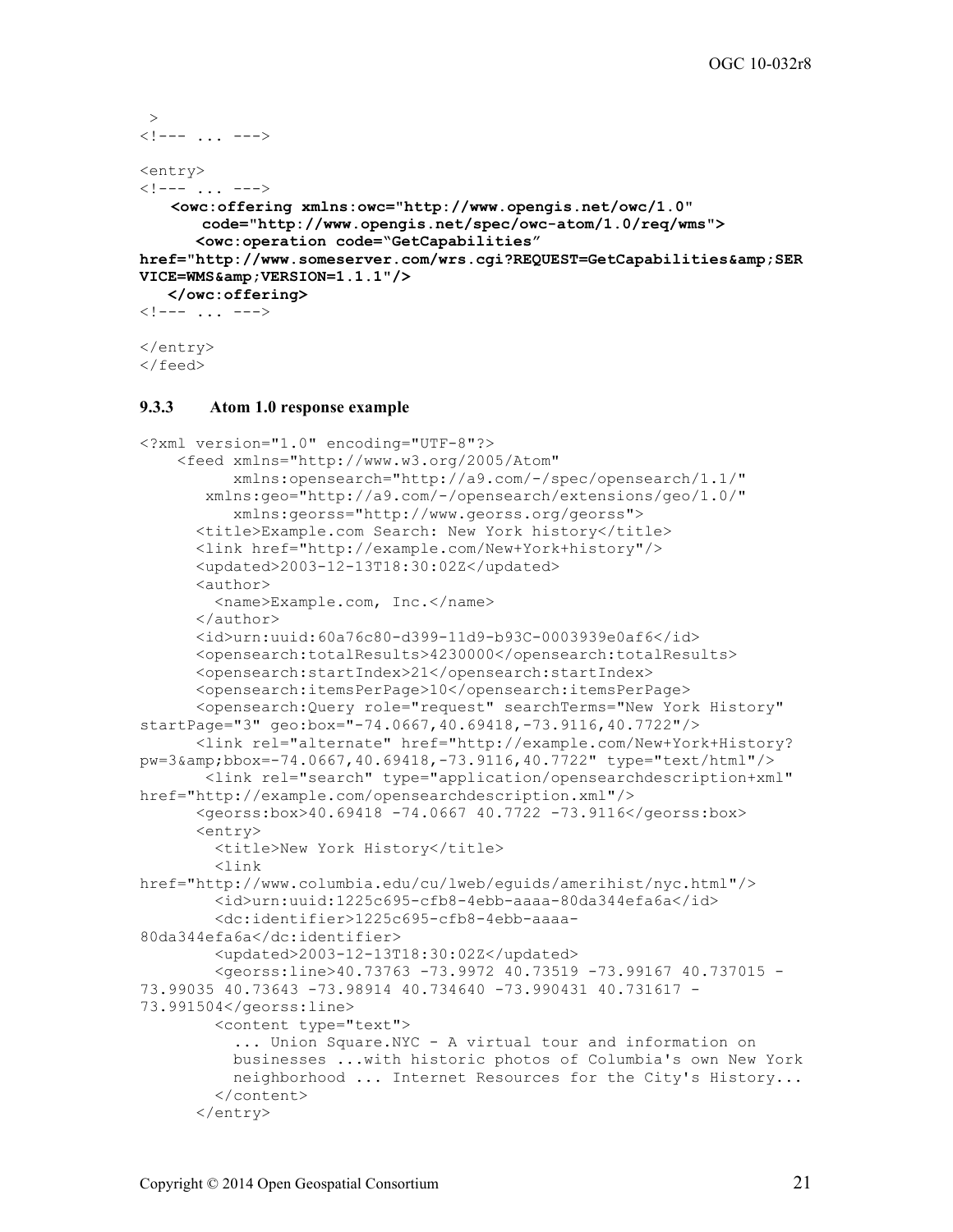</feed>

#### **9.3.4 Atom 1.0 response example for Earth Observation Imagery**

```
<?xml version="1.0" encoding="utf-8"?>
<feed xml:lang="en" xmlns="http://www.w3.org/2005/Atom"
   xmlns:dc="http://purl.org/dc/elements/1.1/"
     xmlns:georss="http://www.georss.org/georss" 
     xmlns:os="http://a9.com/-/spec/opensearch/1.1/"
     xmlns:geo="http://a9.com/-/opensearch/extensions/geo/1.0/"
     xmlns:time="http://a9.com/-/opensearch/extensions/time/1.0/" >
   <title>Catalogue Search Feed for ERS-2 SAR Image Mode Level 0</title>
   <subtitle type="html">
     Found 66 results. Showing the first 20 results 
   </subtitle>
   <generator uri="http://www.terradue.com" version="1.4.0">Terradue 
CAS</generator>
   <author><name>GEOSS Supersites</name></author>
   <updated>2013-05-30T18:05:09Z</updated>
   <id>http://eo-virtual-
archive4.esa.int/search/ER02_SAR_IM__0P/atom/</id>
   <dc:identifier>ER02_SAR_IM__0P</dc:identifier>
   <link rel="self" type="application/atom+xml" href="http://eo-virtual-
archive4.esa.int/search/ER02 SAR IM 0P/atom/?startIndex=0&start=19
92-01-01&stop=2013-05-30&bbox=126.6,40.8,132,43.5"/>
   <link rel="first" type="application/atom+xml" href="http://eo-
virtual-archive4.esa.int/search/ER02 SAR IM 0P/atom/?startIndex=0&
start=1992-01-01\&;stop=2013-05-30\&;不0x=126.6,40.8,132,43.5"/>
   <link rel="next" type="application/atom+xml" href="http://eo-virtual-
archive4.esa.int/search/ER02_SAR_IM__0P/atom/?startIndex=1&start=19
92-01-01& stop=2013-05-30& bbox=126.6,40.8,132,43.5"/>
   <link rel="last" type="application/atom+xml" href="http://eo-virtual-
archive4.esa.int/search/ER02 SAR IM 0P/atom/?startIndex=60&start=1
992-01-01&stop=2013-05-30&bbox=126.6,40.8,132,43.5"/>
   <link rel="search" type="application/opensearchdescription+xml" 
href="http://eo-virtual-
archive4.esa.int/search/ER02_SAR_IM__0P/description"/>
   <os:totalResults>66</os:totalResults>
   <os:startIndex>0</os:startIndex>
   <os:itemsPerPage>1</os:itemsPerPage>
   <os:Query role="request" startIndex="0" time:start="1992-01-01" 
time:end="2013-05-30" geo:box="126.6,40.8,132,43.5"/>
   <georss:polygon>40.8 126.6 43.5 126.6 43.5 132 40.8 132 40.8 
132</georss:polygon>
   <entry>
    <id>http://eo-virtual-archive4.esa.int/search/ER02_SAR_IM__0P/ER02_ 
SAR_IM_0P_20110107T021611_20110107T021628_DPA_82164_0000/atom</id>
<title>ER02_ 
SAR_IM_0P_20110107T021611_20110107T021628_DPA_82164_0000</title>
<dc:identifier>ER02_SAR_IM__0P_20110107T021611_20110107T021628_DPA_8216
4_0000</dc:identifier>
    <published>2012-03-02T23:50:07.000Z</published>
    <updated>2013-05-16T22:25:57.124Z</updated>
    <dc:date>2011-01-07T02:16:11.481Z/2011-01-07T02:16:28.864Z</dc:date>
```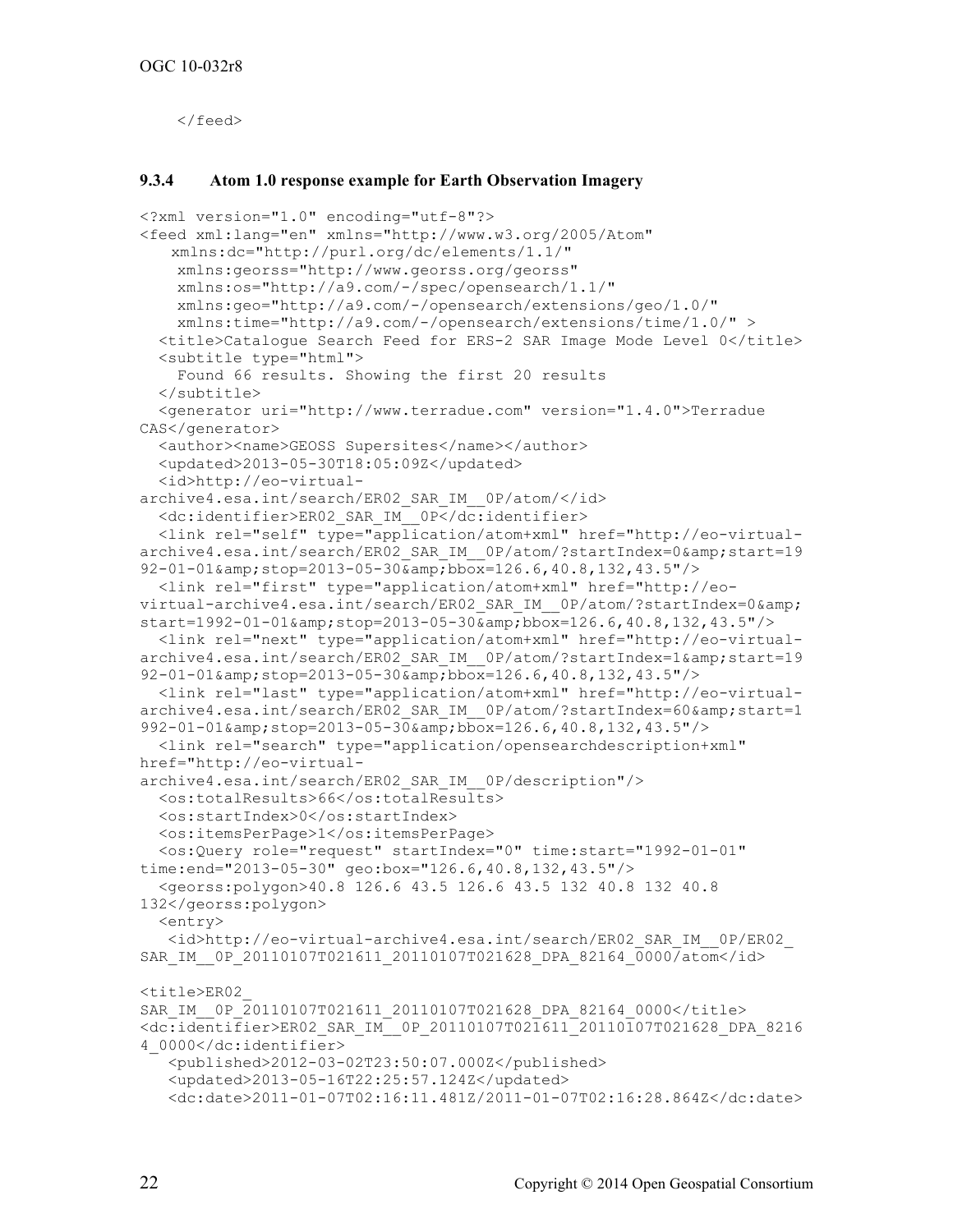```
 <georss:polygon>42.3599 128.7932 42.5625 127.5283 41.4319 127.2083 
41.2386 128.4171 42.3599 128.7932</georss:polygon>
    <link rel="alternate" type="text/html" title="HTML page" 
href="http://eo-virtual-archive4.esa.int/search/ER02_SAR_IM__0P/ 
ER02 SAR_IM_0P_20110107T021611_20110107T021628_DPA_82164_0000/html"/>
    <link rel="via" type="application/rdf+xml" title="RDF metadata 
entry" href="http://eo-virtual-archive4.esa.int/search/ER02 SAR_IM_0P/
ER02 SAR IM 0P 20110107T021611 20110107T021628 DPA 82164 0000/rdf"/>
    <link rel="enclosure" length="141898780" type="application/binary" 
title="ER02_SAR_IM__0P_20110107T021611_20110107T021628_DPA_82164_0000.C
EOS.tar.gz" href="https://eo-virtual-archive4.esa.int/supersites/ER02_S 
AR_IM_0P_20110107T021611_20110107T021628_DPA_82164_0000.CEOS.tar.gz"/>
    <content type="html">
   <1t;ul><li&gt; &lt;b&gt;Date&lt;/b&gt; 2011-01-07 &lt;br/&gt;
   (2011-01-07T02:16:11.481Z / 2011-01-07T02:16:28.864Z) </li>
   <1i<7 \<1, >8 \<6, <9 \<1 \>9 \<1 \>1 \>1 \>1< li&gt; &lt; b&gt; Processing Center&lt; /b&gt; : D-PAF
</li>/</ul> </content>
   </entry>
\lceil \dots \rceil</feed>
```
The complete listing of the examples can be seen in Annex C.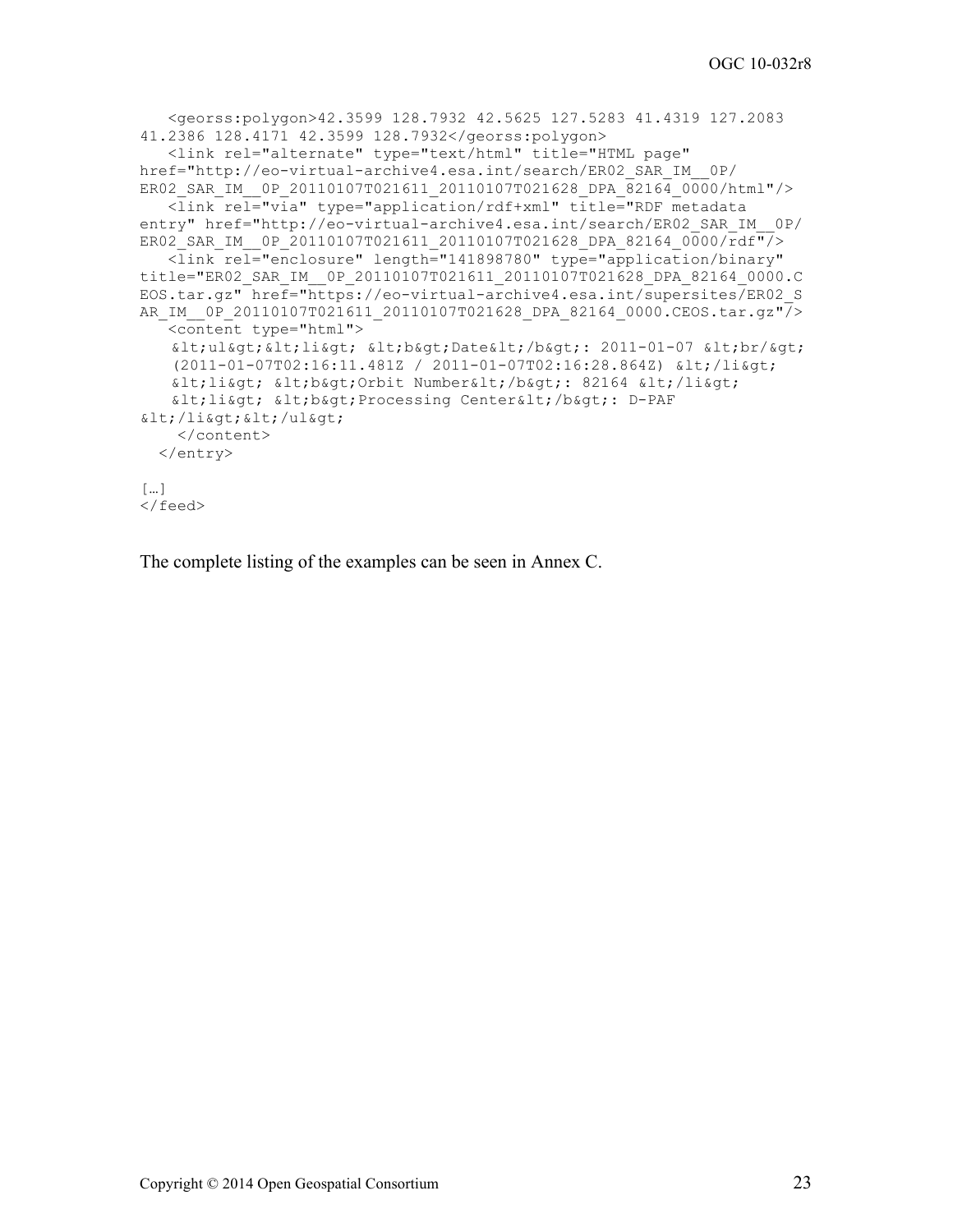# **Annex A**

## (normative)

# **Abstract test suite**

## **A.1 OpenSearch description document**

http://www.opengis.net/spec/opensearchgeo/1.0/conf/result-osd

- Test Purpose: Verify that the server generates a valid OpenSearch description document.
- Test Method: Execute an HTTP GET request to retrieve a server's description document. Verify that the response is correct XML and is valid according to the description in this standard.
- References: Clause 8, OpenSearch
- Test type: Capability

## **A.2 Atom response type**

http://www.opengis.net/spec/opensearchgeo/1.0/conf/result-atom

- Test Purpose: Verify that the server defines an URL template for the Atom response type.
- Test Method: Execute an HTTP GET request to retrieve a server's description document. Verify that an URL element with the type equal to "application/atom+xml" exists.

References: 9.1

Test type: Capability

## **A.3 Bounding box search**

http://www.opengis.net/spec/opensearchgeo/1.0/req/result-box

- Test Purpose: Verify that the server conforms to the Bounding Box Search conformance class.
- Test Method: Submit a series of bounding box requests to the server and verify that the server responds as described in the standard. The set of requests should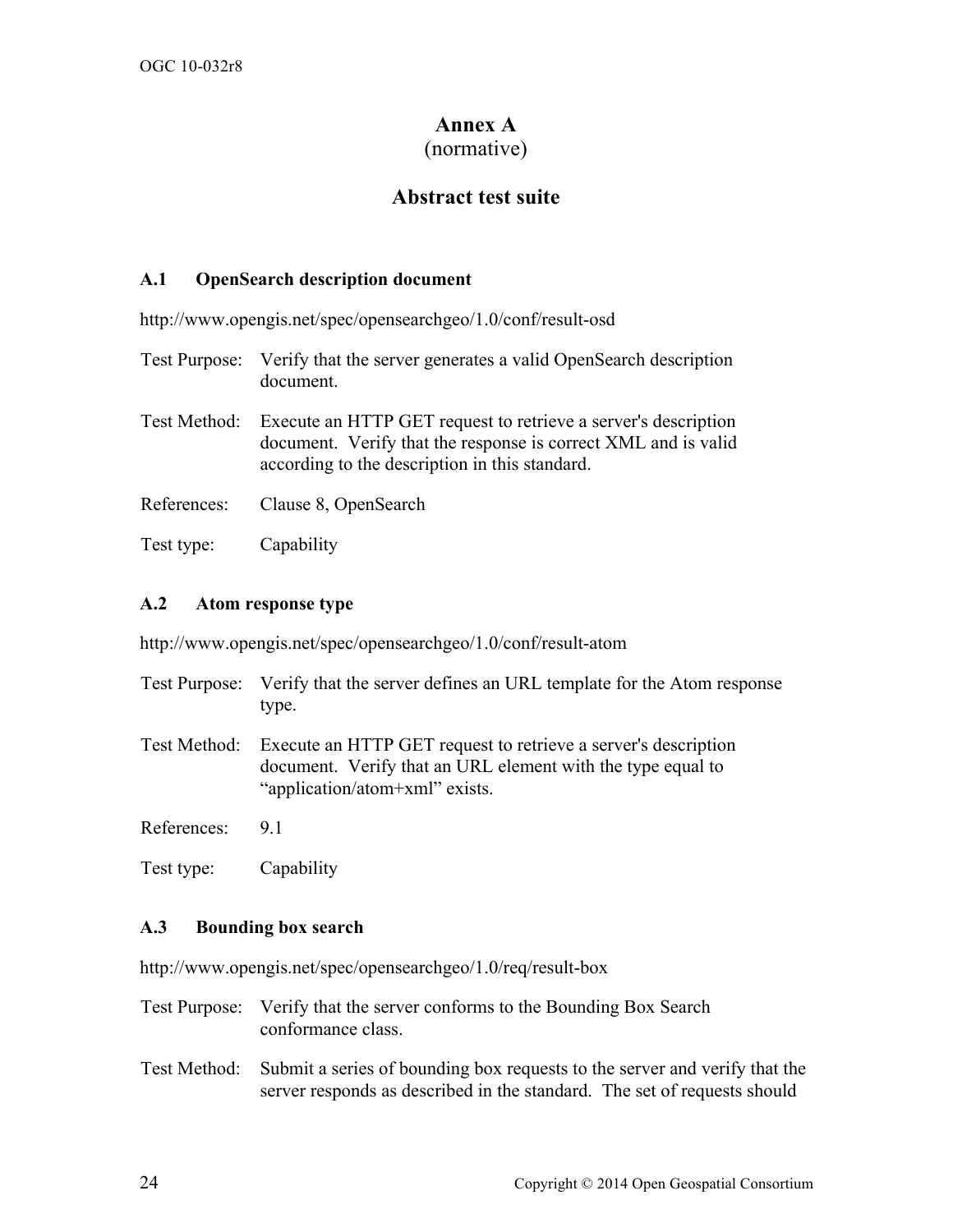include both valid and invalid requests to test for exceptions.

References: 9.2.1, Sub-clause 9.3

Test type: Capability

#### **A.4 Arbitrary geometry search**

http://www.opengis.net/spec/opensearchgeo/1.0/conf/result-searchbygeometry

- Test Purpose: Verify that the server conforms to the Arbitrary Geometry Search conformance class.
- Test Method: Submit a series of queries to the server using the geometry parameter. The geometry values should be encoded using WKT. Verify that the server responds as described in the standard. The set of requests should include both valid and invalid requests to test for exceptions.
- References: 9.2.1, Sub-clause 9.3
- Test type: Capability

#### **A.5 Point and radius search**

http://www.opengis.net/spec/opensearchgeo/1.0/conf/result-searchbypointradius

- Test Purpose: Verify that the server conforms to the Point and Radius Search conformance class.
- Test Method: Submit a series of queries to the server using the lat, lon and radius parameters. Verify that the server responds as described in the standard. The set of requests should include both valid and invalid requests to test for exceptions.

References: 9.2.1, Sub-clause 9.3

Test type: Capability

## **A.6 Min spatial operator**

http://www.opengis.net/spec/opensearchgeo/1.0/conf/result-intersect

- Test Purpose: Verify that the server conforms to the Min Spatial Operator conformance class.
- Test Method: Submit a series of requests to the server and verify that all records in the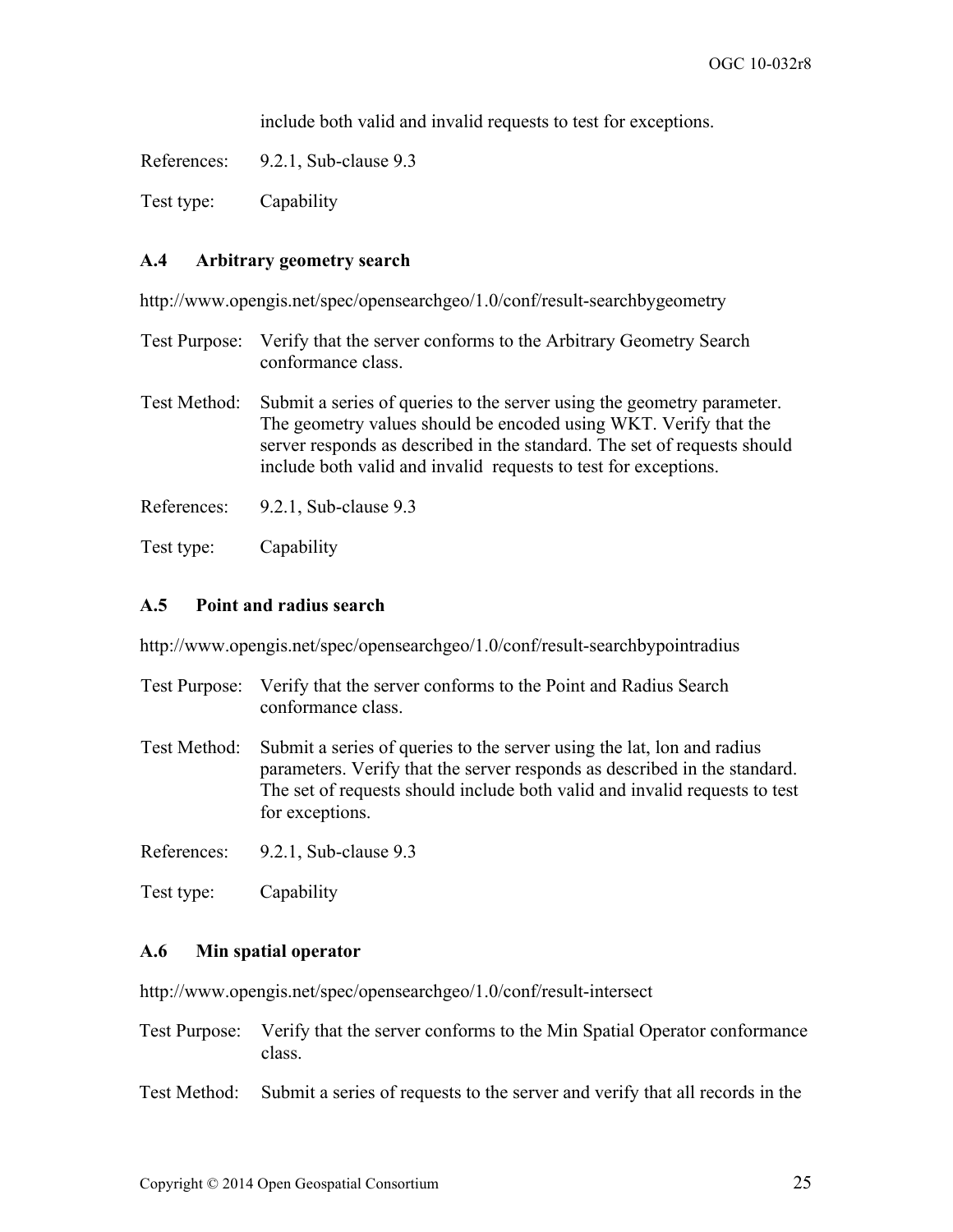response satisfy the "intersects" operator.

References: 9.2.1,

Test type: Capability

#### **A.7 Spatial operators**

http://www.opengis.net/spec/opensearchgeo/1.0/conf/result-spatialrelations

- Test Purpose: Verify that the server conforms to the Spatial Operators conformance class.
- Test Method: Submit a series of requests to the server and verify that the spatial information of the records in the response is coded in GeoRSS and satisfy the spatial operator specified in the request.
- References: 9.1, 9.2.1
- Test type: Capability

#### **A.8 Get record by id**

http://www.opengis.net/spec/opensearchgeo/1.0/conf/result-searchbyid

- Test Purpose: Verify that the server conforms to the Get record by id conformance class.
- Test Method: Submit a series of request to the server that retrieve records using the records identifier. Verify that the id of the record in the response corresponds to the requested id.

References: 9.2.1

Test type: Capability

#### **A.9 Search by name**

http://www.opengis.net/spec/opensearchgeo/1.0/conf/result-searchbyname

- Test Purpose: Verify that the server conforms to the Search by name conformance class.
- Test Method: Submit a series of requests to the server that search using the name or address of a location. Verify that the records in the response correspond to the specified name or address.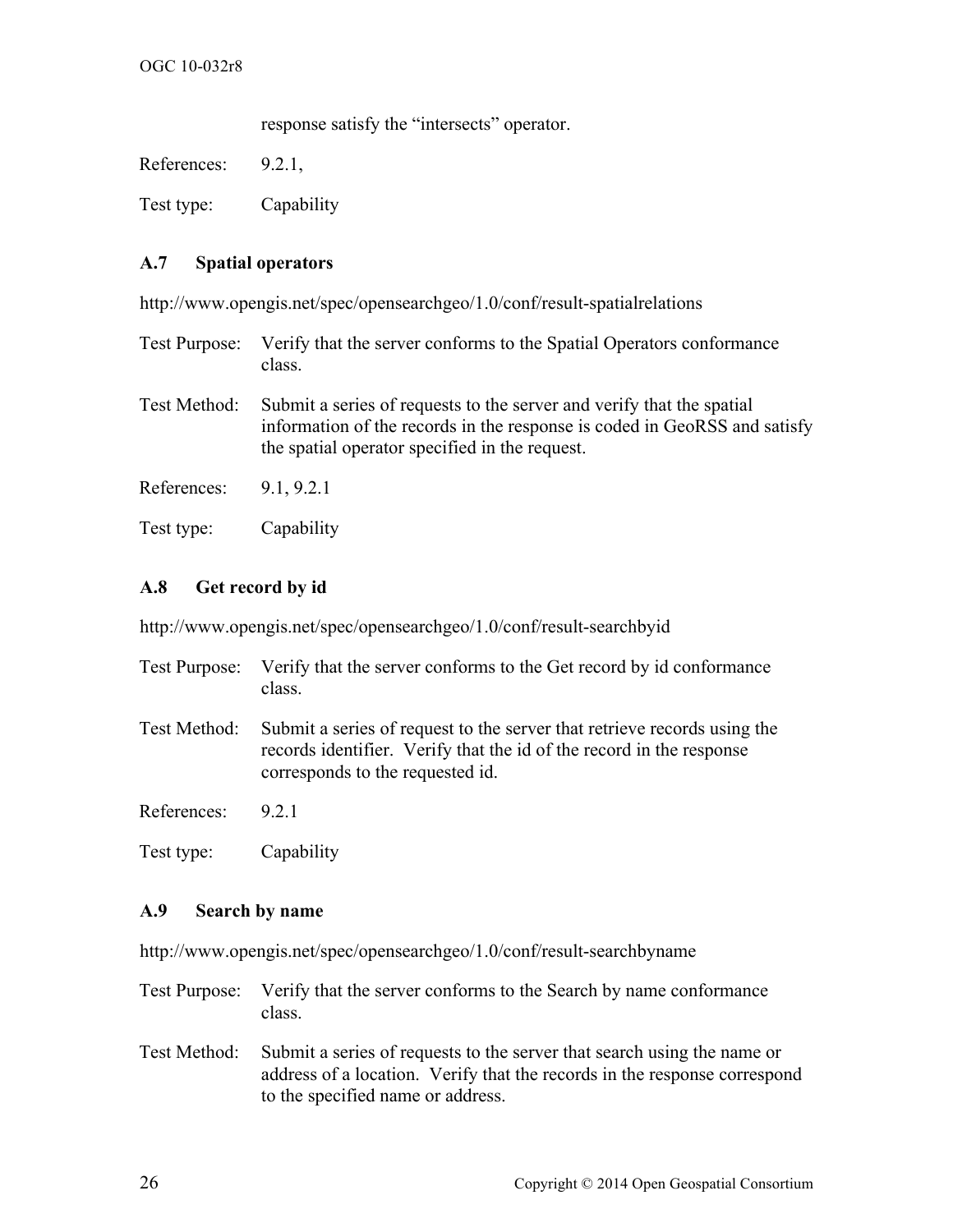References: 9.2.1,

Test type: Capability

## **A.10 Temporal search**

http://www.opengis.net/spec/opensearchgeo/1.0/conf/result-searchbytime

- Test Purpose: Verify that the server conforms to the Temporal Search conformance class.
- Test Method: Submit a series of request to the server using the start and end parameters. Verify that the temporal property of the records in the response falls between the specified start and end times.
- References: 9.2.1,
- Test type: Capability

#### **A.11 Temporal search relation**

http://www.opengis.net/spec/opensearchgeo/1.0/conf/result-timerelations

- Test Purpose: Verify that the server conforms to the Temporal Search conformance class with temporal relations.
- Test Method: Submit a series of request to the server using the start, end and relation parameters. Verify that the temporal property of the records in the response falls between the specified start and end times in accordance with the relation chosen

References: 9.2.1,

Test type: Capability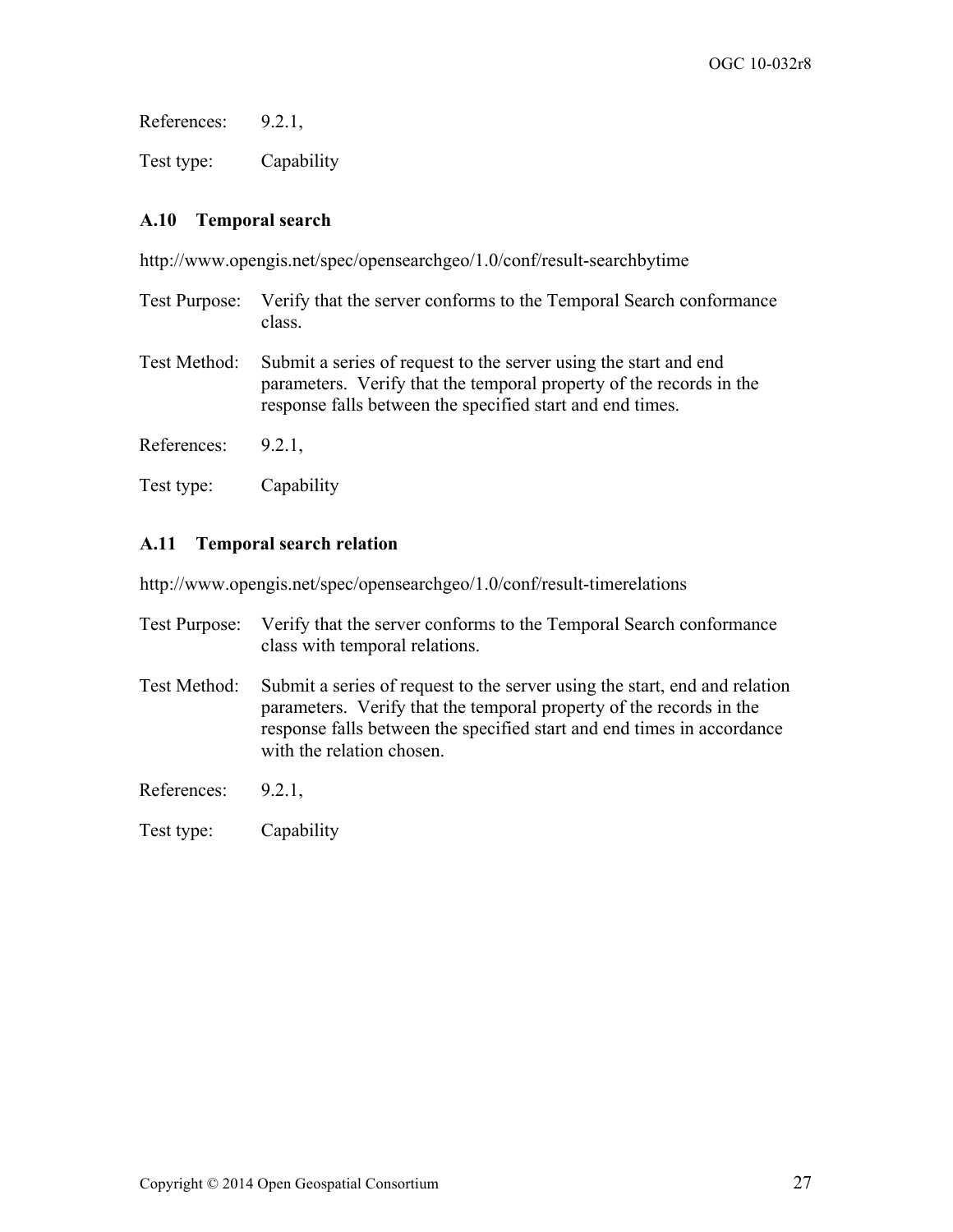## **Annex B**

#### (informative)

#### **XML Schema Documents**

#### **B.1. Atom Schema (atom.rnc)**

```
# - *- rnc - *-
# RELAX NG Compact Syntax Grammar for the
# Atom Format Specification 
# Taken from http://tools.ietf.org/html/rfc4287#page-35
# Defined a new constructor for Atom Feed and Entry
namespace atom = "http://www.w3.org/2005/Atom"
namespace xhtml = "http://www.w3.org/1999/xhtml"
namespace s = "http://purl.oclc.org/dsdl/schematron"
namespace local = "" 
start = atomFeed | atomEntry
# Common attributes
atomCommonAttributes = attribute xml:base { atomUri }?, 
                          attribute xml:lang { atomLanguageTag }?, undefinedAttribute*
# Text Constructs
atomPlainTextConstruct = atomCommonAttributes, attribute type { "text" | "html" }?, text
atomXHTMLTextConstruct = atomCommonAttributes, attribute type { "xhtml" }, xhtmlDiv
atomTextConstruct = atomPlainTextConstruct | atomXHTMLTextConstruct
# Person Construct
atomPersonConstruct = atomCommonAttributes,
       (element atom:name { text } & element atom:uri { atomUri }?
        & element atom:email { atomEmailAddress }? & extensionElement*)
# Date Construct
atomDateConstruct = atomCommonAttributes, xsd:dateTime
# atom:feed
atomiced = \Gamma s:pattern [ name="check authors"
     s: rule \space r = 1 context = "atom: feed"
        s:assert [test = "atom:author or not(atom:entry[not(atom:author)])"
                "An atom:feed must have an atom:author unless all "
                ~ "of its atom:entry children have an atom:author."]]]]
       element atom:feed { atomFeedConstruct } 
atomFeedConstruct =
          atomCommonAttributes, (atomAuthor* & atomCategory* & atomContributor* 
          & atomGenerator? & atomIcon? & atomId & atomLink* & atomLogo? & atomRights? & 
          atomSubtitle? & atomTitle & atomUpdated & extensionElement*), atomEntry*
# atom:entry
atomicntry = \Gamma s:pattern [ name="check entry's alternate link"
       s:rule [ context = "atom:entry" s:assert [
                test = "atom:link[@rel='alternate'] "
                ~ "or atom:link[not(@rel)] or atom:content"
                "An atom:entry must have at least one atom:link element "
```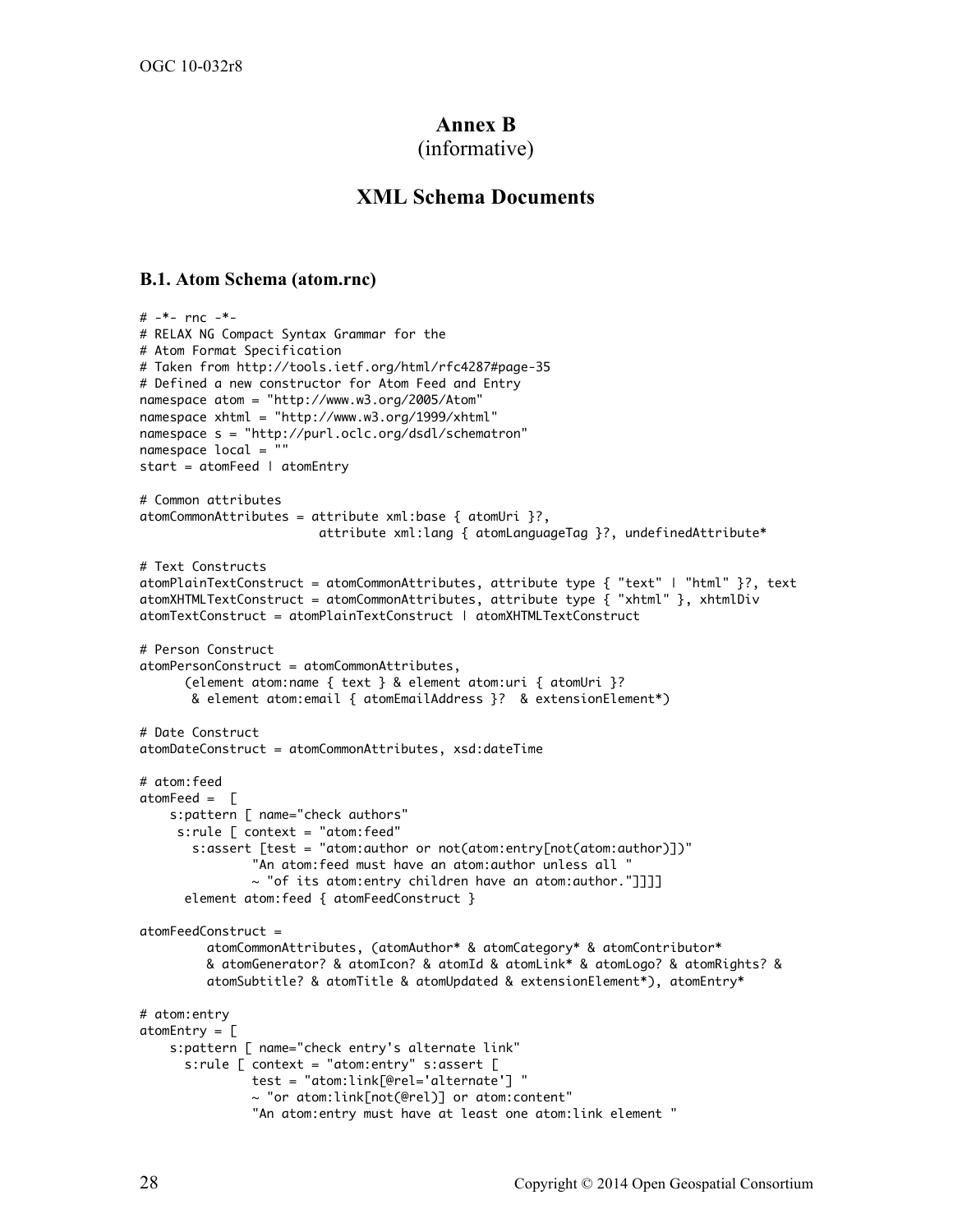```
 ~ "with a rel attribute of 'alternate' or an atom:content."
     ]]]
     s:pattern [ name="check entry's author"
      s:rule [ context = "atom:entry" s:assert [
                test = "atom:author or ../atom:author or atom:source/atom:author"
                "An atom:entry must have an atom:author if its feed does not."
             ]]]]
       element atom:entry { atomEntryConstruct } 
atomEntryConstruct = 
          atomCommonAttributes,
          (atomAuthor* & atomCategory* & atomContent? & atomContributor*
           & atomId & atomLink* & atomPublished? & atomRights? & atomSource? 
           & atomSummary? & atomTitle & atomUpdated & extensionElement*)
# atom:content
atomInlineTextContent = element atom:content { atomCommonAttributes,
         attribute type { "text" | "html" }?, (text)* }
atomInlineXHTMLContent = element atom:content { atomCommonAttributes,
          attribute type { "xhtml" }, xhtmlDiv }
atomInlineOtherContent = element atom:content { atomCommonAttributes,
          attribute type { atomMediaType }?, (text|anyElement)*}
atomOutOfLineContent = element atom:content { atomCommonAttributes,
         attribute type { atomic atomMediaType }?, attribute src { atomic atomUri }, empty }
atomContent = atomInlineTextContent | atomInlineXHTMLContent 
                  | atomInlineOtherContent | atomOutOfLineContent
atomAuthor = element atom:author { atomPersonConstruct }
atomCategory =
       element atom:category { atomCommonAttributes, attribute term { text },
          attribute scheme { atomUri }?, attribute label { text }?,
          undefinedContent }
atomContributor = element atom:contributor { atomPersonConstruct }
atomGenerator = element atom:generator { atomCommonAttributes,
       attribute uri { atomUri }?, attribute version { text }?, text }
atomIcon = element atom:icon { atomCommonAttributes, (atomUri) }
atomId = element atom:id { atomCommonAttributes, (atomUri) }
atomLogo = element atom:logo { atomCommonAttributes, (atomUri)}
atomLink =
       element atom:link { atomCommonAttributes, attribute href { atomUri }, 
          attribute rel { atomNCName | atomUri }?, attribute type { atomMediaType }?, 
attribute hreflang { atomLanguageTag }?, attribute title { text }?, 
attribute length { text }?, undefinedContent }
atomPublished = element atom:published { atomic atomDateConstruct }
atomRights = element atom:rights { atomTextConstruct }
atomSource = element atom:source {
          atomCommonAttributes, (atomAuthor* & atomCategory* & atomContributor* &
```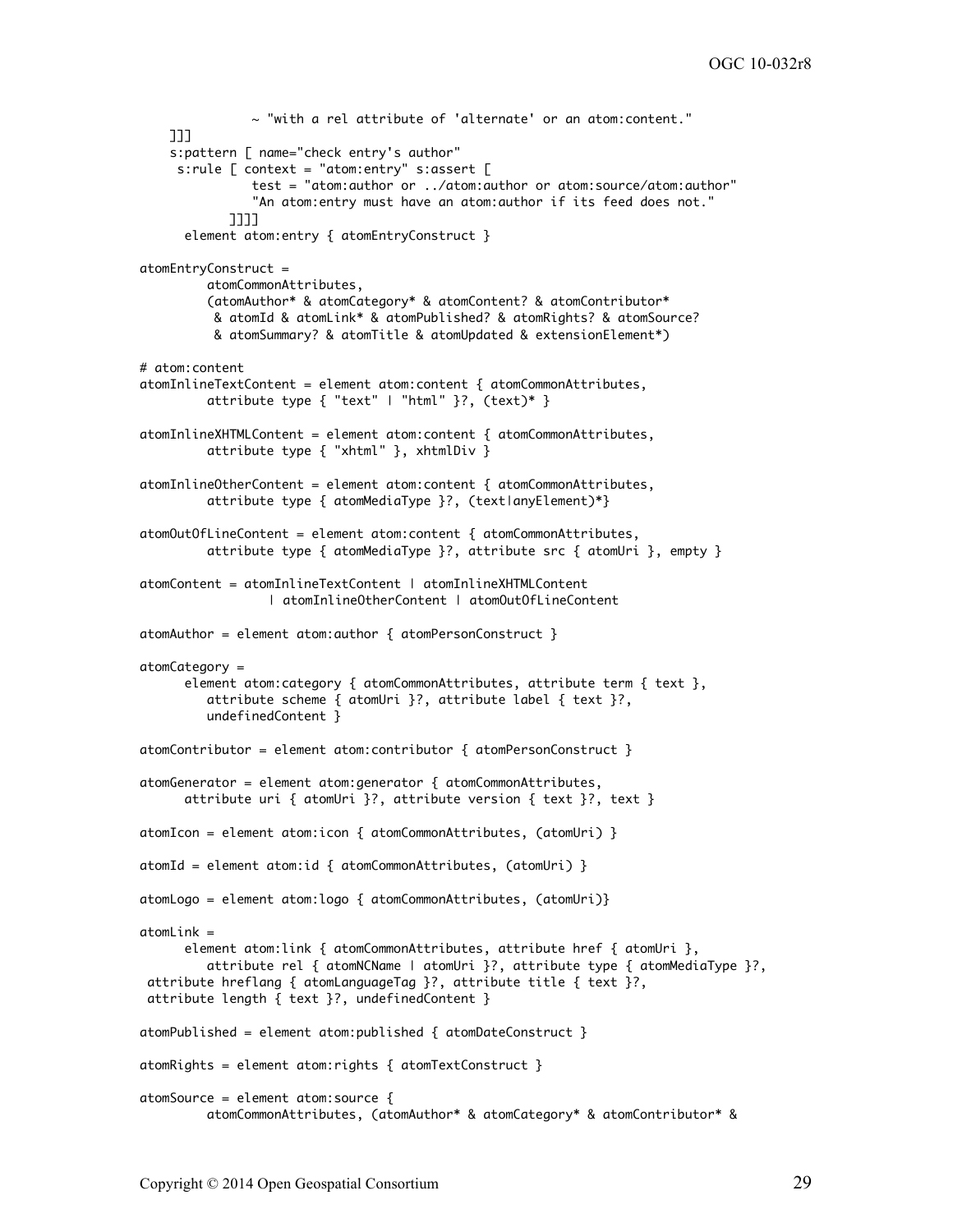```
OGC 10-032r8
```

```
atomGenerator? & atomIcon? & atomId? & atomLink* & atomLogo? & atomRights?
           & atomSubtitle? & atomTitle? & atomUpdated? & extensionElement*)}
atomSubtitle = element atom:subtitle { atomTextConstruct }
atomSummary = element atom:summary { atomTextConstruct }
atomic = element atom: title \{ atomTextConstruct \}atomUpdated = element atom:updated { atomic atomDateConstruct }
# Low-level simple types
atomNCName = xsd:string \{minLength = "1" pattern = "[^{^{\wedge}}:]^{^{\ast}}\}# Whatever a media type is, it contains at least one slash
atomMediaType = xsd:string \{ pattern = ".+/.+" \}# As defined in RFC 3066
atomLanguageTag = xsd:string \{ pattern = "[A-Za-z][1,8](-[A-Za-z0-9][1,8])*"}
# Unconstrained; it's not entirely clear how IRI fit into
# xsd:anyURI so let's not try to constrain it here
atomUri = text
# Whatever an email address is, it contains at least one @
atomEmailAddress = xsd:string \{ pattern = ".+@.+" \}# Simple Extension
simpleExtensionElement = element * - atom:* { text }
# Structured Extension
structuredExtensionElement = element * - atom.* {
          (attribute * { text }+, (text|anyElement)*)
        | (attribute * { text }*, (text?, anyElement+, (text|anyElement)*))}
# Other Extensibility
extensionElement = simpleExtensionElement | structuredExtensionElement
undefinedAttribute = attribute * - (xm1:base | xm1:lang | local:*) { text }
undefinedContent = (textlanguage=name)+anyElement = element * { (attribute * { text } | text a nyElement)* }anyForeignElement = element * - atom:* { (attribute * { text } | text ) + text | anyElement)* }
# XHTML
anyXHTML = element xhtml:* { (attribute * { text } | text a wxHTML)* }
xhtmlDiv = element xhtml:div { (attribute * { text } | text | anyXHTML)* }
# EOF
```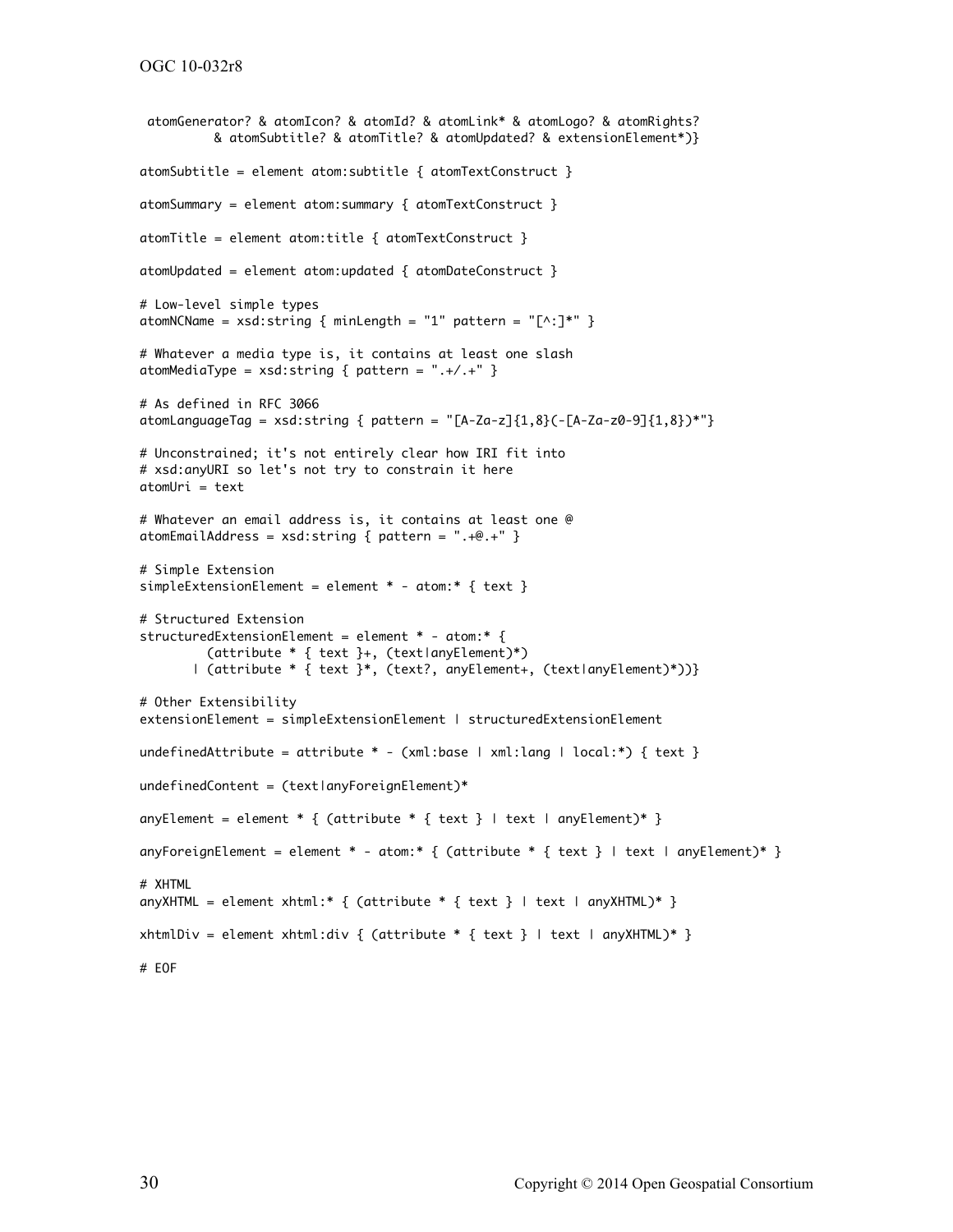#### **B.2. OpenSearch Atom Schema (osatom.rnc)**

```
# - * - rnc - * - # RELAX NG Compact Syntax Grammar for 
    # Atom encoding and foreign elements for OpenSearch 
namespace s = "http://purl.oclc.org/dsdl/schematron"
namespace atom = "http://www.w3.org/2005/Atom"
namespace os = "http://a9.com/-/spec/opensearch/1.1/"
# Redefine atom:feed to include new OpenSearch elements 
atomFeedConstruct &= osQuery ? & osTotalResults? &osStartIndex? &osItemsPerPage? 
osQuery = element os:Query { undefinedAttribute*, ( osQueryAttr ) } 
osTotalResults = element os:totalResults { xsd:int }
osStartIndex = element os:startIndex { xsd:int }
osItemsPerPage = element os:itemsPerPage { xsd:int }
include "osquery.rnc"
# Replacing definitions on RFC4287 
include "atom.rnc"{
       # Redefine the Simple Extension to exclude os:* elements
       simpleExtensionElement = element * - (atom:* | os:*) { text }
       # Redefine the Structured Extension to exclude os:* elements
      structuredExtensionElement = element * - (atom:* | os:* ) { (attribute * { text }+,(text|anyElement)*)
            | (attribute * { text }*, (text?, anyElement+, (text|anyElement)*))} 
       # Redefine Atom rules 
      atomFeed = \lceil ]
        element atom:feed { atomFeedConstruct } 
       atomEntry =[
        s:pattern [ name="check entry content"
         s:rule [ context = "atom:entry"
          s:assert [ test = "atom:content"
           "An atom:entry must have one atom:content "
          \sim "element in a format understandable by generic Atom readers"
           ~ " ( @type equal to 'html' is recommended)"]]]
             ]
       element atom:entry { atomEntryConstruct } 
}
# EOF
```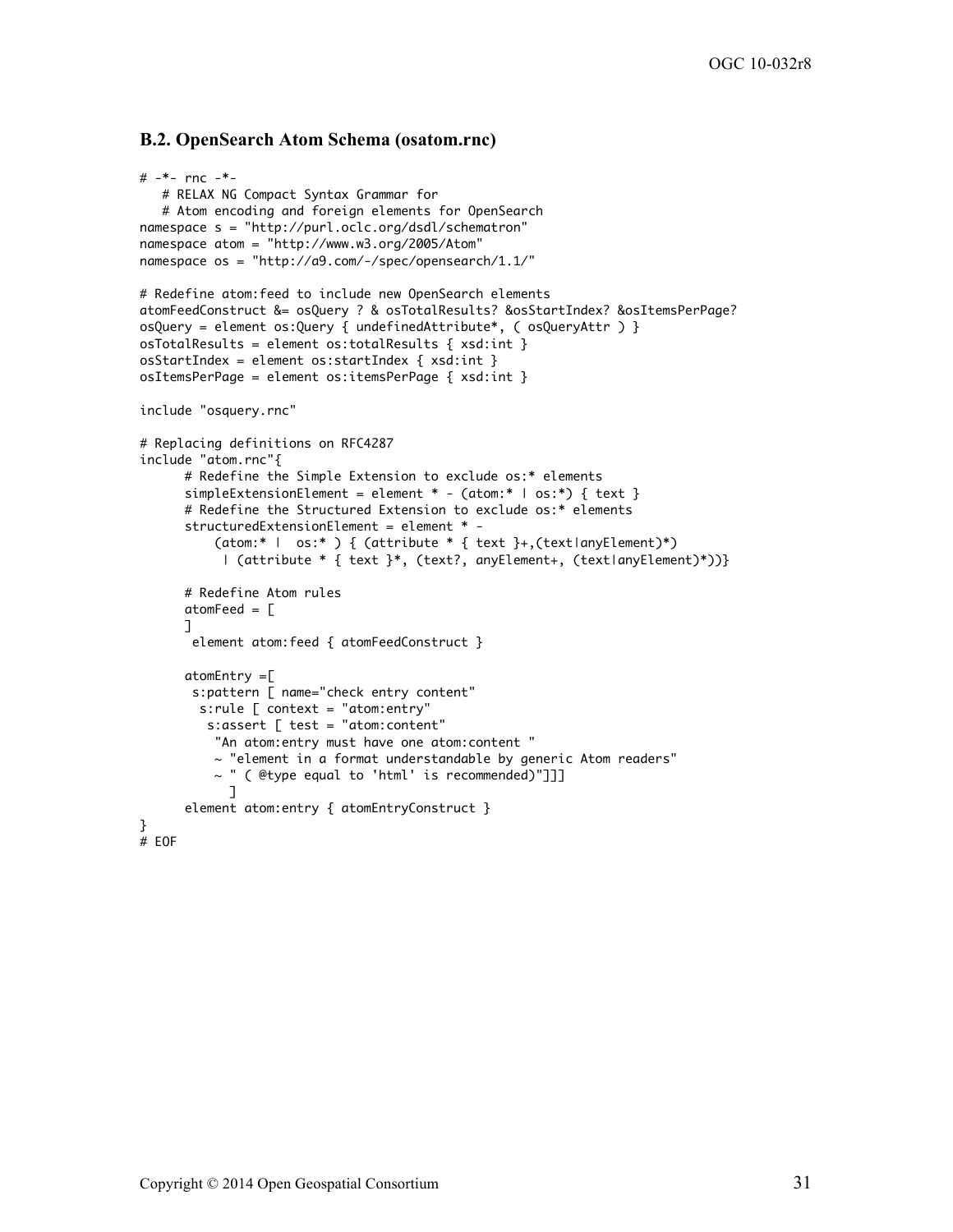#### **B.3. OpenSearch Description Document Schema (osdd.rnc)**

```
# -*- rnc -*-
    # RELAX NG Compact Syntax Grammar for
    # OpenSearch Description Document
namespace os = "http://a9.com/-/spec/opensearch/1.1/"
namespace s = "http://purl.oclc.org/dsdl/schematron"
namespace local = "" 
start = osDocument
osDocument = element os:OpenSearchDescription { osDocumentConstruct } 
osDocumentConstruct = element os:ShortName { xsd:string { maxLength = "16" } } 
     & element os:Description { xsd:string { maxLength = "1024" } }
      & element os:Url { osdUrlAttr } * 
      & element os:Contact { xsd:string {pattern=".+@.+"}}? 
      & element os:Tags { text }? & element os:LongName { xsd:string {maxLength="48"}}?
      & element os:Image { osdImage } * 
      & element os:Query { undefinedAttribute*, ( osQueryAttr ) }*
      & element os:Developer { xsd:string { maxLength = "64" } }? 
      & element os:Attribution { xsd:string { maxLength = "256" } }? 
      & element os:SyndicationRight { osdSyndicationRightValues } ? 
      & element os:AdultContent { "false" | "true" } ? 
      & element os:Language {xsd:string { pattern="[A-Za-z]{1,8}(-[A-Za-z0-9]{1,8})*"}}? 
      & element os:InputEncoding { text } ? & element os:OutputEncoding { text } ? 
      & undefinedAttribute*
      & extensionElement*
osdUrlAttr = attribute template { text }, attribute type { text },
          attribute rel { osdRelationValues }?, attribute indexOffset { xsd:int }?,
          attribute pageOffset { xsd:int }?, undefinedAttribute*, extensionElement*
osdImage = attribute height {xsd:int}, attribute width {xsd:int}, 
            attribute type {xsd:string}, text 
include "osquery.rnc"
osdRelationValues = "results" | "suggestions" | "self" | "collection" 
osdSyndicationRightValues = "open" | "limited" | "private" | "closed"
# Simple Extension
simpleExtensionElement = element * - os:* { text }
# Structured Extension
structuredExtensionElement = element * - os:* {
          (attribute * { text }+, (text|anyElement)*)
        | (attribute * { text }*, (text?, anyElement+, (text|anyElement)*))}
# Other Extensibility
extensionElement = simpleExtensionElement | structuredExtensionElement
undefinedAttribute = attribute * - (local:* ) { text }
undefinedContent = (textlanguage) *anyElement = element * { (attribute * { text } | text anyElement)* }anyForeignElement = element * - os:* { (attribute * { text } | text | anyElement)* }
```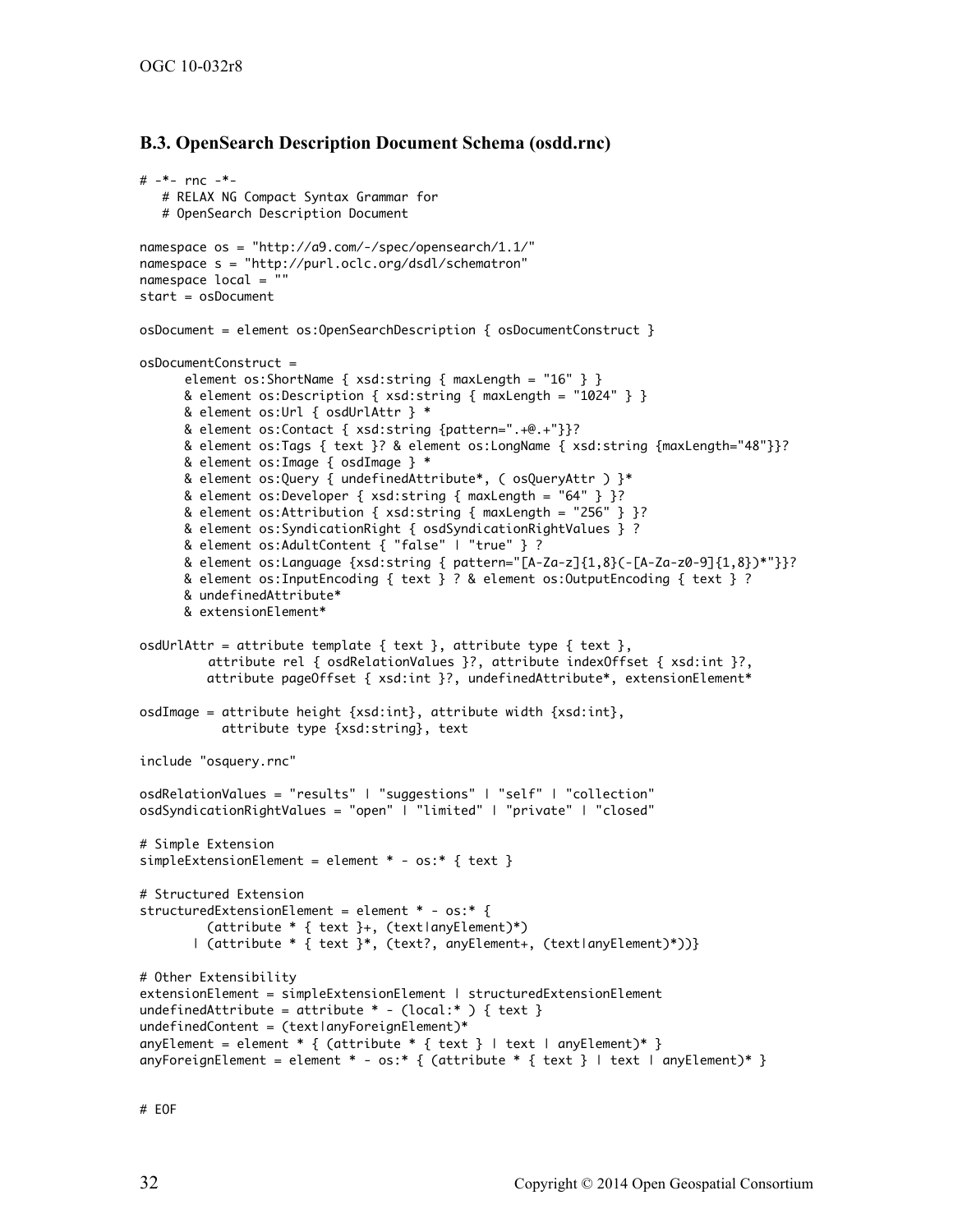#### **B.4. OpenSearch Query Element Schema (osquery.rnc)**

```
# - * - rnc - * - # RELAX NG Compact Syntax Grammar for
    # OpenSearch Query element
namespace os = "http://a9.com/-/spec/opensearch/1.1/"
namespace s = "http://purl.oclc.org/dsdl/schematron"
namespace local = ""
osQueryAttr = attribute role { osQueryRoleValues },
     attribute title { xsd:string { maxLength="256"}}?, attribute searchTerms { text }?,
     attribute totalResults { xsd:int }?, attribute count { text }?,
     attribute startIndex { text }?, attribute startPage { text }?,
     attribute inputEncoding { text }?, attribute outputEncoding { text }?,
     attribute language { text }?
osQueryRoleValues = "request" | "example" | "related" | "correction" | "subset" | 
"superset"
```

```
# EOF
```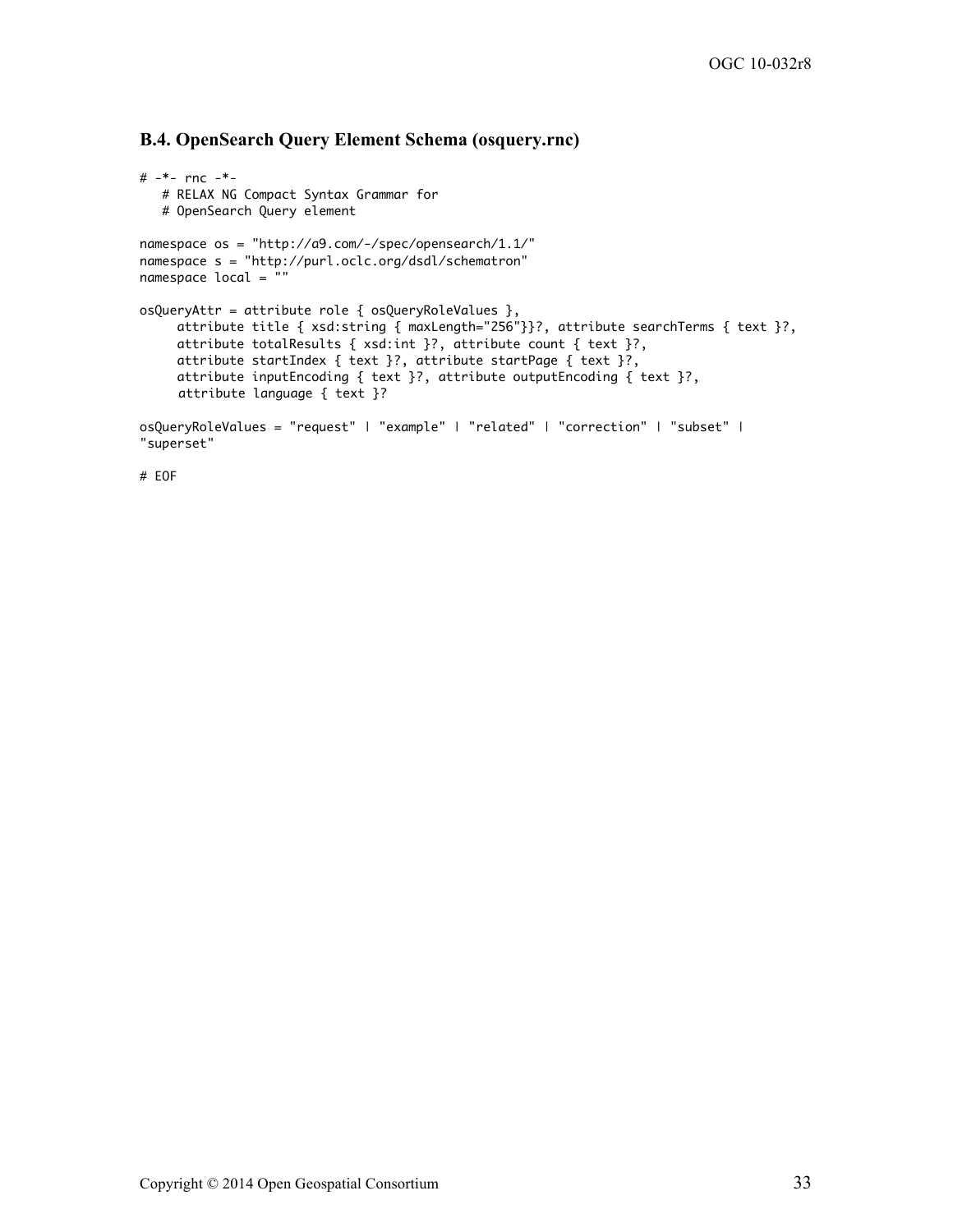#### **B.5. GeoRSS Schema (georss.rnc)**

```
# -*- rnc -*-
    # RELAX NG Compact Syntax Grammar for the GEORSS 
    # This defines the conformance to the rules of GEORSS
namespace georss="http://www.georss.org/georss" 
namespace gml="http://www.opengis.net/gml"
namespace local = ""
georssElement = ( georssSimple | georssWhere)
georssWhere = element georss: where { gmH and \{ and \}georssSimple = georssPoint | georssLine | georssPolygon | georssBox | georssCircle 
                | georssFeatureTypeTag | georssFeatureName | georssElev | georssFloor
georssPoint = element georss:point { list { xsd:decimal, xsd:decimal } } 
georssLine = element georss:line { list { (xsd:decimal, xsd:decimal)+ } }
georssPolygon = element georss:polygon { list { (xsd:decimal, xsd:decimal)+ } }
georssBox = element georss:box { 
      list { (xsd:decimal, xsd:decimal, xsd:decimal, xsd:decimal) } }
georssCircle = element georss:circle { 
      list { (xsd:decimal, xsd:decimal, xsd:decimal) } }
georssFeatureTypeTag = element georss:featureTypeTag { text } 
georssRelationshipTag = element georss:relationshipTag { text }
georssFeatureName = element georss:featureName { text }
georssElev = element georss:elev {xsd:decimal}
georssFloor = element georss:floor {xsd:decimal}
georssRadius = element georss:radius {xsd:decimal}
gmlAttribute = attribute (xml:base | xml:lang | local:* | gml:* ) { text }
gmlElement = (gmlPointElement | gmlLineStringElement | 
                     gmlPolygonElement | gmlEnvelopeElement )
gmlPointElement = 
       element gml:Point { gmlAttribute*,
         element gml:pos { gmlAttribute*, list { xsd:decimal, xsd:decimal }}}
gmlLineStringElement = element gml:LineString { gmlAttribute*, 
         element gml:posList {gmlAttribute*, list { (xsd:decimal, xsd:decimal)+ }}}
gmlPolygonElement = element gml:Polygon { gmlAttribute*,
         element gml:exterior { gmlAttribute*,
           element gml:LinearRing { gmlAttribute*,
             element gml:posList { gmlAttribute*, 
                                    list { (xsd:decimal, xsd:decimal)+ }}}}}
gmlEnvelopeElement = element gml:Envelope { gmlAttribute*, 
         ( element gml:lowerCorner { gmlAttribute*, 
                                     list { xsd:decimal, xsd:decimal } }
           & element gml:upperCorner { gmlAttribute*, 
                                     list { xsd:decimal, xsd:decimal } }) }
```
# EOF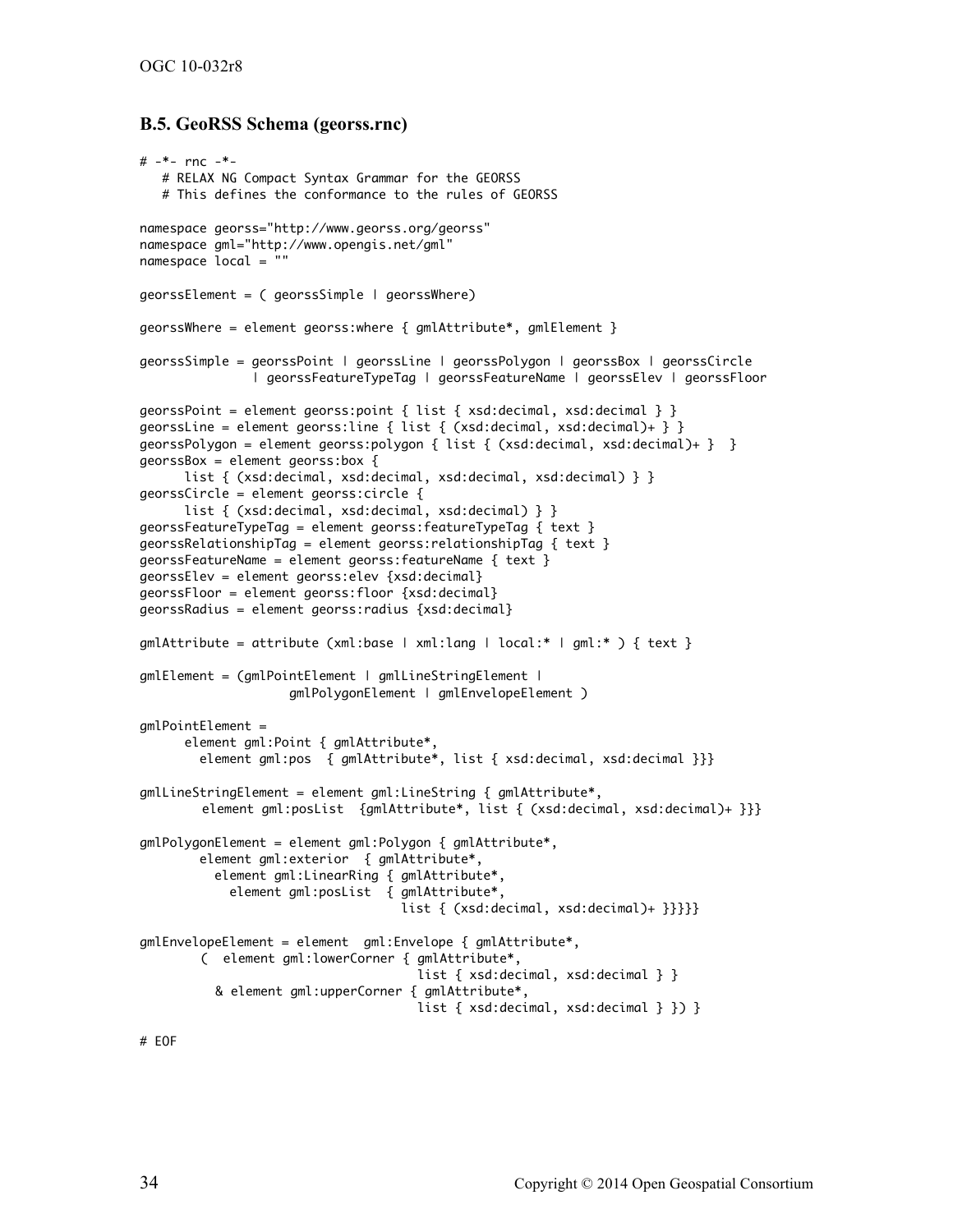#### **B.6. Geo Extension Description Document Schema (osddgeo.rnc)**

```
# - * - rnc - * - # RELAX NG Compact Syntax Grammar for
    # OpenSearch Description Document with the Geo Extension
namespace os = "http://a9.com/-/spec/opensearch/1.1/"
namespace s = "http://purl.oclc.org/dsdl/schematron"
namespace local = ""
namespace geo = "http://a9.com/-/opensearch/extensions/geo/1.0/"
include "geo.rnc"
include "osdd.rnc"{
     undefinedAttribute = attribute * - (local:* | geo:* ) { text }
     osDocument = <math>\sqrt{ } s:pattern [ name="Check for Atom Url template"
             s:rule [ context = "os:OpenSearchDescription"
               s:assert [ test = "os:Url[@type='application/atom+xml']"
                "An OpenSearch Description Document must have a Url template with "
                ~ " type of Atom document." ]]]
           s:pattern [ name="Check for box parameter"
             s:rule [ context = "os:OpenSearchDescription"
               s:assert [ test = "os:Url[@type='application/atom+xml'][substring-
before(@template,'{geo:box')!='']"
               "An OpenSearch Description Document must have at least a geo:box parameter"
                ~ " in the Atom response." ]]]
 ]
            element os: OpenSearchDescription {        osDocumentConstruct }
}
# EOF
```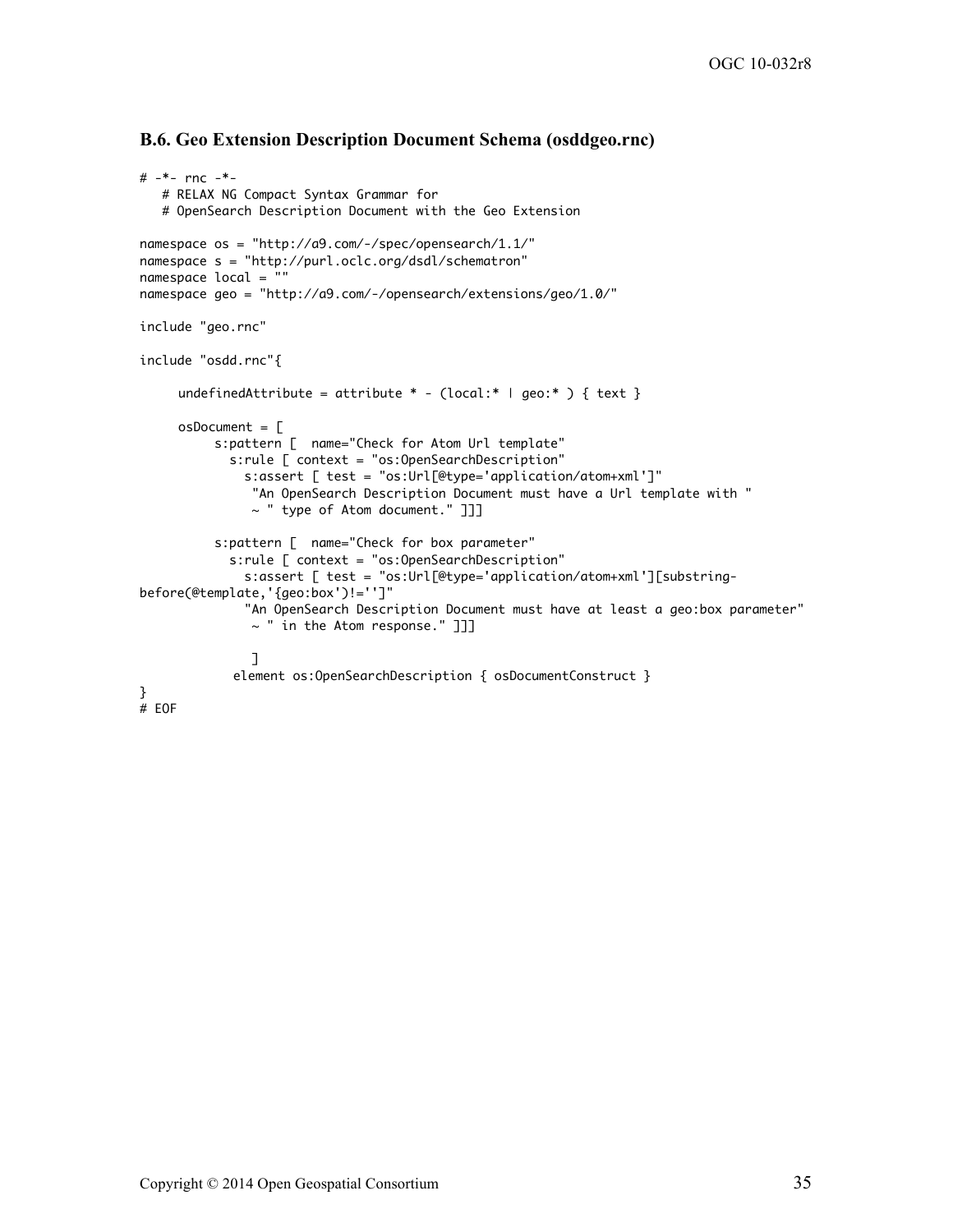#### **B.7. Geo Extension Query Element Schema (geo.rnc)**

```
# -*- rnc -*-
    # RELAX NG Compact Syntax Grammar 
    # OpenSearch Query Element as defined in OGC 10-032 for geo extension
namespace geo = "http://a9.com/-/opensearch/extensions/geo/1.0/"
osQueryAttr &= attribute geo:box { geobox }? 
             & attribute geo:geometry { text }?
             & attribute geo:uid { text }?
             & attribute geo:lat {xsd:double}?
             & attribute geo:lon {xsd:double}?
             & attribute geo:radius {xsd:double}?
             & attribute geo:relation { relation }?
             & attribute geo:name {text}?
geobox = xsd:string { pattern ="[\+\-]?[\d]*(.[\d]+)?(,[\+\-]?[\d]*(.[\d]+)?){3}" }
relation = "intersects" | "contains" | "disjoint"
```
# EOF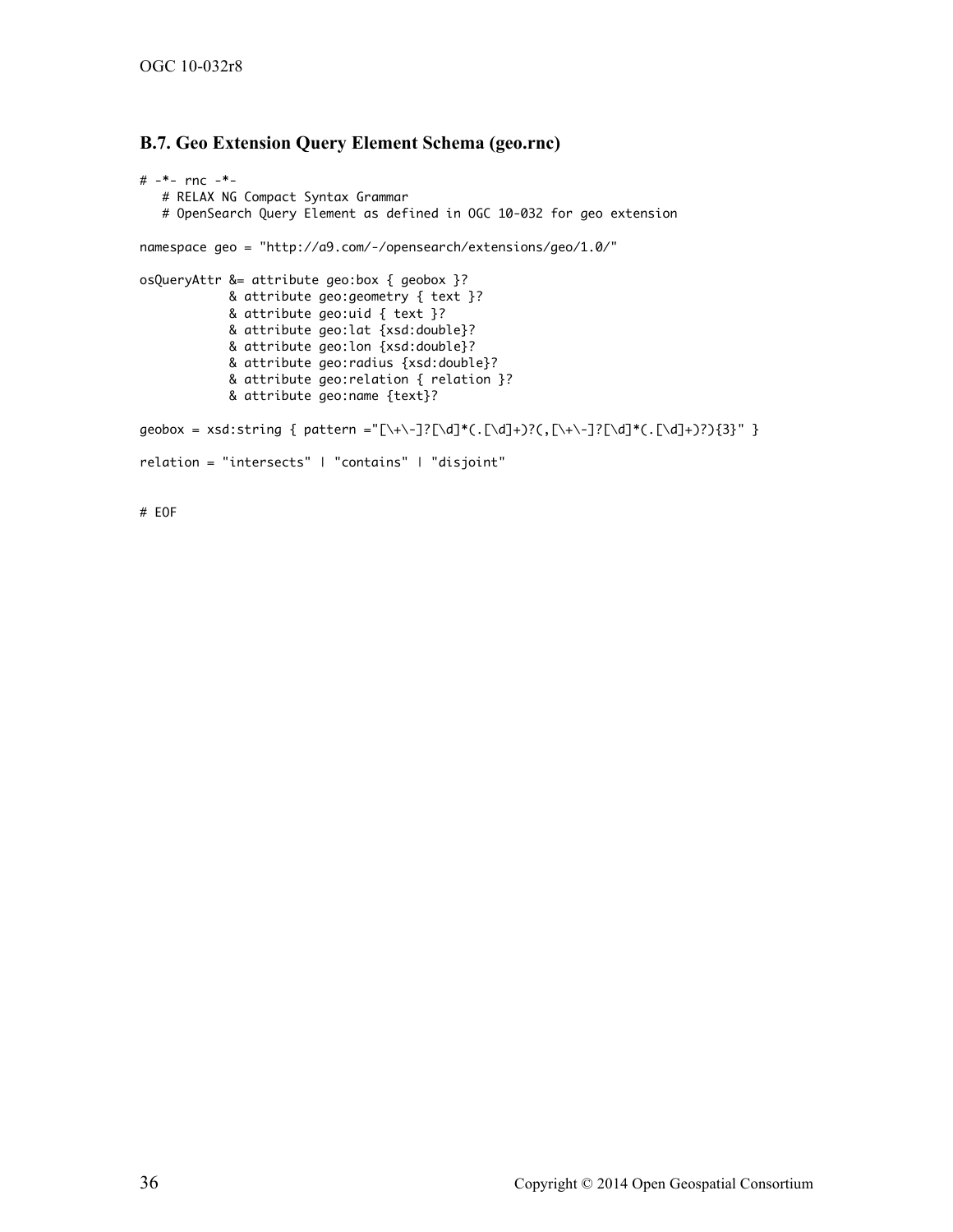#### **B.8. Geo Extension Atom Response Schema (atomgeo.rnc)**

```
# - * - rnc - * - # RELAX NG Compact Syntax Grammar for 
    # Atom encoding and foreign elements as defined in OGC 10-032 for the geo extension
namespace atom = "http://www.w3.org/2005/Atom"
namespace os = "http://a9.com/-/spec/opensearch/1.1/"
namespace dc="http://purl.org/dc/elements/1.1/" 
namespace geo = "http://a9.com/-/opensearch/extensions/geo/1.0/"
namespace georss="http://www.georss.org/georss" 
namespace s = "http://purl.oclc.org/dsdl/schematron"
namespace local = ""
# Redefine atom:feed to include new OGC10-032 elements 
atomFeedConstruct &= georssElement ? & element dc:identifier { xsd:token } ?
# Redefine atom:entry to include new OGC10-032 elements 
atomEntryConstruct &= georssElement ? & element dc:identifier { xsd:token } ?
include "geo.rnc"
include "georss.rnc" 
include "osatom.rnc"{
      undefinedAttribute = attribute * - (xml:base | xml:lang | local:* | geo:* ) {text}
       # Redefine the Simple Extension to exclude atom geo elements
      simpleExtensionElement = element * -
           (atom:* | georss:* | os:* | dc:identifier ) { text }
       # Redefine the Structured Extension to exclude atom geo elements
       structuredExtensionElement = element * -
           (atom:* | georss:* | os:* | dc:identifier ) {
              (attribute * { text }+,(text|anyElement)*)
            | (attribute * { text }*, (text?, anyElement+, (text|anyElement)*))} 
      atomiced = [ s:pattern [ name="Check for georss element "
         s:rule [ context = "atom:feed"
          s:assert [ test = "georss:* or not(atom:entry[not(georss:*)])"
              "An atom:feed must have an georss element unless all "
            ~ "of its atom:entry children have one."]]]
       \mathbb{I} element atom:feed { atomFeedConstruct } 
      atomEntry = s:pattern [ name="Check for HTML Content"
        s: rule \space{0.1cm} \rule{0.1cm}{0.1cm} context = "atom: entry"
          s:assert [ test = "atom:content"
           "An atom:entry must have one atom:content MUST have content "
           ~ "element in a format understandable by generic Atom readers"
           ~ " ( @type equal to 'html' is recommended)"]]]
        s:pattern [ name="Check for georss element "
         s:rule [ context = "atom:entry"
          s:assert [ test = "georss:* or "
           \sim "../georss:* "
            "An atom:entry must have an georss element "
            ~ "if its feed does not."]]]
        ]
       element atom:entry { atomEntryConstruct }
}
# EOF
```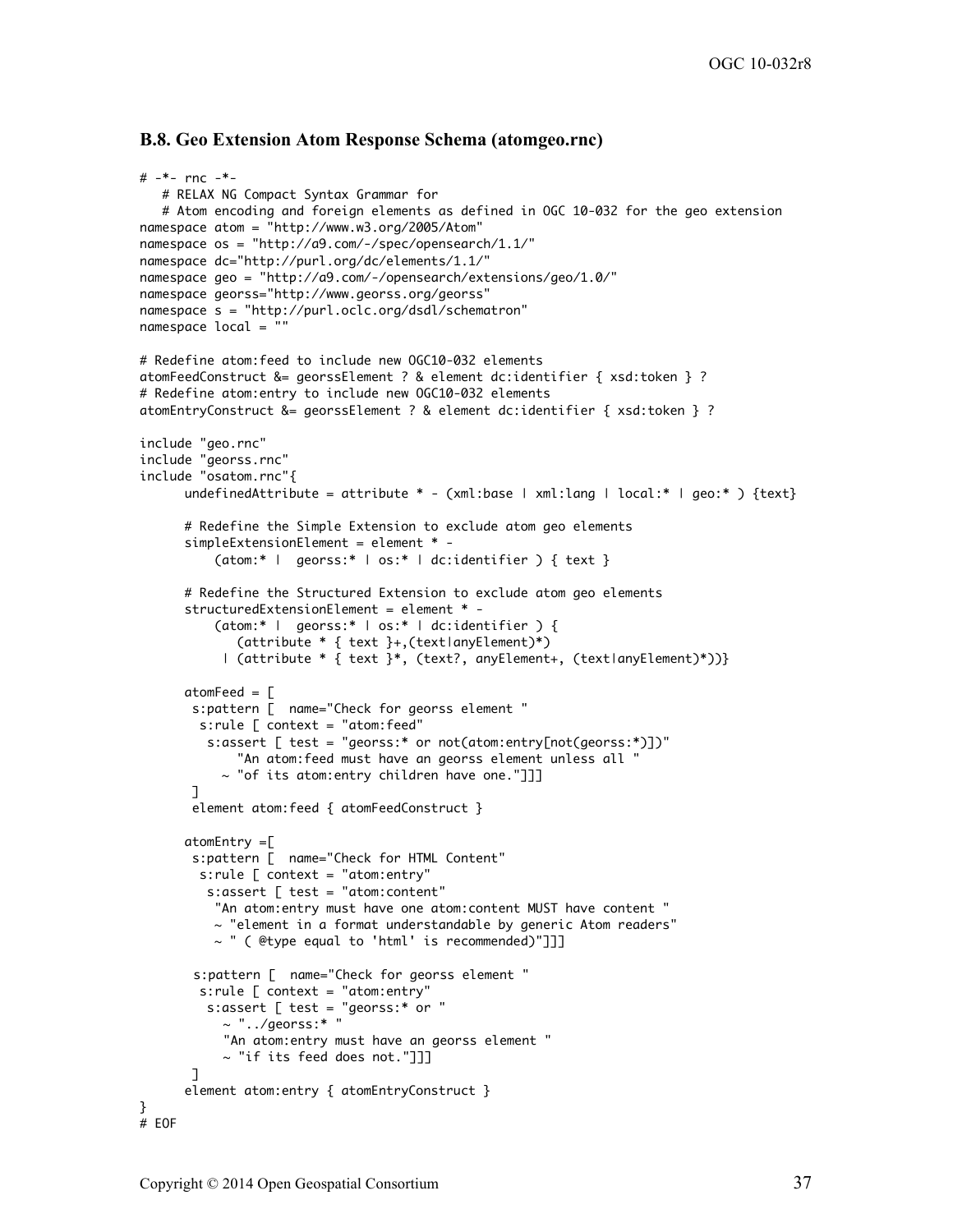#### **B.9. Time Extension Description Document Schema (osddtime.rnc)**

```
# -*- rnc -*-
    # RELAX NG Compact Syntax Grammar for
    # OpenSearch Description Documentas defined in OGC 10-032 
   # for the time extension
namespace os = "http://a9.com/-/spec/opensearch/1.1/"
namespace s = "http://purl.oclc.org/dsdl/schematron"
namespace local = ""
namespace time = "http://a9.com/-/opensearch/extensions/time/1.0/" 
include "time.rnc"
include "osdd.rnc"{
      undefinedAttribute = attribute * - (local:* \mid time:* ) { text }
       # Redefine the Simple Extension to exclude geo:* and time:* elements
       simpleExtensionElement = element * -
           ( os:* ) { text }
       # Redefine the Structured Extension to exclude geo:* and time:* elements
       structuredExtensionElement = element * -
          ( os:* ) {
              (attribute * { text }+,(text|anyElement)*)
            | (attribute * { text }*, (text?, anyElement+, (text|anyElement)*))} 
     osDocument = [ s:rule [ context = "os:OpenSearchDescription"
               s:assert [ test = "os:Url[@type='application/atom+xml']"
                "An OpenSearch Description Document must have a Url template with "
               \sim " type of Atom document." ]]]
            element os: OpenSearchDescription { osDocumentConstruct }
```
}

# EOF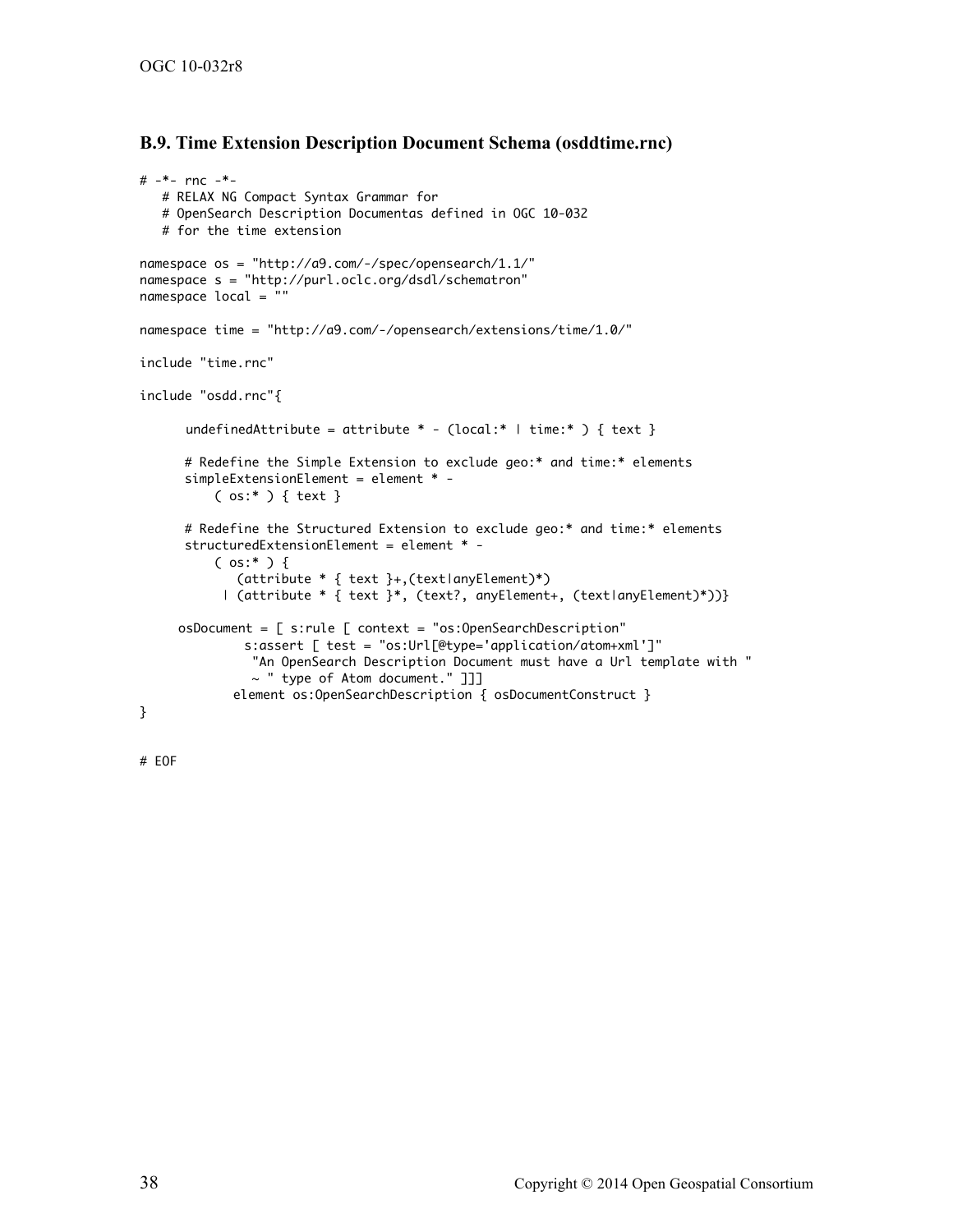#### **B.10. Time Extension Query Element Schema (time.rnc)**

```
# -*- rnc -*-
    # RELAX NG Compact Syntax Grammar 
    # OpenSearch Query Elements as defined in OGC 10-032 for the time extension
namespace time = "http://a9.com/-/opensearch/extensions/time/1.0/" 
osQueryAttr &= attribute time:start { dateTimeString }? 
               & attribute time:end { dateTimeString }?
               & attribute time:relation { timerelation } ? 
timerelation = "intersects" | "contains" | "during" | "disjoint" | "equals"
dateTimeString = xsd:string { pattern ="[0-9]{4}-[0-9]{2}-[0-9]{2}(T[0-9]{2}:[0-9]{2}:[0-
9]{2}(\.[0-9]+)?(Z|[\+\-][0-9]{2}:[0-9]{2}))?" }
```
# EOF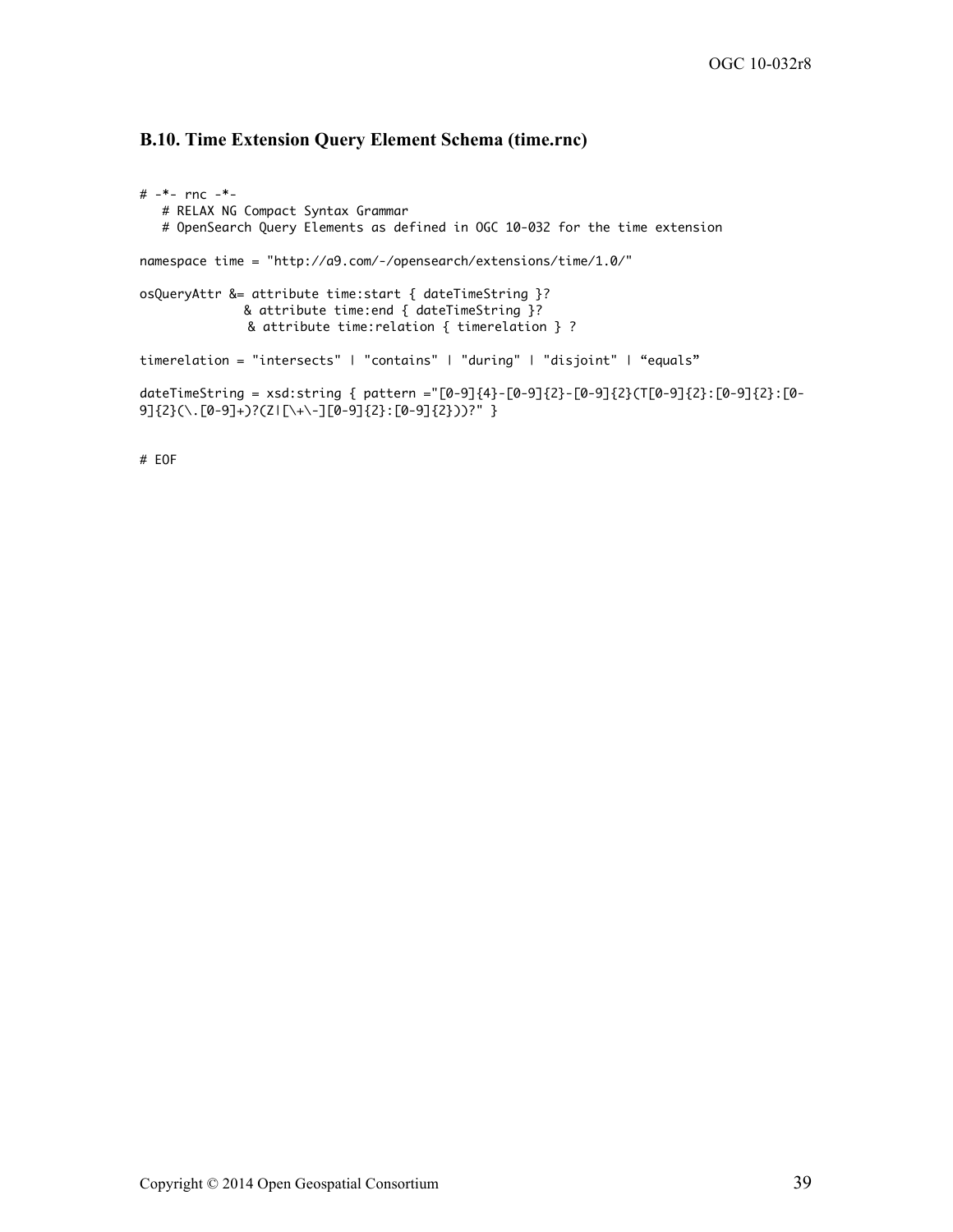#### **B.11. Time Extension Atom Response Schema (atomtime.rnc)**

```
# -*- rnc -*-
    # RELAX NG Compact Syntax Grammar for 
    # Atom encoding and foreign elements as defined in OGC 10-032 
    # for the time extension 
namespace atom = "http://www.w3.org/2005/Atom"
namespace os = "http://a9.com/-/spec/opensearch/1.1/"
namespace dc="http://purl.org/dc/elements/1.1/" 
namespace time = "http://a9.com/-/opensearch/extensions/time/1.0/" 
namespace s = "http://purl.oclc.org/dsdl/schematron"
namespace local = "" 
# Define date time interval
datetimeInterval= xsd:string { pattern ="\s*[0-9]{4}-[0-9]{2}-[0-9]{2}T[0-9]{2}:[0-
9]{2}:[0-9]{2}(\.[0-9]+)?(Z|[\+\-][0-9]{2}:[0-9]{2})?(/[0-9]{4}-[0-9]{2}-[0-9]{2}T[0-
9]{2}:[0-9]{2}:[0-9]{2}(\.[0-9]+)?(Z|[\+\-][0-9]{2}:[0-9]{2})|)\s*"}
# Redefine atom:entry to include new OGC10-032 elements 
atomEntryConstruct &= element dc:date { datetimeInterval }? 
include "time.rnc"
# Replacing definitions on RFC4287 plus OpenSearch
include "osatom.rnc"{
      undefinedAttribute = attribute * - (xml:base | xml:lang | local:* | time:*) {text}
       # Redefine the Simple Extension to exclude os and time extension elements
      simpleExtensionElement = element * - (atom:* | dc:date | os:*) { text }
       # Redefine the Structured Extension to exclude os and time extension elements
       structuredExtensionElement = element * -
          (atom:* | dc:date | os:* ) { (attribute * { text }+,(text|anyElement)*)
            | (attribute * { text }*, (text?, anyElement+, (text|anyElement)*))} 
       # Redefine Atom rules 
      atomFeed = <math>\Gamma</math> element atom:feed { atomFeedConstruct } 
       atomEntry =[
       s:pattern [ name="Check for HTML Content" 
         s:rule [ context = "atom:entry" s:assert [ test = "atom:content"
           "An atom:entry must have one atom:content MUST have content "
          \sim "element in a format understandable by generic Atom readers"
           ~ " ( @type equal to 'html' is recommended)"]]]
\mathbf{I} element atom:entry { atomEntryConstruct } 
}
# EOF
```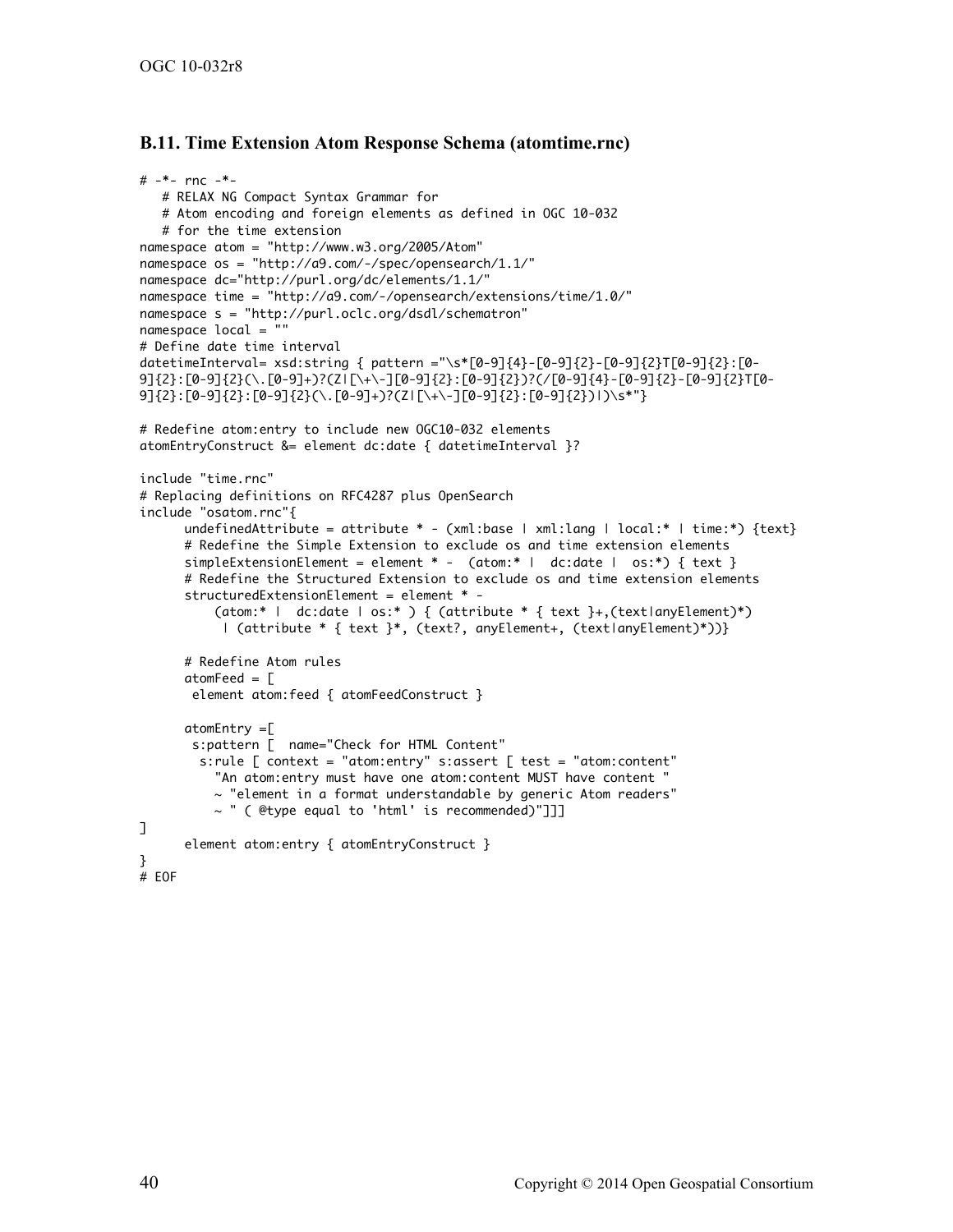# **Annex C**

```
(informative)
```
## **Example XML documents**

#### **C.1 OpenSearch Description with Geo and Time Extensions**

```
<?xml version="1.0" encoding="utf-8"?>
<OpenSearchDescription 
xmlns:time="http://a9.com/-/opensearch/extensions/time/1.0/" 
xmlns:geo="http://a9.com/-/opensearch/extensions/geo/1.0/" 
xmlns="http://a9.com/-/spec/opensearch/1.1/">
   <ShortName>Supersite</ShortName>
  <LongName>GEO Geohazards Supersite Natural Laboratories</LongName>
  <Description>
The Supersites have data for the study of natural hazards in geologically 
active regions, including information from Synthetic Aperture Radar (SAR), GPS 
crustal deformation measurements, and earthquakes. The data are provided in the 
spirit of GEO, ESA, NASA and the National Science Foundation (NSF), that easy 
access to Earth science data will promote their use and advance scientific 
research, ultimately leading to reduced loss of life from natural hazards. This 
OpenSearch Service allows the discovery of the different search feeds available 
at this Supersite.
  </Description>
  <Tags>Supersite ASAR SAR GPS GEO</Tags>
   <Contact>info@terradue.com</Contact>
  <Image height="38" width="120" type="image/png">
http://www.terradue.com/images/terradue.png
   </Image>
  <Image height="16" width="16" type="image/vnd.microsoft.icon">
http://www.terradue.com/images/terradue.ico
  \langle Image>
  <Query role="example" geo:box="138,35,143,41" searchTerms="ASAR Wide Swath"/>
  <Developer>Terradue GeoSpatial Development Team</Developer>
  <Attribution>
Terradue Srl. Copyright 2008-11, All Rights Reserved
  </Attribution>
  <SyndicationRight>open</SyndicationRight>
  <AdultContent>false</AdultContent>
  <Language>en-us</Language>
   <OutputEncoding>UTF-8</OutputEncoding>
  <InputEncoding>UTF-8</InputEncoding>
  <Url type="application/rdf+xml" indexOffset="0" pageOffset="0"
       template="http://eo-virtual-
archive4.esa.int/search/rdf/?count={count?}&startIndex={startIndex?}&q=
{searchTerms?}&bbox={geo:box?}&start={time:start?}&stop={time:end?}
"/>
   <Url type="text/html" indexOffset="0" pageOffset="0" 
       template="http://eo-virtual-
archive4.esa.int/search/html/?count={count?}&startIndex={startIndex?}&q
={searchTerms?}&bbox={geo:box?}&start={time:start?}&stop={time:end?
}"/>
   <Url type="application/atom+xml" indexOffset="0" pageOffset="0" 
       template="http://eo-virtual-
archive4.esa.int/search/atom/?count={count?}&startIndex={startIndex?}&q
={searchTerms?}&bbox={geo:box?}&start={time:start?}&stop={time:end?
\}"/>
</OpenSearchDescription>
```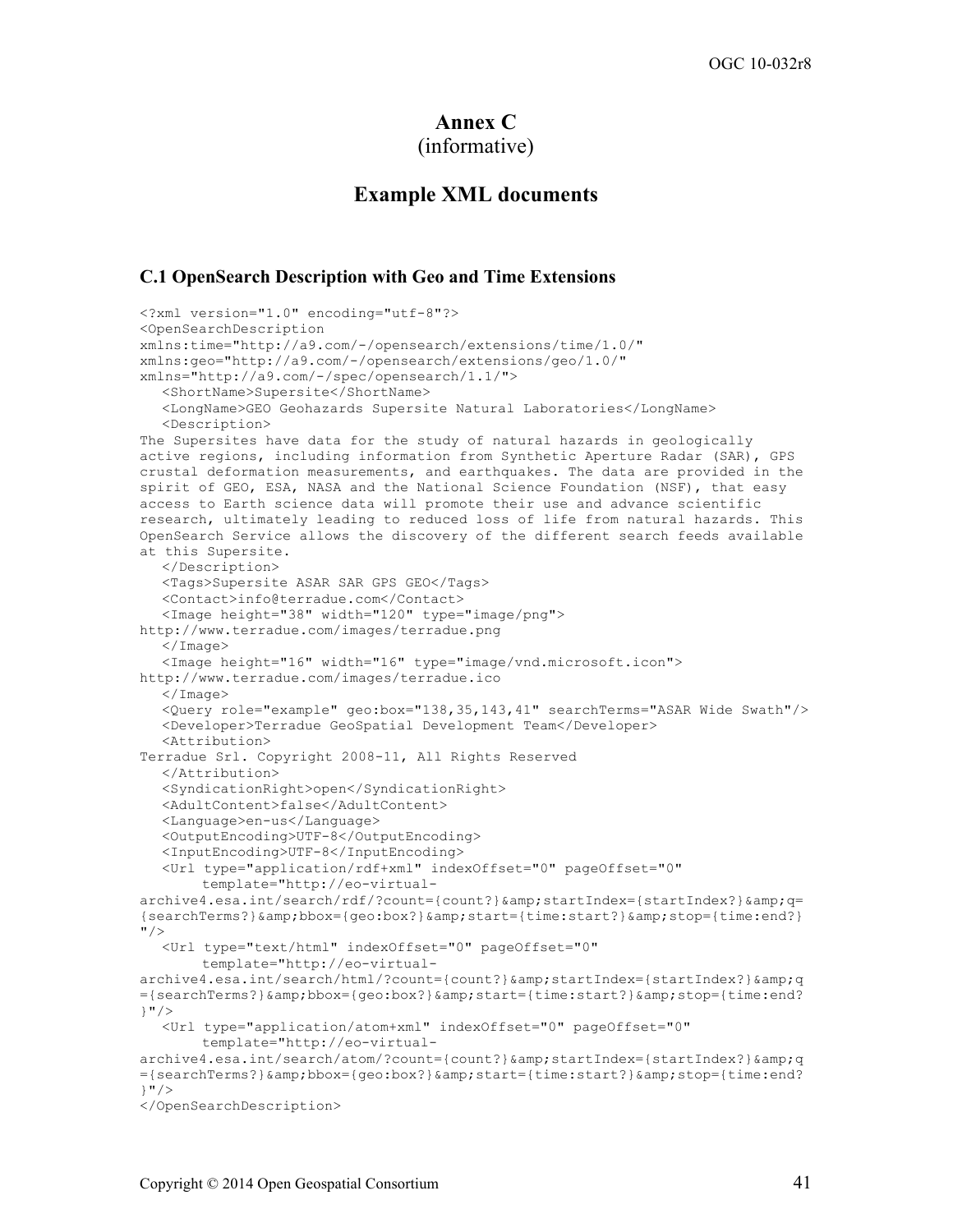#### **C.2 Atom response with search engine resource entry**

```
<?xml version="1.0" encoding="utf-8"?>
<feed xml:lang="en" xmlns="http://www.w3.org/2005/Atom"
    xmlns:dc="http://purl.org/dc/elements/1.1/"
xmlns:georss="http://www.georss.org/georss" 
xmlns:gml="http://www.opengis.net/gml" 
xmlns:os="http://a9.com/-/spec/opensearch/1.1/"
xmlns:geo="http://a9.com/-/opensearch/extensions/geo/1.0/"
xmlns:time="http://a9.com/-/opensearch/extensions/time/1.0/" >
   <title>Discovery feed for Search Services</title>
   <subtitle type="html">
       One result found for <i&gt; Wide Swath&lt;/i&gt;
    </subtitle>
   <generator uri="http://www.terradue.com" version="1.4.0">Terradue 
CAS</generator>
  <author><name>GEOSS Supersites</name></author>
   <updated>2012-05-30T15:41:15Z</updated>
   <id>http://eo-virtual-archive4.esa.int/search/atom/</id>
   <link rel="self" type="application/atom+xml" href="http://eo-virtual-
archive4.esa.int/search/atom/?count=20&startIndex=0&q=Wide
Swath&bbox=138,35,143,41&start=1992-01-01&stop=2013-05-30"/>
   <link rel="search" type="application/opensearchdescription+xml" 
href="http://eo-virtual-archive4.esa.int/search/description"/>
   <os:totalResults>1</os:totalResults>
   <os:startIndex>0</os:startIndex>
   <os:itemsPerPage>20</os:itemsPerPage>
   <os:Query role="request" searchTerms="Wide Swath" count="20" startIndex="0"
geo:box="138,35,143,41" time:start="1992-01-01" time:end="2013-05-30" />
   <georss:polygon>35 138 41 138 41 143 35 143 35 143 35 138</georss:polygon>
   <entry>
     <id>http://eo-virtual-archive4.esa.int/search/ASA_WS__0P/atom</id>
     <title>ASAR Wide Swath Level 0 product (ASA_WS__0P)</title>
     <dc:identifier>ASA_WS__0P</dc:identifier>
    \langle \text{publicshed}>2011-06-10\overline{11}:05:29.511\overline{2}\langle \text{publicshed}\rangle <updated>2013-05-16T22:25:57.124Z</updated>
     <dc:date>2004-02-19T03:03:23.736Z/2010-09-12T15:57:36.072Z</dc:date> 
     <link rel="alternate" type="text/html" title="HTML web age" 
href="http://eo-virtual-archive4.esa.int/search/ASA_WS__0P/html" />
     <link rel="search" type="application/opensearchdescription+xml" 
href="http://eo-virtual-archive4.esa.int/search/ASA_WS__0P/description/" 
title="Search the ASA_WS__0P" />
     <link rel="via" type="application/rdf+xml" title="RDF metadata entry" 
href="http://eo-virtual-archive4.esa.int/search/ASA_WS__0P/rdf?count=0" />
     <content type="html">
           < lb@gt; Search Feed < lb@gt;, < lb@gt;dt; li\sqrt{a}, Title: ASAR Wide Swath Level 0 product (ASA WS 0P)
dtt;/lisqrt{t}ilisqrt{t}; Abstract: The WS Mode Level 0 product consists of time-
ordered AISPs collected while the instrument is in WS Mode. The echo samples in 
the AISPs have been compressed to 4 bits/sample using FBAQ. This is a high-
rate, wide swath (ScanSAR) mode so data is only acquired for partial orbit 
segments and is composed of data from five image swaths (SS1 to SS5). The Level 
0 product is produced systematically for all data acquired within this mode. 
\<li\><li> Subject: Radar Imagery, Solid Earth (Tectonics/Seismic Activity), 
Water (Water Management), Natural Disasters (Oil Slick), Land 
(Topography/Mapping,Soil,Vegetation) Ocean and Coast (Ocean Currents and 
Topography, Ocean Waves, Coastal Geomorphology) </li&gt;
    </content>
   </entry>
</feed>
```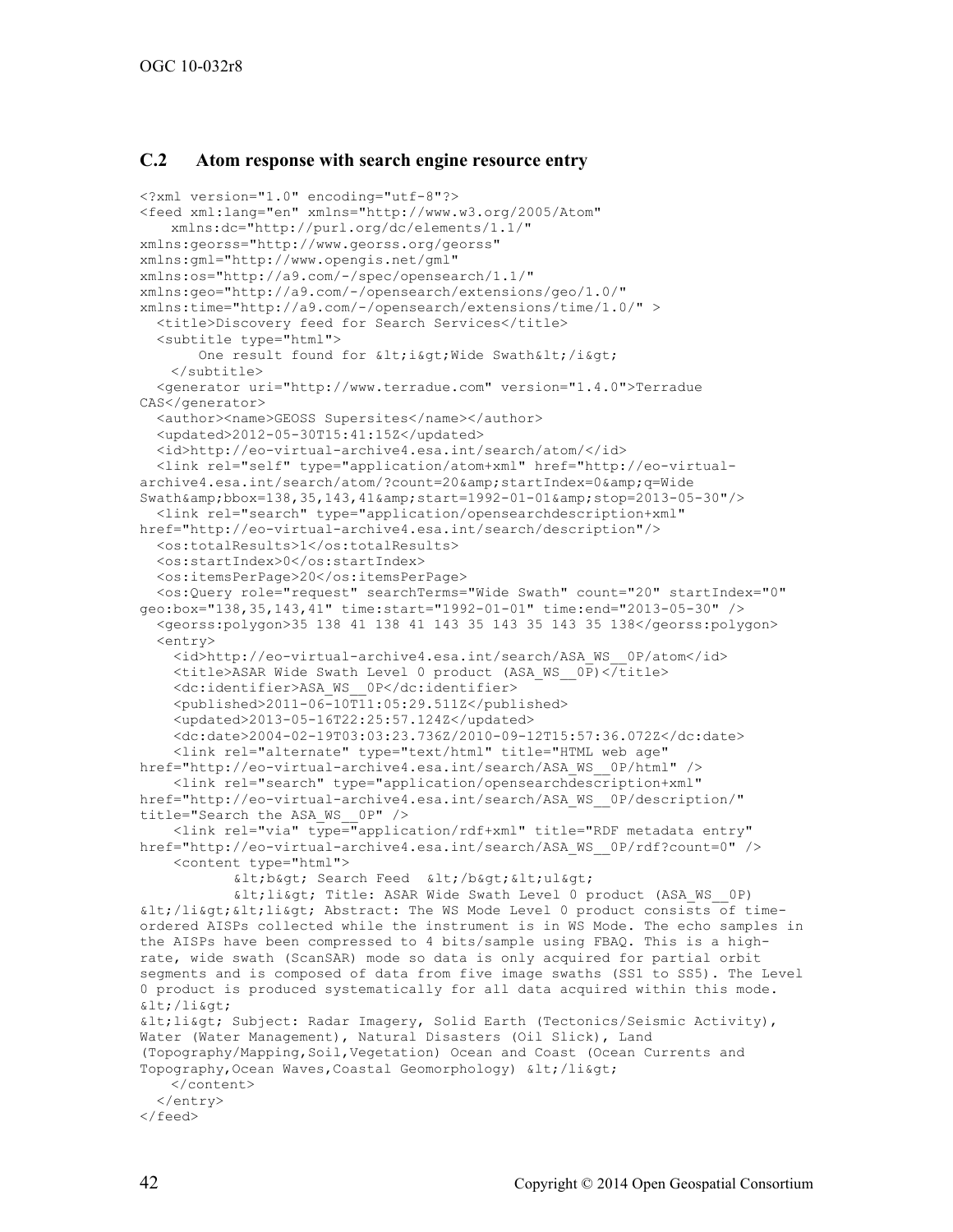#### **C.3 Atom response with access to data files**

```
<?xml version="1.0" encoding="utf-8"?>
<feed xml:lang="en" xmlns="http://www.w3.org/2005/Atom"
    xmlns:dc="http://purl.org/dc/elements/1.1/"
     xmlns:georss="http://www.georss.org/georss" 
     xmlns:os="http://a9.com/-/spec/opensearch/1.1/"
     xmlns:geo="http://a9.com/-/opensearch/extensions/geo/1.0/"
     xmlns:time="http://a9.com/-/opensearch/extensions/time/1.0/" >
   <title>Feed for ENVISAT ASAR Wide Swath Mode (ASA_WSM_1P)</title>
   <subtitle type="html">Found 2 results.</subtitle>
  <author><name>GEOSS Supersites</name></author>
   <generator uri="http://www.terradue.com" version="1.4.0">
Terradue CAS
   </generator>
   <updated>2012-05-30T17:27:57Z</updated>
   <id>http://eo-virtual-archive4.esa.int/search/ASA_WSM_1P/atom/</id>
   <dc:identifier>ASA_WSM_1P</dc:identifier>
   <link rel="self" type="application/atom+xml" 
href="http://eo-virtual-archive4.esa.int/search/ASA_WSM_1P/atom/? 
startIndex=0& start=1992-01-01& stop=2013-05-30& bbox=138,35,143,41"/>
   <link rel="search" type="application/opensearchdescription+xml" 
href="http://eo-virtual-archive4.esa.int/search/ASA_WSM_1P/description"/>
   <os:totalResults>2</os:totalResults>
   <os:startIndex>0</os:startIndex>
   <os:itemsPerPage>20</os:itemsPerPage>
   <os:Query role="request" startIndex="0" time:start="1992-01-01" 
 time:end="2013-05-30" geo:box="138,35,143,41"/>
   <georss:polygon>35 138 41 138 41 143 35 143 35 143</georss:polygon>
   <entry>
     <id>http://eo-virtual-
archive4.esa.int/search/ASA_WSM_1P/ASA_WSM_1CNPDK20110320_123008_000000673100_0
0340_47337_9284.N1/atom</id>
    <title>
        ASA_WSM_1CNPDK20110320_123008_000000673100_00340_47337_9284.N1
    \langletitle>
    <dc:identifier>ASA_WSM_1CNPDK20110320_123008_000000673100_00340_47337_9284.N
1</dc:identifier>
     <published>2012-04-19T23:27:01.000Z</published>
<updated>2013-05-16T22:25:57.124Z</updated>
     <dc:date>2011-03-20T12:30:08.155Z/2011-03-20T12:31:15.451Z</dc:date>
     <georss:polygon>37.6925 138.984 38.4046 143.598 38.7665 143.52 39.1284 
143.442 39.4902 143.364 39.852 143.286 40.2137 143.207 40.5754 143.128 40.937 
143.049 41.2987 142.97 41.6603 142.89 42.0218 142.81 41.3083 137.948 40.947 
138.055 40.5857 138.161 40.2243 138.266 39.8628 138.371 39.5013 138.475 39.1397 
138.578 38.778 138.68 38.4162 138.782 38.0544 138.883 37.6925 
138.984</georss:polygon>
     <link rel="alternate" type="text/html" title="HTML page" 
         href="http://eo-virtual-archive4.esa.int/search/ASA_WSM_1P/ 
ASA_WSM_1CNPDK20110320_123008_000000673100_00340_47337_9284.N1/html" />
     <link rel="via" type="application/rdf+xml" title="RDF metadata entry" 
      href="http://eo-virtual-archive4.esa.int/search/ASA_WSM_1P/ 
ASA_WSM_1CNPDK20110320_123008_000000673100_00340_47337_9284.N1/rdf" />
```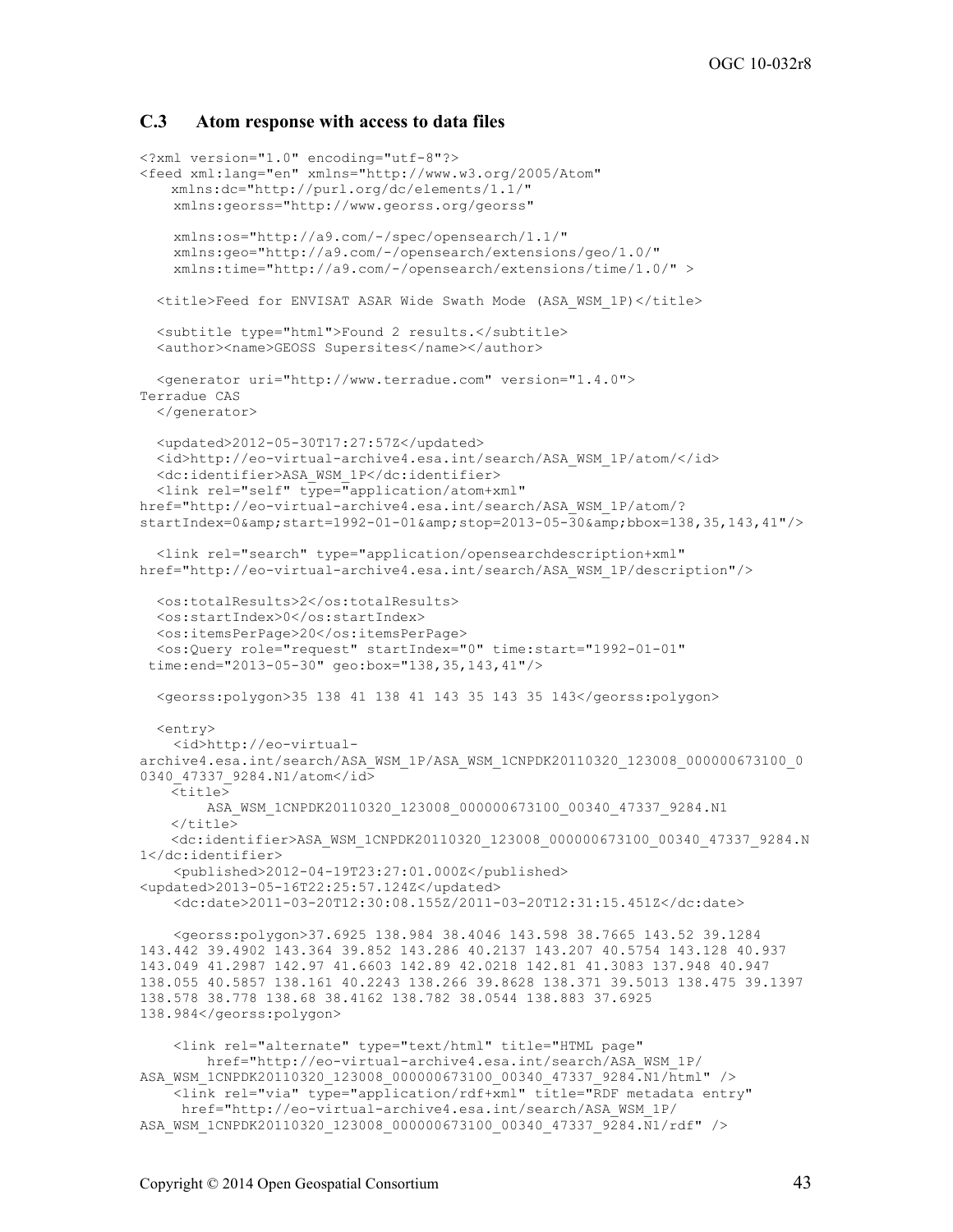```
 <link rel="enclosure" type="application/binary" length="65660258" 
      title="ASA_WSM_1CNPDK20110320_123008_000000673100_00340_47337_9284.N1" 
      href="https://eo-virtual-archive4.esa.int/supersites/ASA_WSM_1CNPDK2011 
0320 123008 000000673100 00340 47337 9284.N1" />
     <content type="html">
    <ul&gt;&lt;li&gt; Sensor: ASAR &lt;/li&gt;
    <li> <b>Date</b>: 2011-03-20 
    \<lt; brf \> c(2011-03-20T12:30:08.155Z / 2011-03-20T12:31:15.451Z) </li>
    <1i> < b&gt; Orbit Number&lt; / b&gt; : 47337 &lt; / li&gt;
    \deltalt; li\deltaqt; \deltalt; b\deltaqt; Processing Center\deltalt; b\deltaqt; PDHS-K \deltalt; / li\deltaqt;
    klt; likqt; klt; bkqt; Processing Dateklt; /bkqt; 2011-03-20 klt; /likqt;
    \text{alt}; \text{/ul@gt;} </content>
   </entry>
   <entry>
     <id>http://eo-virtual-
archive4.esa.int/search/ASA_WSM_1P/ASA_WSM_1CNPDK20110320_122913_000000673100_0
0340 47337 9284.N1/atom</id>
    <dc:identifier>ASA_WSM_1CNPDK20110320_122913_000000673100_00340_47337_9284.N
1</dc:identifier>
<title>
ASA_WSM_1CNPDK20110320_122913_000000673100_00340_47337_9284.N1
\langletitle>
     <published>2012-04-19T23:38:54.000Z</published>
     <updated>2013-05-16T22:25:57.124Z</updated>
     <dc:date>2011-03-20T12:29:13.095Z/2011-03-20T12:30:20.391Z</dc:date>
     <georss:polygon>34.4328 139.862 35.1461 144.287 35.5083 144.211 35.8705 
144.135 36.2326 144.059 36.5947 143.982 36.9568 143.906 37.3188 143.829 37.6808 
143.752 38.0427 143.675 38.4046 143.598 38.7665 143.52 38.0544 138.883 37.6925 
138.984 37.3306 139.084 36.9686 139.183 36.6065 139.282 36.2444 139.38 35.8822 
139.478 35.5199 139.575 35.1576 139.671 34.7952 139.767 34.4328 
139.862</georss:polygon >
     <link rel="alternate" type="text/html" title="HTML page" 
          href="http://eo-virtual-archive4.esa.int/search/ASA_WSM_1P/ASA_WSM_1C 
NPDK20110320_122913_00000673100_00340_47337_9284.N1/html"/>
     <link rel="via" type="application/rdf+xml" title="RDF metadata entry"
          href="http://eo-virtual-archive4.esa.int/search/ASA_WSM_1P/ASA_WSM_1C 
NPDK20110320_122913_000000673100_00340_47337_9284.N1/rdf"/>
     <link rel="enclosure" type="application/binary" length="65651223" 
          title="ASA_WSM_1CNPDK20110320_122913_000000673100_00340_47337_9284.N1"
          href="https://eo-virtual-archive4.esa.int/supersites/ASA_WSM_1CNPDK20 
110320_122913_000000673100_00340_47337_9284.N1" />
    <content type="html">
   < ul&gt; &lt; li&gt; Sensor: ASAR &lt; /li&gt;
    <li> <b>Date</b>: 2011-03-20 
    \<lt; brf/\>t(2011-03-20T12:29:13.095Z / 2011-03-20T12:30:20.391Z) </li>
    <1i<0 \<1, >0 <0 \>0 \>0 \>0 \>0 \>1 \>0 \>0 \>0 \>0 \>0 \>0 \>0 \>0 \>0 \>0 \>0 \>0 \>0 \>0 \>0 \>0 \>0 \>0 klt; li&qt; < b&qt; Processing Center&lt; / b&qt; PDHS-K &lt; / li&qt;
    <1ii> < b&gt; Processing Date&lt; / b&gt; : 2011-03-20 &lt; / li&gt;
    \texttt{alt}; \texttt{blkgt}; </content>
   </entry>
</feed>
```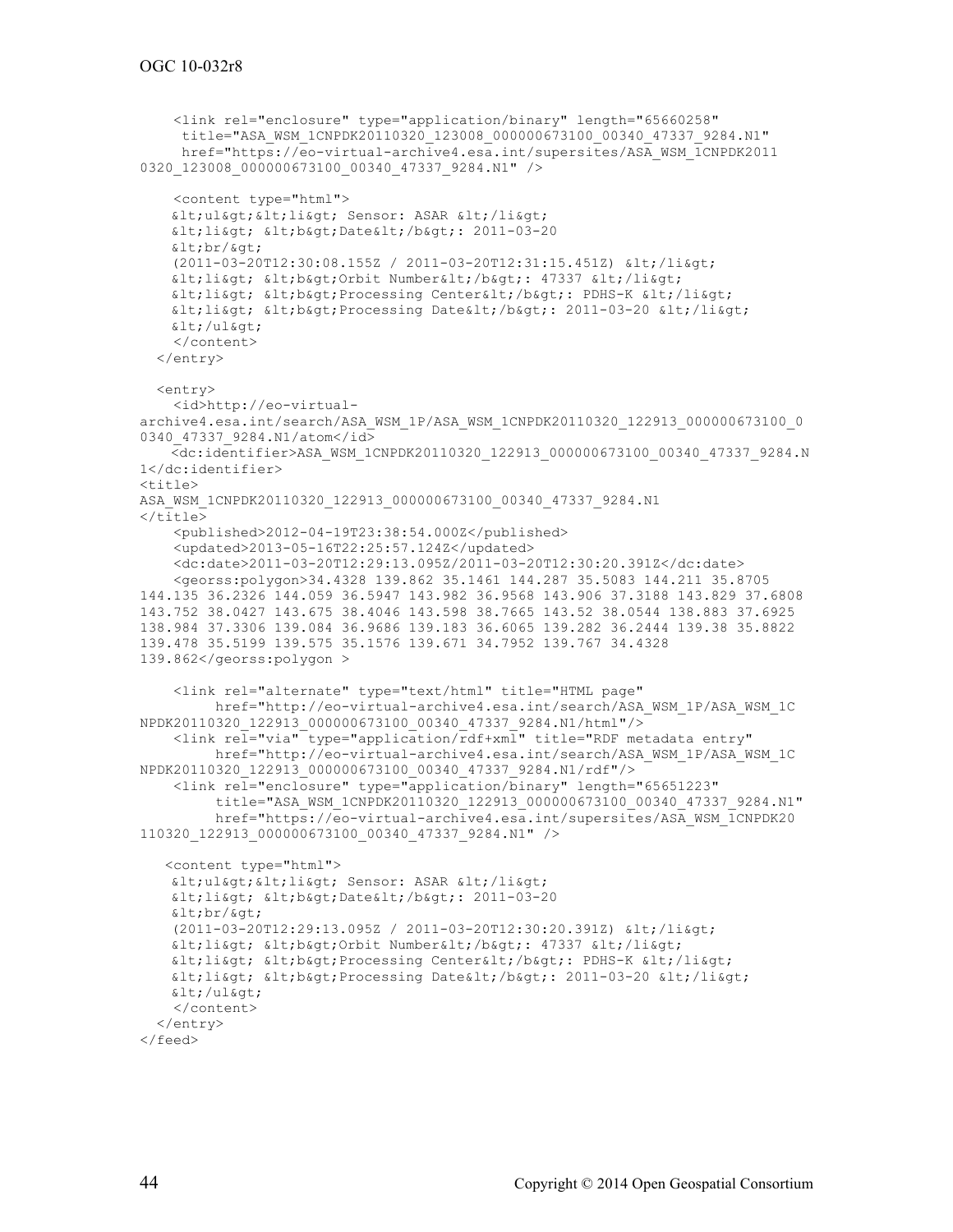#### **C.4 Atom response with access to data files and foreign elements**

```
<?xml version="1.0" encoding="UTF-8"?>
<feed xmlns="http://www.w3.org/2005/Atom" 
       xmlns:geo="http://a9.com/-/opensearch/extensions/geo/1.0/"
       xmlns:georss="http://www.georss.org/georss"
       xmlns:time="http://a9.com/-/opensearch/extensions/time/1.0/"
       xmlns:echo="http://www.echo.nasa.gov/esip"
       xmlns:dc="http://purl.org/dc/elements/1.1/"
       xmlns:os="http://a9.com/-/spec/opensearch/1.1/">
   <updated>2011-02-09T22:15:15.397Z</updated>
   <id>https://api.echo.nasa.gov:443/echo-esip/search/granule.atom</id>
   <author><name>ECHO</name><email>echo@echo.nasa.gov</email></author>
   <title type="text">ECHO granule search results</title>
   <os:startIndex>1</os:startIndex>
   <os:totalResults>2</os:totalResults>
  <os:itemsPerPage>10</os:itemsPerPage>
   <os:Query role="request" echo:shortName="MOD02QKM" echo:versionId="5" 
echo:dataCenter="LAADS" time:start="2009-05-01T00:00:00-04:00" time:end="2009-
05-04T00:00:00-04:00" ></os:Query>
   <subtitle type="text">Granule search for MOD02QKM.5 and the data center: 
LAADS with start time: 2009-05-01T00:00:00-04:00 with end time: 2009-05-
04T00:00:00-04:00</subtitle>
   <entry><id>laads:250798497</id><dc:identifier>laads:250798497</dc:identifier>
     <title type="text">LAADS:250798497</title>
     <updated>2010-09-03T05:09:24.104Z</updated>
     <link title="" rel="enclosure" 
href="ftp://ladsftp.nascom.nasa.gov/allData/5/MOD02QKM/2009/121/MOD02QKM.A20091
21.0020.005.2010241162125.hdf" hreflang="en-US" type="application/x-hdfeos" />
     <link rel="icon" length="660988" 
href="ftp://ladsftp.nascom.nasa.gov/allData/5/MOBRGB/2009/121/MOBRGB.A2009121.0
020.005.2009126214738.jpg" hreflang="en-US" type="image/jpeg" title="" />
     <echo:datasetId>MODIS/Terra Calibrated Radiances 5-Min L1B Swath 250m 
V005</echo:datasetId>
     <dc:date>2009-05-01T00:20:00.000Z/2009-05-01T00:25:00.000Z</dc:date>
     <georss:polygon>53.803143 -20.003695 49.0732 -53.81698 63.68175 -74.32202 
72.10222 -19.447964</georss:polygon>
    <content type="html">&lt;p&qt;&lt;b&qt;Dataset ID : &lt;/b&qt;MODIS/Terra
Calibrated Radiances 5-Min L1B Swath 250m 
V005</p&gt;&lt;p&gt;&lt;b&gt;Temporal Extent&lt;/b&gt;&lt;/p&gt;&lt;p&gt;
<b>Start Time : </b>2009-05-01T00:20:00.000Z <b>End Time : 
2009-05-01T00:25:00.000ZAL;p@dt;<bc/content </entry>
   <entry><id>laads:250797839</id> <dc:identifier>laads:250797839</dc:identifier>
     <title type="text">LAADS:250797839</title>
     <updated>2010-09-03T05:09:24.797Z</updated>
     <link hreflang="en-US" type="application/x-hdfeos" rel="enclosure" 
href="ftp://ladsftp.nascom.nasa.gov/allData/5/MOD02QKM/2009/121/MOD02QKM.A20091
21.0025.005.2010241162738.hdf" title="" />
     <link hreflang="en-US" type="image/jpeg" rel="icon" length="726966" 
href="ftp://ladsftp.nascom.nasa.gov/allData/5/MOBRGB/2009/121/MOBRGB.A2009121.0
025.005.2009126222233.jpg" title="" />
     <echo:datasetId>MODIS/Terra Calibrated Radiances 5-Min L1B Swath 250m 
V005</echo:datasetId>
     <dc:date>2009-05-01T00:25:00.000Z/2009-05-01T00:30:00.000Z</dc:date>
     <georss:polygon>71.581665 -18.330479 63.81684 -73.79089 70.95812 -119.12558 
87.56117 64.28039</georss:polygon>
    <content type="html">&lt;p&qt;&lt;b&qt;Dataset ID : &lt;/b&qt;MODIS/Terra
Calibrated Radiances 5-Min L1B Swath 250m V005</p&gt;&lt;p&gt;
ktt; b> Temporal Extent< /b&gt; &lt; /p&gt; &lt; b&gt; Start Time :
</b>2009-05-01T00:25:00.000Z <b>End Time : </b>2009-05-
01T00:30:00.000Z< p&gt; &lt; b&gt; </content>
   </entry>
</feed>
```